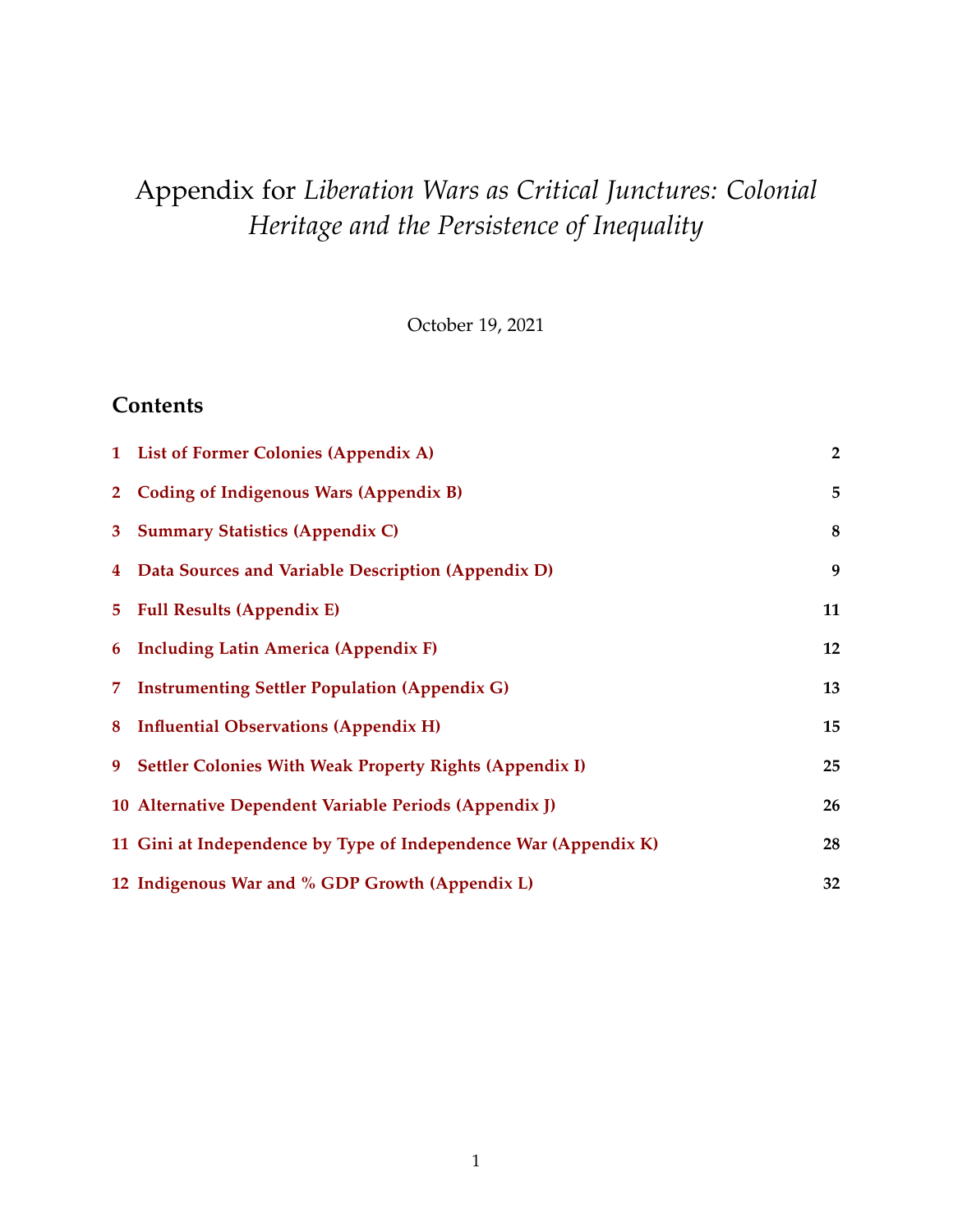# <span id="page-1-0"></span>**1 List of Former Colonies (Appendix A)**

| no.             | country                  | colonial power       | year of independence |
|-----------------|--------------------------|----------------------|----------------------|
| $\mathbf{1}$    | Algeria                  | France               | 1962                 |
| $\overline{2}$  | Angola                   | Portugal             | 1975                 |
| 3               | Argentina                | Spain                | 1819                 |
| $\overline{4}$  | Australia                | <b>Great Britain</b> | 1901                 |
| 5               | Bahrain                  | Great Britain        | 1971                 |
| 6               | Bangladesh               | <b>Great Britain</b> | 1947                 |
| 7               | Benin                    | France               | 1960                 |
| 8               | Bolivia                  | Spain                | 1819                 |
| 9               | Botswana                 | Great Britain        | 1966                 |
| 10              | <b>Brazil</b>            | Portugal             | 1922                 |
| 11              | Burkina Faso             | France               | 1960                 |
| 12              | Burundi                  | Belgium              | 1962                 |
| 13              | Cambodia                 | France               | 1954                 |
| 14              | Cameroon                 | Mixed                | 1960                 |
| 15              | Canada                   | Great Britain        | 1867                 |
| 16              | Central African Republic | France               | 1960                 |
| 17              | Chad                     | France               | 1960                 |
| 18              | Chile                    | Spain                | 1818                 |
| 19              | Colombia                 | Spain                | 1819                 |
| 20              | Congo, DRC               | Belgium              | 1960                 |
| 21              | Congo, Republic          | France               | 1960                 |
| 22              | Costa Rica               | Spain                | 1821                 |
| 23              | Cote D'Ivoire            | France               | 1960                 |
| 24              | Cuba                     | Spain                | 1899                 |
| 25              | Cyprus                   | <b>Great Britain</b> | 1960                 |
| 26              | Djibouti                 | France               | 1977                 |
| $\overline{27}$ | Dominican Republic       | France               | 1821                 |
| 28              | Ecuador                  | Spain                | 1822                 |
| 29              | Egypt                    | <b>Great Britain</b> | 1922                 |
| 30              | El Salvador              | Spain                | 1821                 |
| 31              | Fiji                     | Great Britain        | 1970                 |
| 32              | Gabon                    | France               | 1960                 |
| 33              | Gambia                   | Great Britain        | 1965                 |
| 34              | Ghana                    | <b>Great Britain</b> | 1957                 |
| 35              | Guatemala                | Spain                | 1821                 |
| 36              | Guinea                   | France               | 1958                 |
| 37              | Guinea-Bissau            | Portugal             | 1974                 |
| 38              | Guyana                   | <b>Great Britain</b> | 1966                 |
| $\overline{39}$ | Haiti                    | France               | 1804                 |
| 40              | Honduras                 | Spain                | 1821                 |

Table 1: List of Colonies (adopted from [Lange & Dawson](#page-33-0) [\(2009\)](#page-33-0))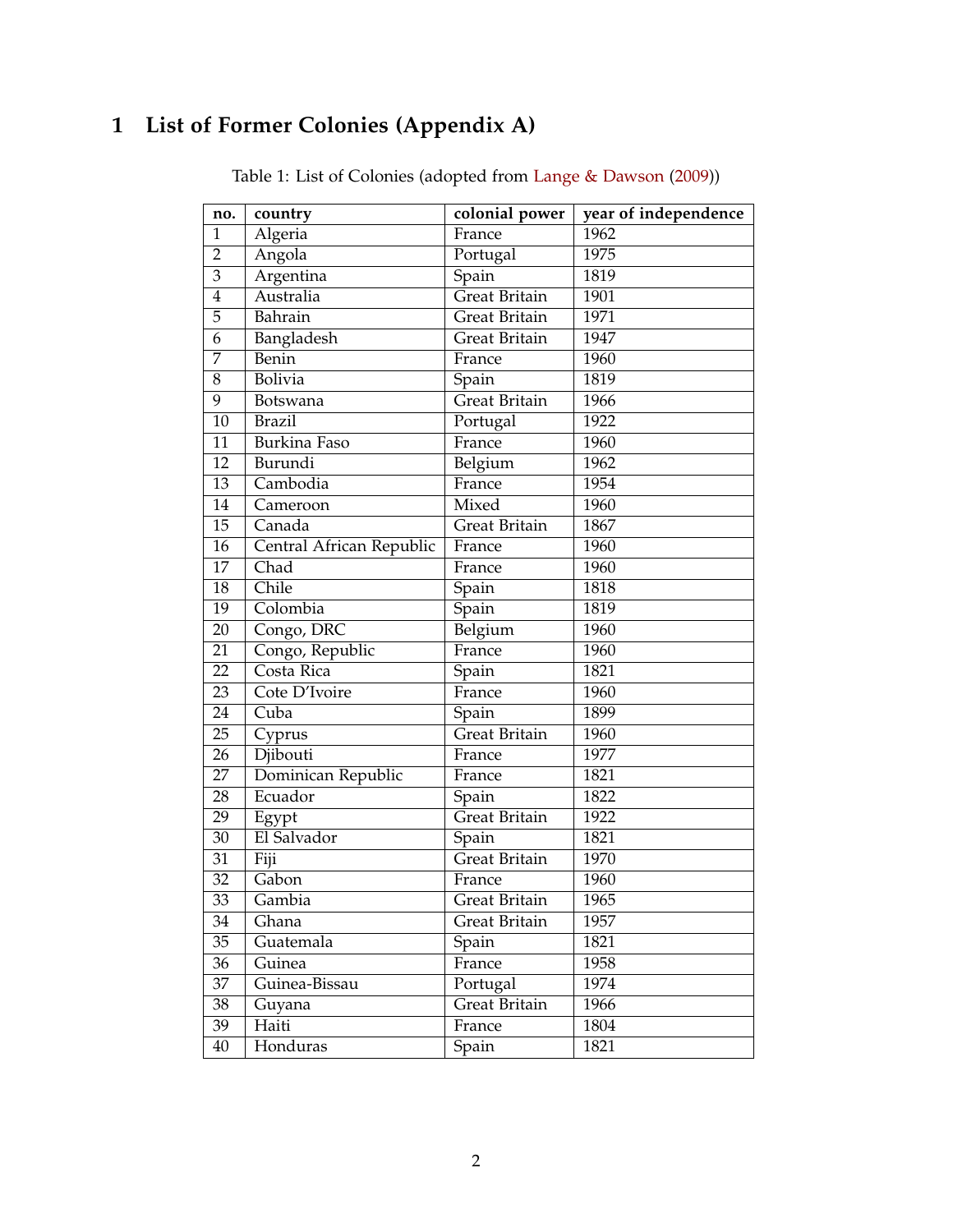| no. | country          | colonial power       | year of independence |
|-----|------------------|----------------------|----------------------|
| 41  | India            | Great Britain        | 1947                 |
| 42  | Indonesia        | the Netherlands      | 1949                 |
| 43  | Iraq             | Great Britain        | 1932                 |
| 44  | Israel           | Great Britain        | 1948                 |
| 45  | Jamaica          | Great Britain        | 1962                 |
| 46  | Jordan           | Great Britain        | 1948                 |
| 47  | Kenya            | Great Britain        | 1963                 |
| 48  | North Korea      | Japan                | 1945                 |
| 49  | South Korea      | Japan                | 1945                 |
| 50  | Kuwait           | Great Britain        | 1961                 |
| 51  | Laos             | France               | 1954                 |
| 52  | Lebanon          | France               | 1946                 |
| 53  | Lesotho          | Great Britain        | 1966                 |
| 54  | Liberia          | <b>United States</b> | 1847                 |
| 55  | Libya            | Italy                | 1951                 |
| 56  | Madagascar       | France               | 1960                 |
| 57  | Malawi           | Great Britain        | 1964                 |
| 58  | Malaysia         | Great Britain        | 1957                 |
| 59  | Mali             | France               | 1960                 |
| 60  | Mauritania       | France               | 1960                 |
| 61  | Mauritius        | Great Britain        | 1968                 |
| 62  | Mexico           | Spain                | 1821                 |
| 63  | Morocco          | Mixed                | 1956                 |
| 64  | Mozambique       | Portugal             | 1975                 |
| 65  | Myanmar          | <b>Great Britain</b> | 1948                 |
| 66  | Namibia          | South Africa         | 1990                 |
| 67  | New Zealand      | Great Britain        | 1907                 |
| 68  | Nicaragua        | Spain                | 1821                 |
| 69  | Niger            | France               | 1960                 |
| 70  | Nigeria          | Great Britain        | 1960                 |
| 71  | Oman             | Great Britain        | 1971                 |
| 72  | Pakistan         | Great Britain        | 1947                 |
| 73  | Panama           | Spain                | 1821                 |
| 74  | Papua New Guinea | Australia            | 1975                 |
| 75  | Paraguay         | Spain                | 1811                 |
| 76  | Peru             | Spain                | 1824                 |
| 77  | Philippines      | <b>United States</b> | 1946                 |
| 78  | Qatar            | Great Britain        | 1971                 |
| 79  | Rwanda           | Belgium              | 1962                 |
| 80  | Senegal          | France               | 1960                 |

Table 2: List of Colonies - Continued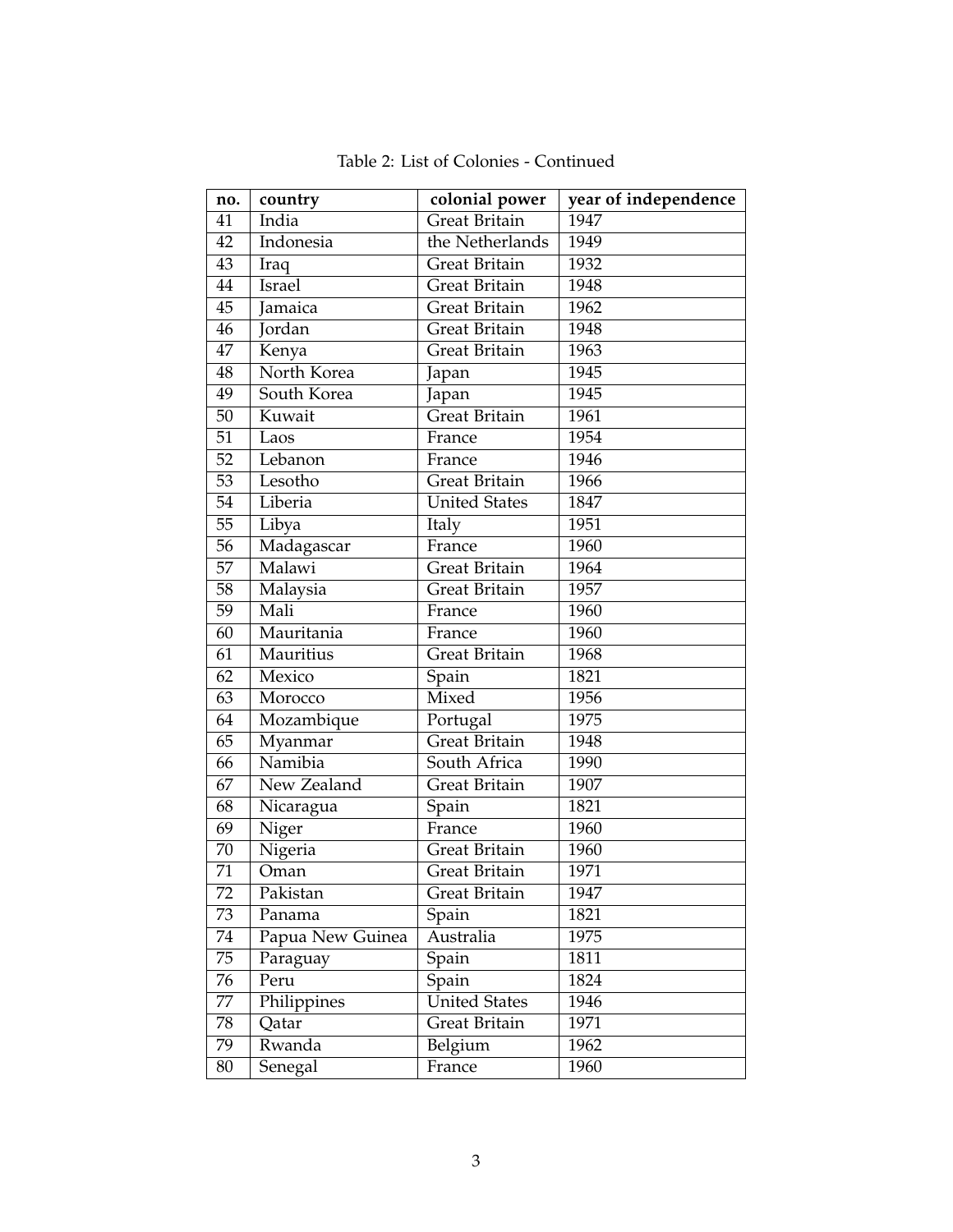| no. | country                     | colonial power       | year of independence |
|-----|-----------------------------|----------------------|----------------------|
| 81  | Sierra Leone                | <b>Great Britain</b> | 1961                 |
| 82  | Singapore                   | Great Britain        | 1959                 |
| 83  | Somalia                     | Mixed                | 1960                 |
| 84  | South Africa                | Great Britain        | 1910                 |
| 85  | Sri Lanka                   | Great Britain        | 1948                 |
| 86  | Sudan                       | Great Britain        | 1956                 |
| 87  | Swaziland                   | Great Britain        | 1968                 |
| 88  | Syria                       | France               | 1946                 |
| 89  | Taiwan                      | Japan                | 1945                 |
| 90  | Tanzania                    | Great Britain        | 1961                 |
| 91  | Togo                        | France               | 1960                 |
| 92  | Trinidad and Tobago         | Great Britain        | 1962                 |
| 93  | Tunisia                     | France               | 1956                 |
| 94  | Uganda                      | Great Britain        | 1962                 |
| 95  | <b>United Arab Emirates</b> | Great Britain        | 1971                 |
| 96  | <b>United States</b>        | Great Britain        | 1783                 |
| 97  | Uruguay                     | Spain                | 1828                 |
| 98  | Venezuela                   | Spain                | 1821                 |
| 99  | Vietnam                     | France               | 1945                 |
| 100 | Yemen                       | Great Britain        | 1967                 |
| 101 | Zambia                      | Great Britain        | 1964                 |
| 102 | Zimbabwe                    | Great Britain        | 1965                 |

Table 3: List of Colonies - Continued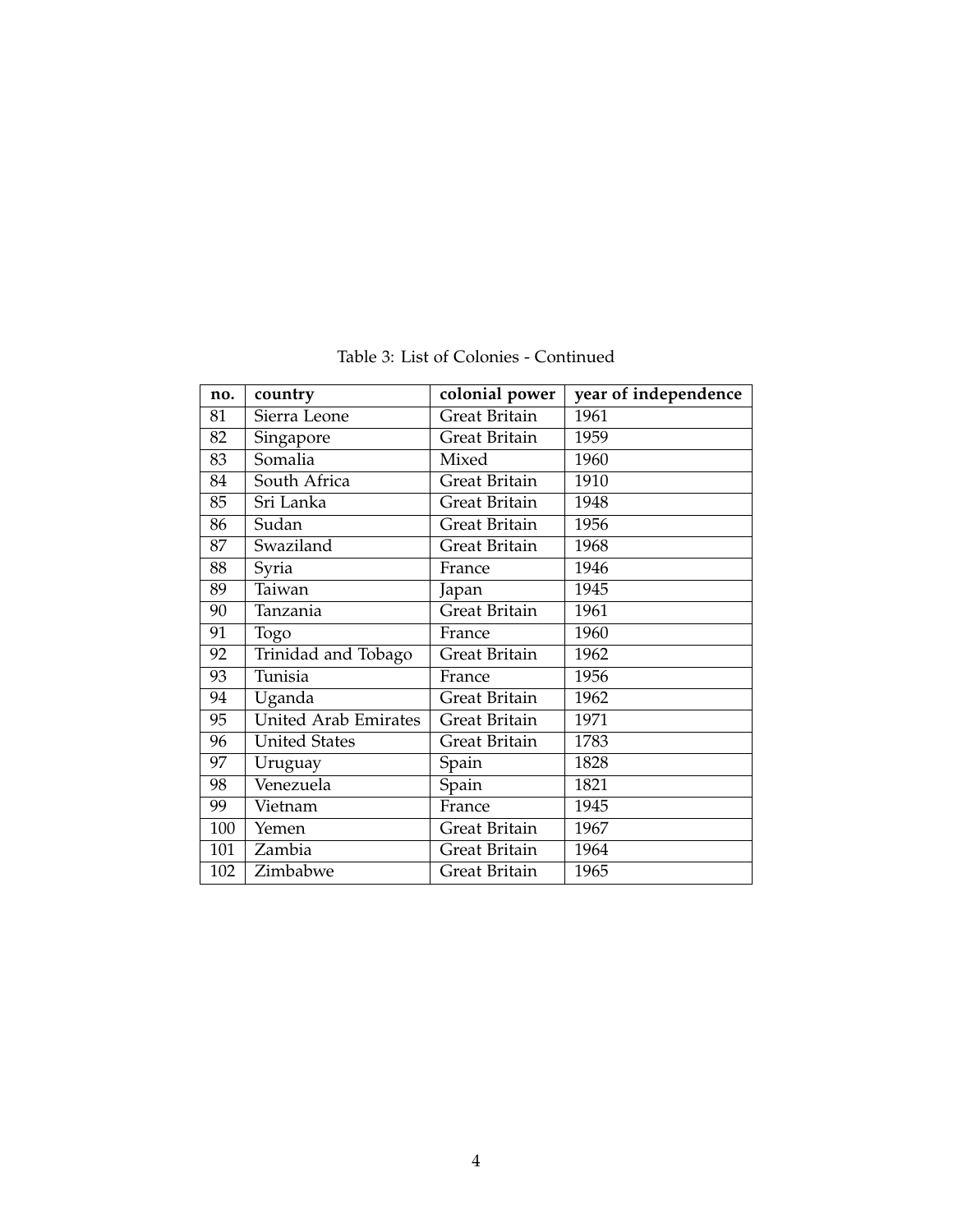## <span id="page-4-0"></span>**2 Coding of Indigenous Wars (Appendix B)**

In order to identify potential indigenous liberation wars, I first identified all eligible independence wars. This term denotes circumstances where independence occurred through organized violent conflict with the colonizing power coded as war in the Correlates of War (COW) dataset<sup>[1](#page-4-1)</sup> or the UCDP-PRIO Armed Conflict Dataset (UCDP-PRIO). In order for an independence war to be coded as an indigenous liberation war, it has to meet five conditions. The first four conditions specify social revolutions and they follow the coding routine established by [Lachapelle](#page-33-1) *et al.* [\(2020\)](#page-33-1):

- 1. They are led by mass-based movements from outside the state or regime. The revolutionary elite is drawn from outside the preexisting state.
- 2. The war involves a violent overthrow of the old regime.
- 3. The war produces a fundamental transformation of the state.
- 4. The war involves the initiation of radical social change.

To this list I add another condition, which states that the majority of the liberation movement's leadership was recruited from the native (non-white) population. This condition ensures that settler wars in which mass-supported settler movements attempting to overthrow the colonial government are not confused with true indigenous liberation movements that drew its support and leadership from among the original inhabitants. These coding rules produce the following cases of indigenous wars:

#### **Algeria**

In the Algerian War of Independence, France battled the native-led FLN (*Front de libération nationale*). The FLN was a mass-based movement that was established in 1954 after a split within the Movement for the Triumph of Democratic Liberties. From its inception, the FLN was spearheaded by leaders such as Houari Boumediène (who later became Algeria's president), Abane Ramdane, and Mohamed Aïchaoui. Thus, the elite at the helm of the movement not only came from outside of the state, its members were also of Algerian descent. The conflict involved an especially violent overthrow of the old regime, killing hundreds of thousands. The war initiated radical social changes such as confiscation of land previously owned by European settlers [\(Mc-](#page-33-2)[Dougall,](#page-33-2) [2017,](#page-33-2) p. 95). The conflict is coded as extra-state war in COW and as an armed conflict in UCDP-PRIO. The war started in 1954 and ended with Algerian independence in 1962 after futile French attempts to achieve military victory.

#### **Angola**

In the Angolan War of Independence, Portugal faced the native-led MPLA, UNITA, and FNLA between 1961 and 1974. Unable to win the war, Portugal granted Angola independence (in 1975) after the Carnation Revolution of 1974. The MPLA, which emerged as the strongest of the three groups, derived its core support from the Ambundu ethnic group. At its first congress in 1977, the MPLA adopted the radical social goals of Marxism-Leninism as the party ideology, though the movement had closely collaborated with radical left-leaning international forces long before the 1977 congress. Despite subsequent clashes between less and more radical communists within

<span id="page-4-1"></span><sup>&</sup>lt;sup>1</sup>COW refers to the wars of interest as extra-state wars.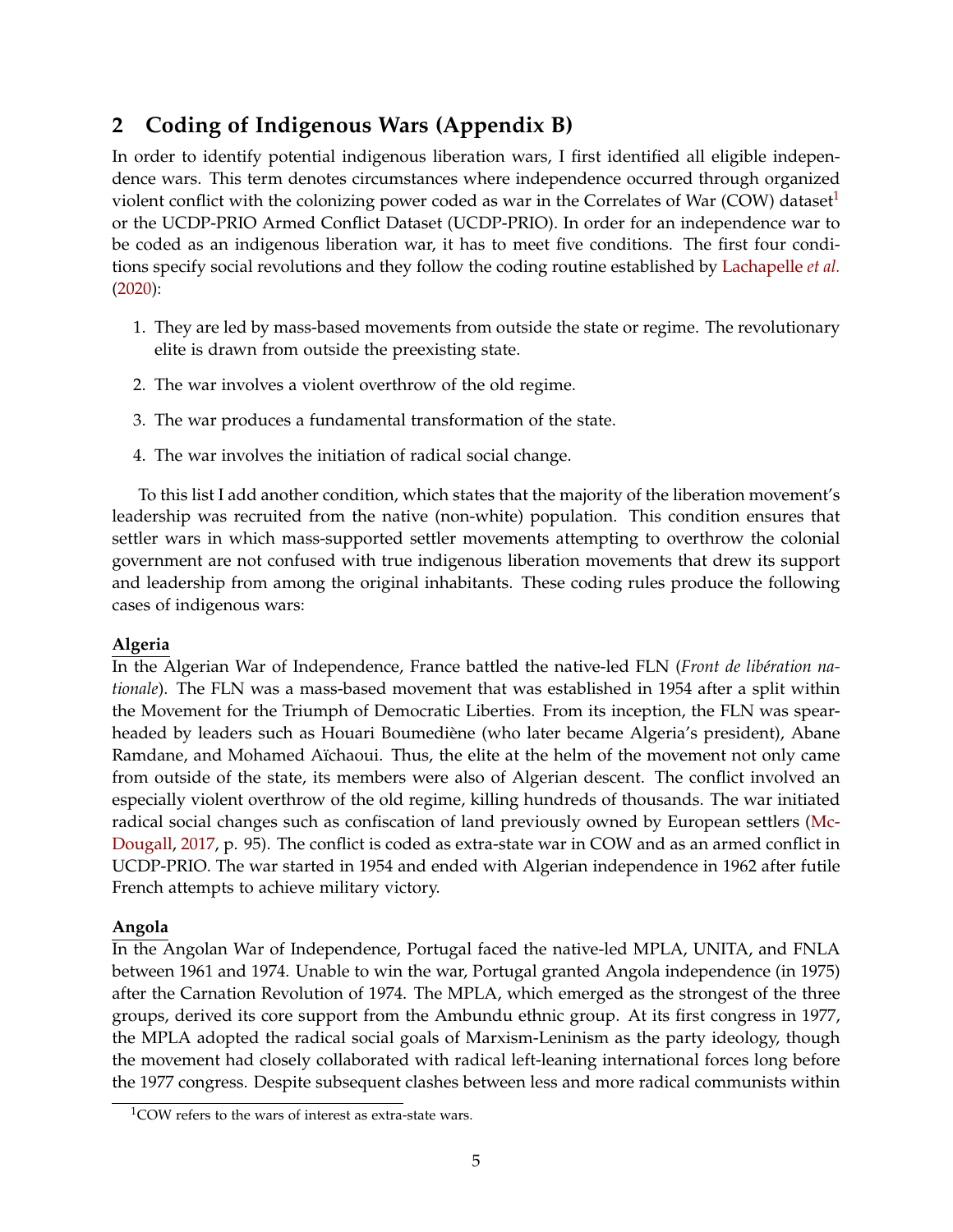the MPLA, the movement established a one-party state, instituted socialist economic policies, and maintained close relations with the Soviet Union [\(James,](#page-33-3) [2020\)](#page-33-3). The conflict is coded in both COW and UCDP-PRIO.

#### **Cambodia**

Cambodia gained independence when the French were defeated in what was until then known as French Indochina. The chief anti-colonial movement that fought for independence in Cambodia was the Khmer Issarak. The Khmer Issarak activities are coded in UCDP-PRIO but not in COW. There were several Issarak groups involved in the anti-colonial conflict. Some, such as Dap Chhuon and his army, were not communist. Others, under the leadership of Sieu Heng, Long Bunruot, or Son Ngoc Ming, were strongly influenced by the Viet Minh and its Marxist-Leninist ideology. During the subsequent civil war, the communist forces prevailed and their rule led to the deaths of millions of Cambodians through forced labor and genocide between 1975 and 1979 [\(Kiernan,](#page-33-4) [2002\)](#page-33-4).

#### **Guinea-Bissau**

In the Guinea-Bissau War of Independence, Portugal faced the native-led PAIGC between 1963 and 1974. The founders and early leaders of PAIGC were Amílcar Cabral and Rafael Barbosa. The conflict is coded in UCDP-PRIO but not in COW. The PAIGC recruited most of its fighters among the rural population. As the movement became ever more successful at reducing the size of Portuguese-controlled territory, the rural population ceased to pay debts to Portuguese landowners. In the seized territories, the PAIGC introduced Marxist policies such as collective agricultural production and so-called people's stores (*armazéns de povo*) [\(Humbaraci & Muchnik,](#page-33-5) [1974\)](#page-33-5). Unable to win the war, Portugal granted Guinea-Bissau independence after the Carnation Revolution of 1974.

#### **Haiti**

The Haitian Revolution began in 1791 and ended in 1804 with French defeat by self-liberated slaves. Among the leaders of the former slaves were Toussaint Louverture, Jean-Jacques Dessalines, and Henry Christophe. The final stage of the revolutionary war began in 1802 when some of Toussaint's lieutenants became infuriated by the restrictions put on their caste. The so-called *armée indigène* (indigenous army) defeated the French at the Battler of Vertières. The revolution led to a massacre of Haiti's remaining white population and inspired fear in neighboring slave-holding colonies whose rulers feared the magnitude of the social and economic change experienced by Haiti. As Franklin Knight put it, '[i]n ten years of sustained internal and international warfare, a colony populated predominantly by plantation slaves overthrew both its colonial status and its economic system and established a new political state of entirely free individuals(..)" [\(Knight,](#page-33-6) [2000,](#page-33-6) p.103) France only recognized Haiti's independence in 1825 in exchange for a large indemnity payment [\(Ghachem,](#page-33-7) [2012\)](#page-33-7). The event is not coded in COW but it does meet the conceptual definition of a non-settler led independence war.

#### **Laos**

The area of today's Laos was part of French Indochina and similarly to Vietnam and Cambodia, the end of French colonial rule in the country commenced largely due to military defeat of the European power by guerrilla fighters. In Laos, the French faced the Pathet Lao, a communist political movement that received ample support from Vietnamese Marxists-Leninists [\(White,](#page-34-0)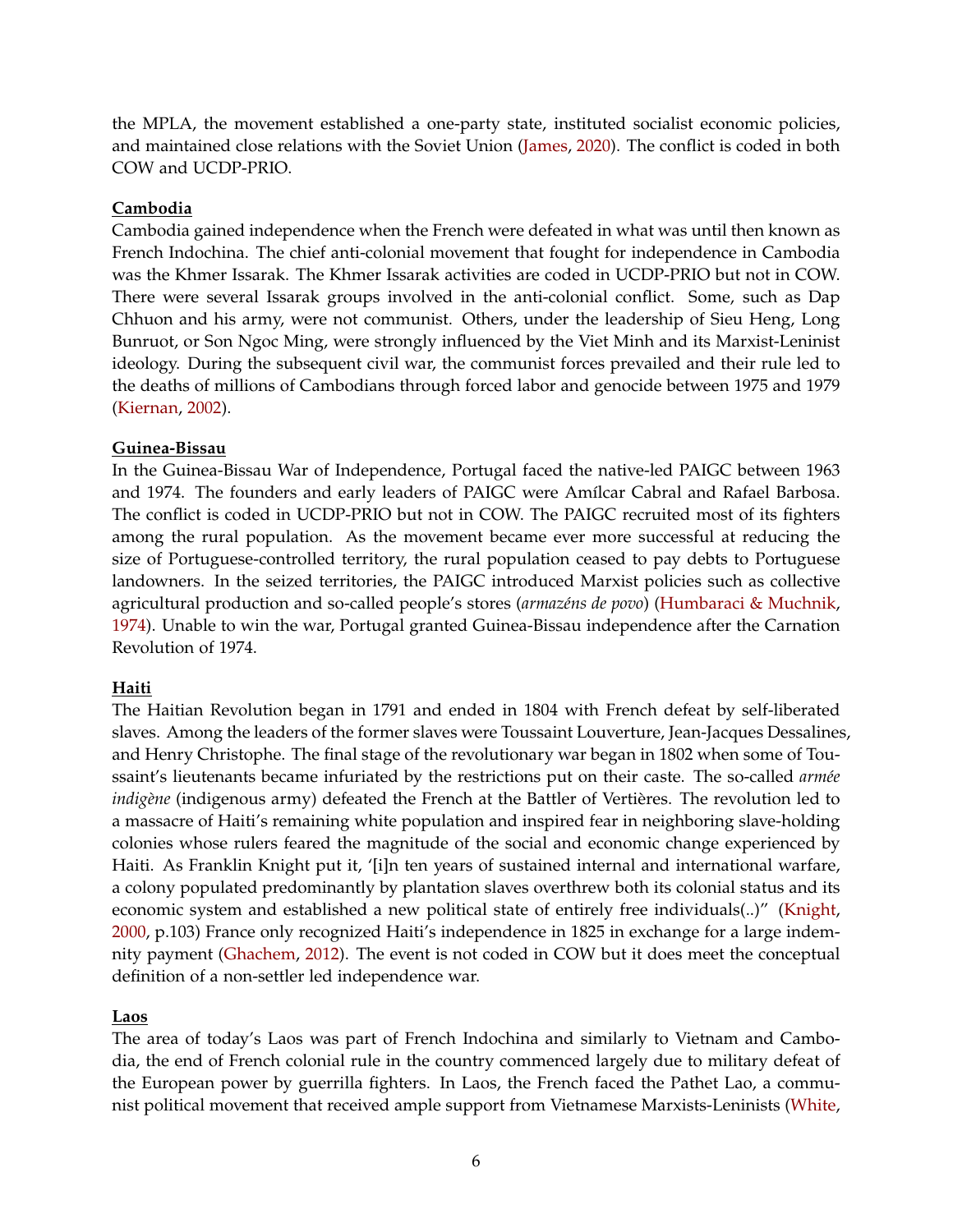[1999\)](#page-34-0). The most renowned leaders of Pathet Lao were Prince Souphanouvong, Kaysone Phomvihane, Phoumi Vongvichit, Nouhak Phoumsavanh and Khamtay Siphandone. In 1950, the French were forced to award Laos autonomy before relinquishing control entirely in 1954. The communist governments that eventually emerged from the subsequent civil conflict engaged in radical social change including centralized economic planning and incarcerating of its opponents in "reeducation camps." The conflict is coded in UCDP-PRIO specifically with respect to Laos. In COW, France's involvement in Indochina is coded with respect to its Vietnamese component.

#### **Mozambique**

The Mozambican War of Independence was fought between the native-led guerrilla forces of the Mozambique Liberation Front (FRELIMO) and Portugal between 1964 and 1974. The conflict was sparked both by the international context of decolonization and discriminatory policies that advantaged Portuguese settlers over indigenous Mozambicans. FRELIMO maintained friendly relations with the Soviet Union and Maoist China and was led by Eduardo Mondlane, Marcelino dos Santos, and Samora Machel [\(Simpson,](#page-34-1) [1993\)](#page-34-1). Unable to win the war, Portugal granted Angola independence (in 1975) after the Carnation Revolution of 1974. The war is coded in both COW and UCDP-PRIO. FRELIMO adopted the twin goal of independence and socialism, explicitly announcing socialist transformation as its goal at the second party congress in July of 1968. This led the movement to implement socialist policies such as nationalization of land. The party's Marxist-Leninist political direction was further strengthened at the third party congress in 1977 with plans for central economic planning and large-scale literacy and immunization campaigns.

#### **Vietnam**

The area of today's Vietnam was part of French Indochina and similarly to Laos and Cambodia, the end of French colonial rule in the country commenced largely due to military defeat of the European power by guerrilla fighters. In Vietnam, the French faced the Viet Minh, a communist independence movement. The climactic confrontation between Vietnamese and French forces took place at Dien Bien Phu between March and May of 1954. After suffering a decisive defeat, the French government in Paris resigned and France subsequently agreed to withdraw from French Indochina. French decolonization was followed by well-known history of American involvement in the Vietnamese civil conflict which ended with a communist victory in 1975 and implementation of radical socialist policies across the entire territory. These included establishment of so-called "new economic zones" and internment of hundreds of thousands of people in "re-education camps" [\(Sagan & Denney,](#page-34-2) [1982\)](#page-34-2). The conflict is coded in UCDP-PRIO and COW.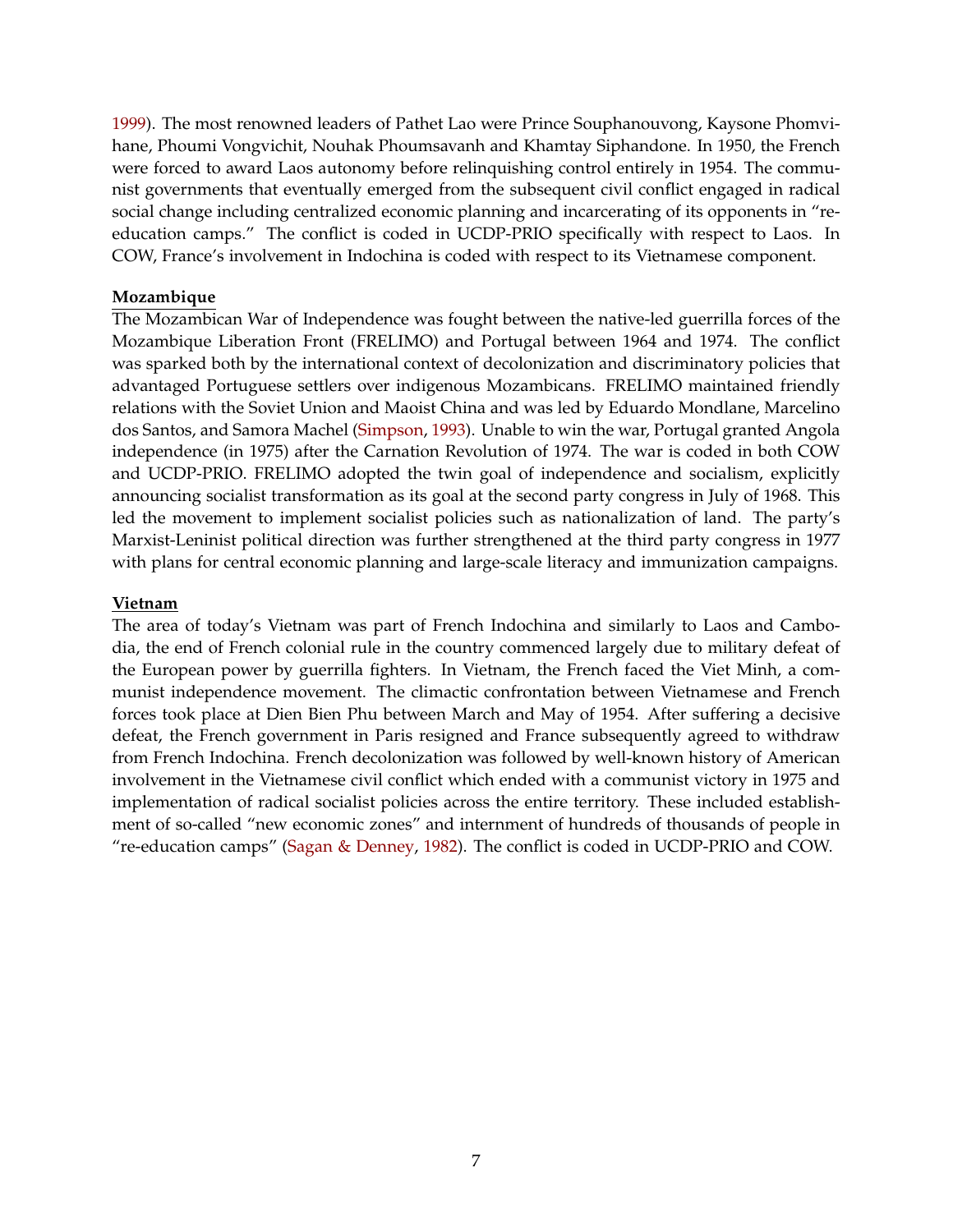# <span id="page-7-0"></span>**3 Summary Statistics (Appendix C)**

| Statistic         | N  | Mean   | Min            | Max            | St. Dev. |
|-------------------|----|--------|----------------|----------------|----------|
| frac              | 77 | 0.559  | 0.002          | 0.930          | 0.257    |
| gini_avg          | 64 | 0.409  | 0.276          | 0.637          | 0.079    |
| gini_ind          | 46 | 0.475  | 0.234          | 0.743          | 0.095    |
| gi_year           | 46 | 1956   | 1870           | 1993           | 19.163   |
| IndViol           | 79 | 0.278  | $\theta$       | 1              | 0.451    |
| landlock          | 79 | 0.177  | 0              | $\overline{1}$ | 0.384    |
| latitude          | 79 | 0.202  | 0.0003         | 0.651          | 0.137    |
| $ln(gdp_pc)$      | 76 | 7.856  | 5.659          | 10.991         | 1.507    |
| ln_instrument     | 41 | 0.506  | $-2.303$       | 4.606          | 2.996    |
| ln(pop)           | 79 | 16.465 | 13.709         | 21.004         | 1.490    |
| $ln(pop_1400)$    | 77 | 12.881 | 8.839          | 18.162         | 1.734    |
| ln(slave_exports) | 78 | 5.388  | 0.000          | 15.099         | 5.800    |
| minerals          | 75 | 9.281  | 0.0005         | 46.441         | 9.740    |
| neurope           | 79 | 0.051  | $\overline{0}$ | $\mathbf{1}$   | 0.221    |
| polity            | 78 | 2.705  | $-10$          | 10             | 5.780    |
| quality_score     | 79 | 11.306 | 7.140          | 13             | 1.361    |
| rugged            | 78 | 1.059  | 0.016          | 6.202          | 1.057    |
| sett_ind          | 79 | 5.547  | 0.000          | 98.500         | 19.330   |
| soil              | 78 | 30.407 | 0.000          | 98.293         | 23.252   |
| war               | 79 | 0.101  | $\overline{0}$ | $\overline{1}$ | 0.304    |
| war_ind           | 79 | 0.114  | 0              | 1              | 0.320    |
| wef_pr            | 67 | 4.128  | 2.132          | 6.335          | 0.972    |
| year_ind          | 79 | 1952   | 1783           | 1994           | 33.443   |

Table 4: Summary Statistics (Continuous, Ordinal, and Binary Variables)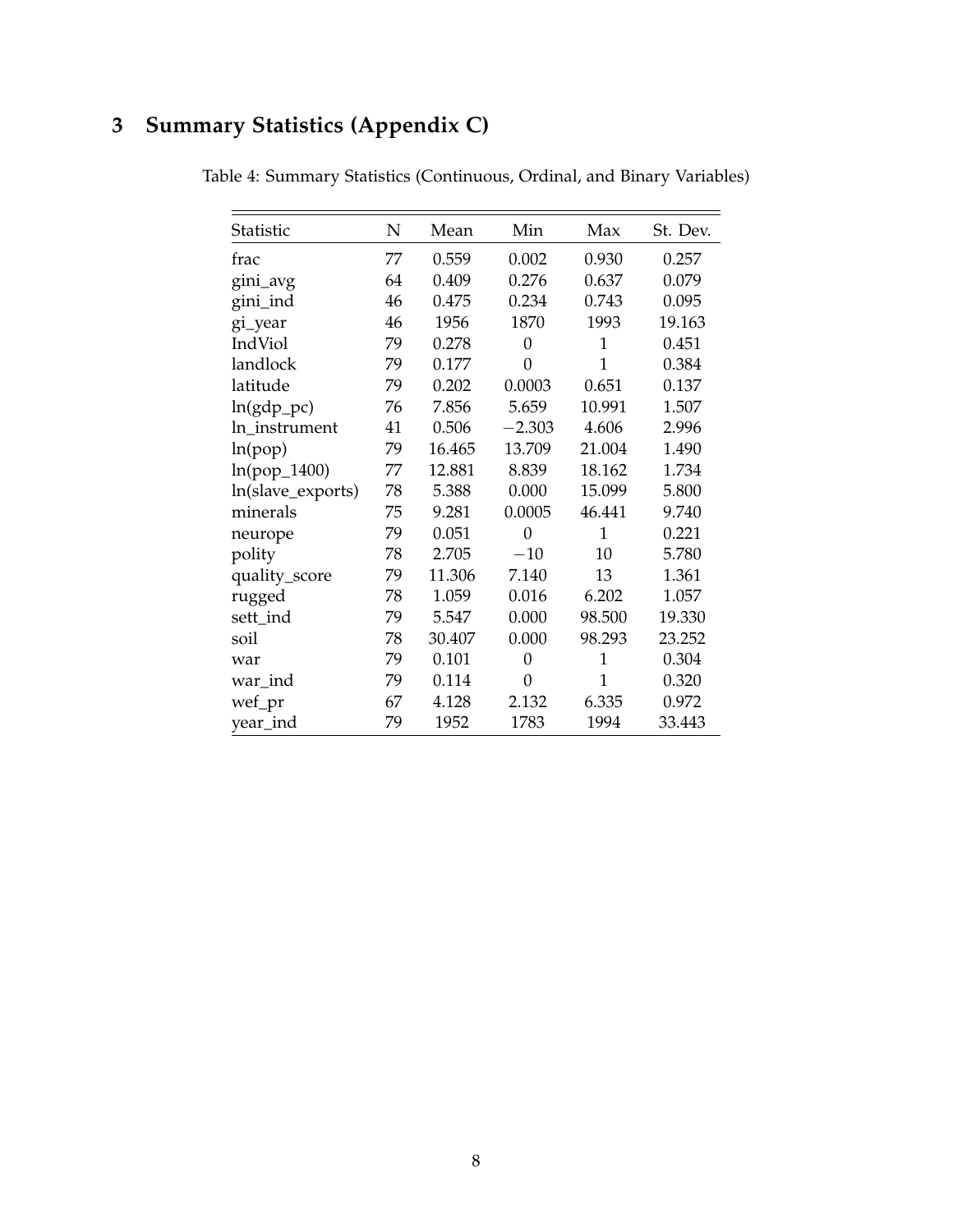## <span id="page-8-0"></span>**4 Data Sources and Variable Description (Appendix D)**

- **frac**: Ethnic fractionalization. Pre-treatment covariate Data come from [Alesina](#page-33-8) *et al.* [\(2003\)](#page-33-8).
- **gini\_avg**: Average Gini coefficient for the years 2006-2015. Data come from the [World Bank](#page-34-3) [Group](#page-34-3) [\(2016\)](#page-34-3).
- **gini\_avg\_9615**: Average Gini coefficient for the years 1996-2015. Data come from the [World](#page-34-3) [Bank Group](#page-34-3) [\(2016\)](#page-34-3).
- **gini\_ind**: Gini coefficient at independence. This indicator captures the Gini coefficient from the closest available year to independence. The data originates in Clio Infra (**?**) and the World Income Inequality Database [\(UNU-WIDER,](#page-34-4) [2017\)](#page-34-4). See <https://www.wider.unu.edu/sites/default/files/WIID/WIID-User-Guide-31MAY2021.pdf> for more details.
- **gi\_year**: Year of Gini coefficient at independence. The data originates in Clio Infra (**?**) and the World Income Inequality Database [\(UNU-WIDER,](#page-34-4) [2017\)](#page-34-4). See <https://www.wider.unu.edu/sites/default/files/WIID/WIID-User-Guide-31MAY2021.pdf> for more details.
- **ht\_colonial**: Colonial origin. An indicator for the colonizing power distinguishing between Dutch, Spanish, Italian, US, British, French, Portuguese, Belgian, British-French, and Australian colonies.
- **IndViol**: Violent independence. Post-treatment covariate. "An independence process is considered violent if it occurred through armed revolt by the entity, or if it occurred through armed conflict between the former ruler and another state (as when the entity in question is conquered or freed by a foreign power, or when it changed hands as part of a treaty ending a war)." Data come from ICOW (Issue Correlates of War) Colonial History Data Set Version 1.0.
- **landlock**: Landlocked geography. Pre-treatment covariate. This variable indicates whether a country has access to sea.
- **latitude**: Absolute latitude. Pre-treatment covariate.
- **ln(gdp\_pc)**: Natural log of GDP per capita. Post-treatment covariate. Per capita national income for the year 2015. Data come from the [World Bank Group](#page-34-3) [\(2016\)](#page-34-3).
- **ln\_instrument**: Natural log of the percentage of a colony's territory that was suitable for large-scale European settlement. The instrument comes from [Paine](#page-33-9) [\(2019\)](#page-33-9).
- **ln(pop)**: Natural log of 2015 population. Post-treatment covariate. Data come from the [\(World Bank Group,](#page-34-3) [2016\)](#page-34-3).
- **ln(pop\_1400)**: Natural log of population in 1400. Pre-treatment covariate. The data come from [Nunn & Puga](#page-33-10) [\(2012\)](#page-33-10) who consulted, among others, [McEvedy](#page-33-11) *et al.* [\(1978\)](#page-33-11).
- **ln(slave\_exports)**: Natural log of slave exports. Pre-treatment covariate. The variable captures the number of slaves exported between 1400 and 1900. It originates with [Nunn](#page-33-12) [\(2008\)](#page-33-12).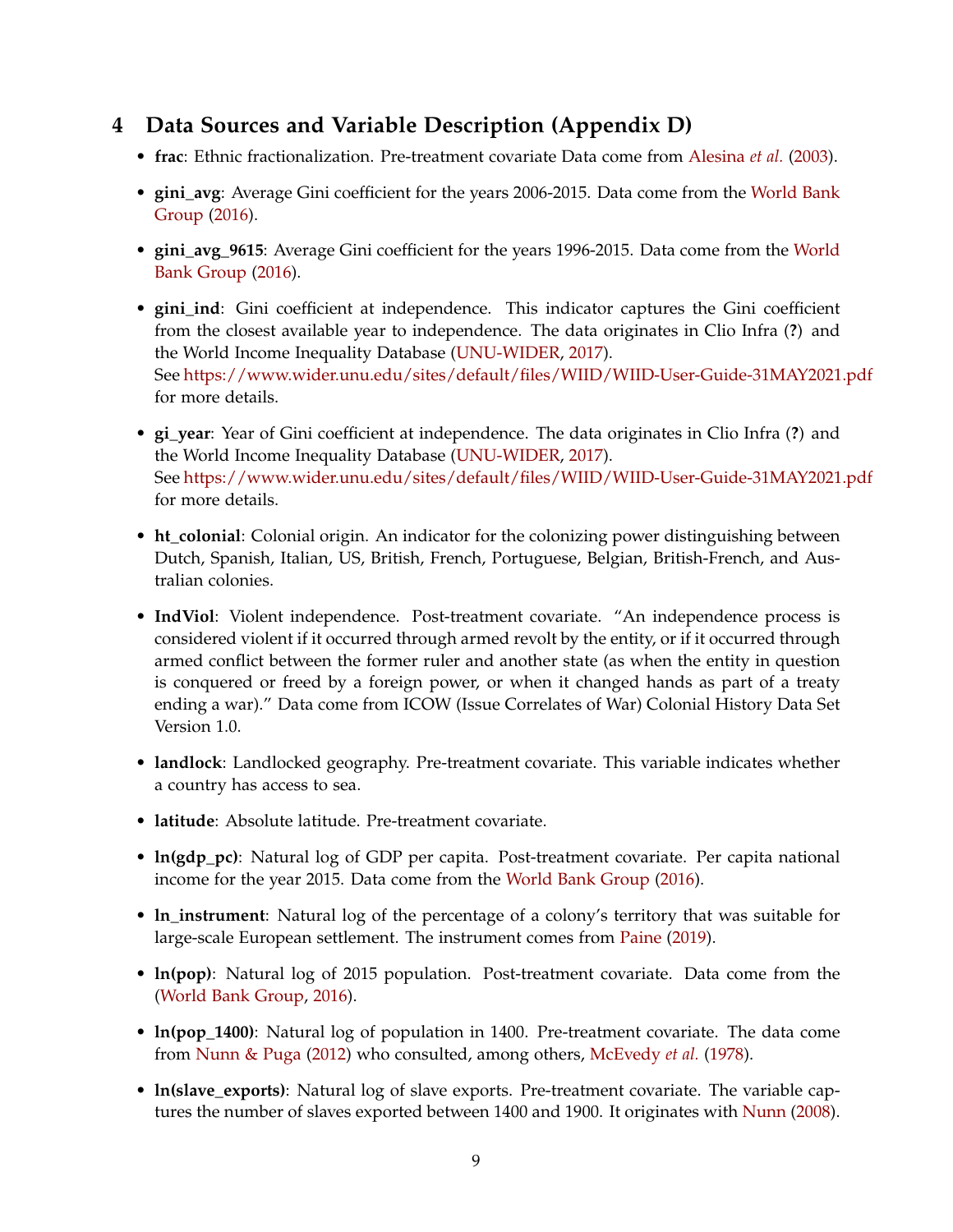- **minerals**: Mineral wealth measured as total natural resource rents as percentage of GDP in 2015. Data come from the World Bank.
- **neurope**: Neo-Europe. These are countries where European settlers made up the majority of the population at independence: Australia, Canada, New Zealand, and United States.
- **polity**: Polity2 measure of democracy. Post-treatment covariate. This indicator comes from [Marshall & Jaggers](#page-33-13) [\(2016\)](#page-33-13).
- **quality\_score**: Gini coefficient measurement quality. A scale that ranges from 1 to 13 that indicates the quality of the reported Gini coefficient based on availability, resource concept, equivalence scale, area coverage, population coverage, and distributional share information. See [https://www.wider.unu.edu/sites/default/files/WIID/WIID-User-Guide-](https://www.wider.unu.edu/sites/default/files/WIID/WIID-User-Guide-31MAY2021.pdf)[31MAY2021.pdf](https://www.wider.unu.edu/sites/default/files/WIID/WIID-User-Guide-31MAY2021.pdf) for more details.
- **region**: World region. This variable indicates whether a country is located in the Caribbean, Central America, Eastern Africa, Middle Africa, Northern Africa, Northern America, South America, Southern Africa, Western Africa, Western Asia, Eastern Asia, or Oceania.
- **rugged**: Terrain ruggedness index. Pre-treatment covariate. Data come from [Nunn & Puga](#page-33-10) [\(2012\)](#page-33-10). For a detailed description visit: <https://diegopuga.org/data/rugged/>.
- **sett\_ind**: Proportion of population at independence represented by settlers. This measure comes from [Paine](#page-33-9) [\(2019\)](#page-33-9), who consulted [Lawrence](#page-33-14) [\(2010\)](#page-33-14); [Mosley](#page-33-15) [\(1983\)](#page-33-15); [United Nations](#page-34-5) [\(1965\)](#page-34-5); [Easterly & Levine](#page-33-16) [\(2016\)](#page-33-16). [Lawrence](#page-33-14) [\(2010\)](#page-33-14) lists data for French colonies between 1946 and 1950. [Mosley](#page-33-15) [\(1983\)](#page-33-15) mentions several British colonies in 1960. The United Nations' data covers a number of colonies between 1946 and 1961. See [Paine](#page-33-9) [\(2019\)](#page-33-9) for a detailed discussion of the various sources.
- **sharing\_unit**: Gini coefficient income sharing unit/statistical unit. It distinguishes between household, tax unit, and person. See [https://www.wider.unu.edu/sites/default/files/WIID](https://www.wider.unu.edu/sites/default/files/WIID/WIID-User-Guide-31MAY2021.pdf)/WIID-[User-Guide-31MAY2021.pdf](https://www.wider.unu.edu/sites/default/files/WIID/WIID-User-Guide-31MAY2021.pdf) for details.
- **soil**: Percentage of fertile soil. Pre-treatment covariate. Data come from [Nunn & Puga](#page-33-10) [\(2012\)](#page-33-10).
- **war**: Indigenous liberation war. See Appendix B above for details.
- **war\_ind**: Independence war (of any kind). Post-treatment covariate. See Appendix B above for details.
- **wef\_pr**: World Economic Forum property rights measure. This indicator measures protection of property rights, including financial assets on a scale between 1 and 7. The data come from the Quality of Government dataset.
- **year\_ind**: Year of independence. Pre-treatment covariate. Data come from Encyclopedia Britannica (britannica.com).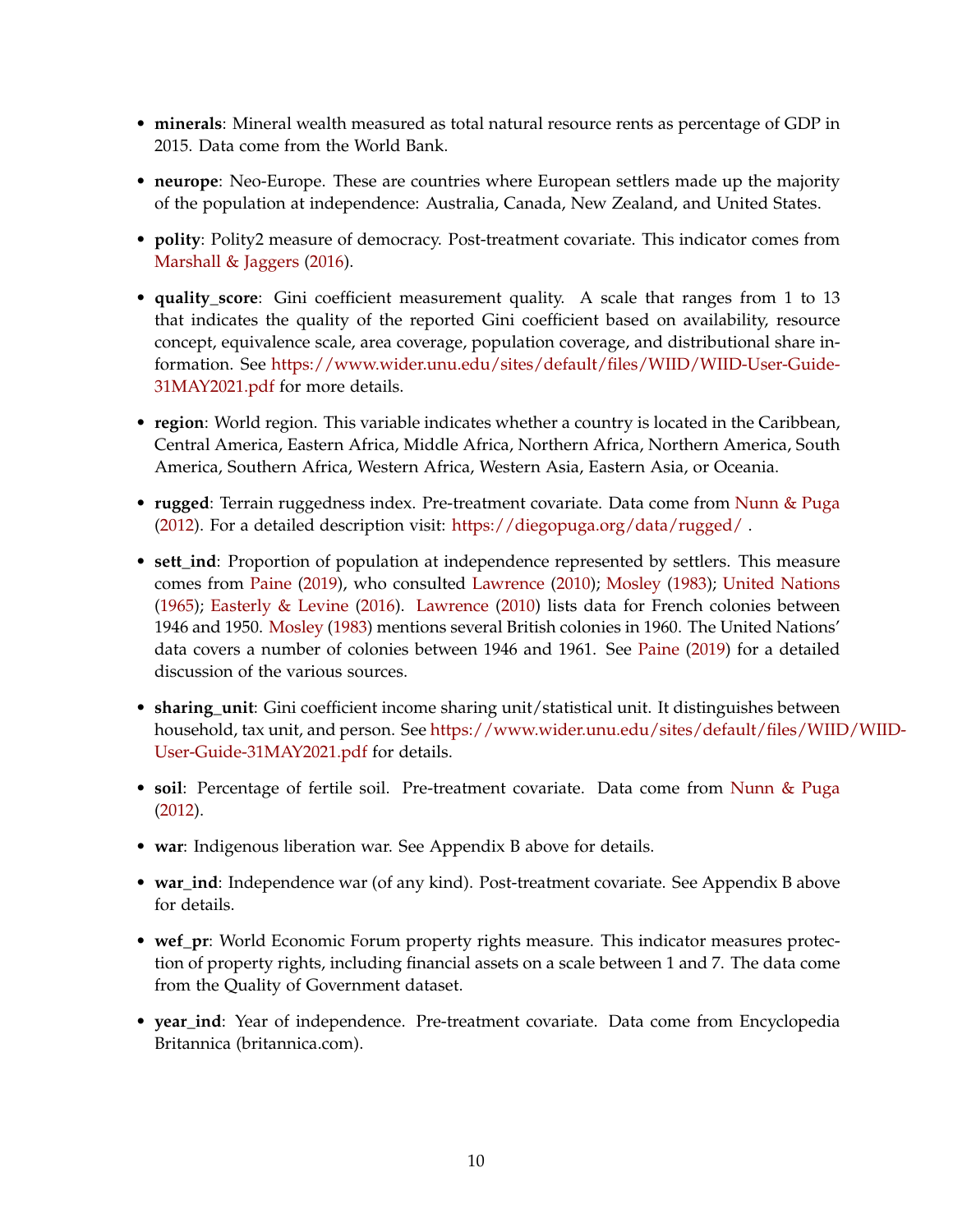# <span id="page-10-0"></span>**5 Full Results (Appendix E)**

|                              | Dependent variable: |                          |            |             |  |
|------------------------------|---------------------|--------------------------|------------|-------------|--|
|                              |                     | Average Gini (2006-2015) |            |             |  |
|                              | (1)                 | (2)                      | (3)        | (4)         |  |
| Settlers                     | 0.005               | 0.01                     | $0.01***$  | $0.003*$    |  |
|                              | (0.004)             | (0.004)                  | (0.002)    | (0.001)     |  |
| Indigenous war               | 0.05                | 0.03                     | $-0.16$    | $-0.09$     |  |
|                              | (0.04)              | (0.03)                   | (0.10)     | (0.08)      |  |
| Neo-Europe                   | $-0.43$             | $-0.44$                  | $-0.24$    | $-0.08$     |  |
|                              | (0.32)              | (0.29)                   | (0.17)     | (0.15)      |  |
| Sharing unit (household)     | $-0.02$             | $-0.05$                  | $-0.04$    | 0.02        |  |
|                              | (0.02)              | (0.04)                   | (0.04)     | (0.02)      |  |
| Quality score                | $-0.0000$           | 0.01                     | 0.01       | $0.01***$   |  |
|                              | (0.01)              | (0.01)                   | (0.01)     | (0.002)     |  |
| Latitude                     |                     | $-0.24*$                 | $-0.16$    | $-0.09$     |  |
|                              |                     | (0.13)                   | (0.14)     | (0.13)      |  |
| Fractionalization            |                     | 0.04                     | $0.14*$    | 0.13        |  |
|                              |                     | (0.05)                   | (0.08)     | (0.07)      |  |
| Soil                         |                     | 0.0003                   | 0.0004     | $0.001**$   |  |
|                              |                     | (0.001)                  | (0.001)    | (0.0004)    |  |
| Minerals                     |                     | $-0.003$                 | $-0.001$   | $-0.001***$ |  |
|                              |                     | (0.002)                  | (0.001)    | (0.0004)    |  |
| Rugged                       |                     | $-0.0002$                | 0.001      | $-0.01$     |  |
|                              |                     | (0.01)                   | (0.005)    | (0.01)      |  |
| Landlocked                   |                     | 0.02                     | $0.03*$    | 0.02        |  |
|                              |                     | (0.02)                   | (0.01)     | (0.04)      |  |
| $ln(Population in 1400 + 1)$ |                     | $-0.01^{\ast\ast}$       | $-0.003$   | $-0.01$     |  |
|                              |                     | (0.01)                   | (0.02)     | (0.01)      |  |
| $ln(Slave exports + 1)$      |                     | $-0.004$                 | $-0.01$    | $-0.01^*$   |  |
|                              |                     | (0.003)                  | (0.005)    | (0.002)     |  |
| Year of independence         |                     | $-0.0001$                | 0.001      | 0.0004      |  |
|                              |                     | (0.001)                  | (0.001)    | (0.001)     |  |
| ln(GDP per capita)           |                     |                          | $0.02**$   | 0.01        |  |
|                              |                     |                          | (0.01)     | (0.02)      |  |
| ln(Population)               |                     |                          | $-0.01$    | $-0.003$    |  |
|                              |                     |                          | (0.02)     | (0.01)      |  |
| Polity                       |                     |                          | 0.002      | 0.003       |  |
|                              |                     |                          | (0.003)    | (0.002)     |  |
| Independence war             |                     |                          | $0.20**$   | 0.17        |  |
|                              |                     |                          | (0.10)     | (0.12)      |  |
| Violent Independence         |                     |                          | 0.01       | $-0.01$     |  |
|                              |                     |                          | (0.04)     | (0.06)      |  |
| Settlers*indigenous war      | $-0.02***$          | $-0.01***$               | $-0.02***$ | $-0.02***$  |  |
|                              | (0.01)              | (0.004)                  | (0.003)    | (0.004)     |  |
| Colonizer FE                 | ✓                   | ✓                        | ✓          | ✓           |  |
| Continent FE                 | ✓                   | ✓                        | ✓          | √           |  |
| Pre-trt controls             |                     | ✓                        | ✓          | ✓           |  |
| Post-trt controls            |                     |                          |            | ✓           |  |
| Region FE                    |                     |                          |            | ✓           |  |
| Observations                 | 64                  | 59                       | 57         | 57          |  |
| Adjusted R <sup>2</sup>      | 0.13                | 0.42                     | 0.59       | 0.66        |  |
| $\delta^*$                   | $-0.98$             | 14.30                    | $-66.70$   | 8.00        |  |
|                              |                     |                          |            |             |  |

Table 5: Settler Colonialism, Indigenous Liberation Wars, and Inequality (OLS Estimates)

*Notes*: OLS = ordinary least squares; FE = fixed effects. Settlers = percentage of settler population at independence. *<sup>δ</sup>*\* expresses the extent of selection on unobservables relative to observables that would be necessary to explain away the interaction of interest. Statistical significance: <sup>∗</sup>p<0.1; ∗∗p<0.05; ∗∗∗p<0.01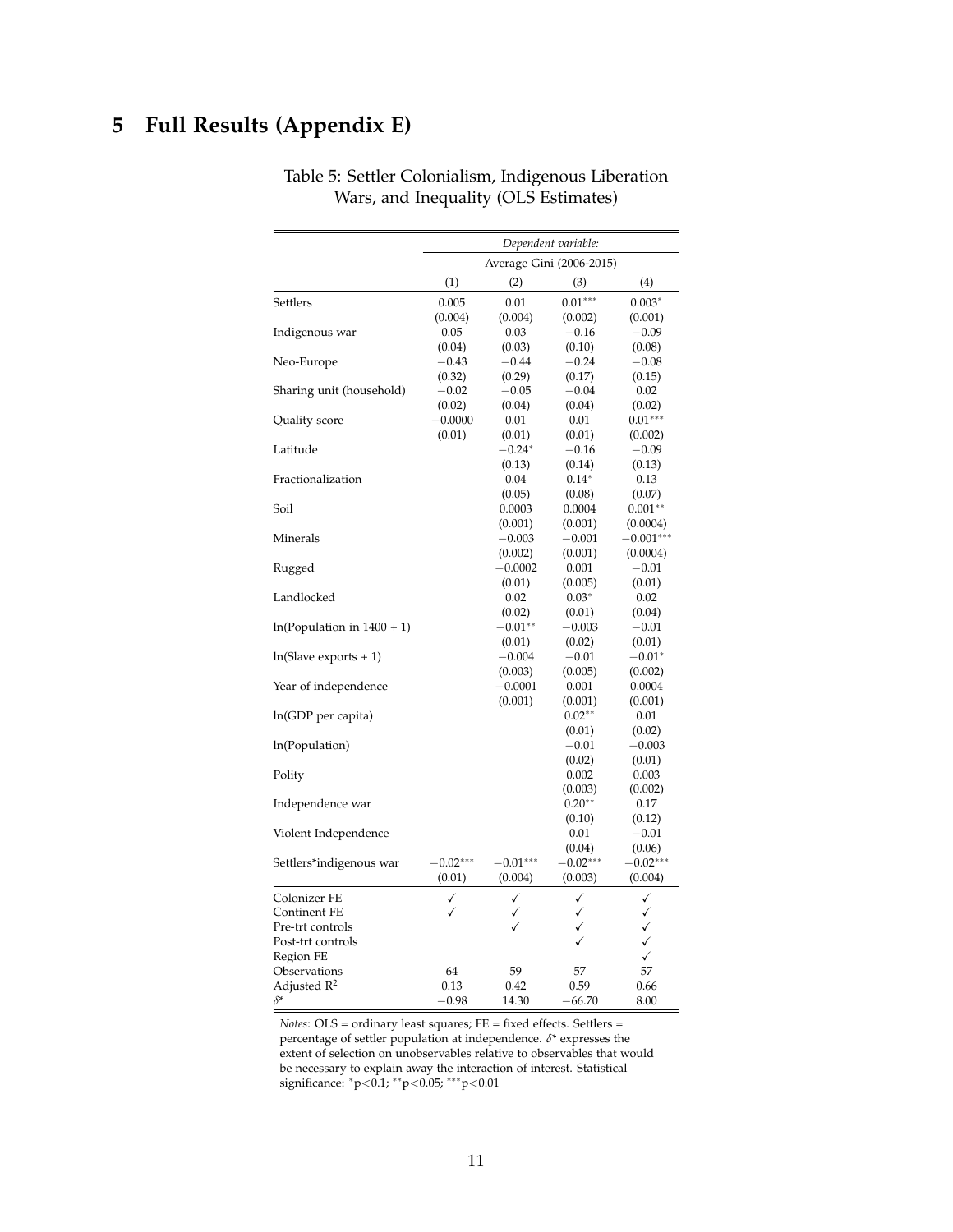# <span id="page-11-0"></span>**6 Including Latin America (Appendix F)**

|                              |            |              | Dependent variable:      |              |
|------------------------------|------------|--------------|--------------------------|--------------|
|                              |            |              | Average Gini (2006-2015) |              |
|                              | (1)        | (2)          | (3)                      | (4)          |
| Settlers                     | 0.001      | $0.002*$     | $0.002***$               | $0.001*$     |
|                              | (0.002)    | (0.001)      | (0.001)                  | (0.001)      |
| Indigenous war               | 0.03       | 0.02         | $-0.07$                  | $-0.01$      |
|                              | (0.03)     | (0.03)       | (0.05)                   | (0.03)       |
| Neo-Europe                   | $-0.13$    | $-0.18^*$    | $-0.15***$               | $-0.06$      |
|                              | (0.14)     | (0.10)       | (0.06)                   | (0.10)       |
| Sharing unit (household)     | $-0.02$    | $-0.03$      | $-0.04$                  | 0.02         |
|                              | (0.02)     | (0.04)       | (0.04)                   | (0.02)       |
| Quality score                | 0.001      | 0.003        | 0.003                    | 0.004        |
|                              | (0.01)     | (0.01)       | (0.01)                   | (0.003)      |
| Latitude                     |            | $-0.19*$     | $-0.20***$               | $-0.13$      |
|                              |            | (0.10)       | (0.07)                   | (0.08)       |
| Fractionalization            |            | 0.04         | $0.10**$                 | $0.10*$      |
|                              |            | (0.04)       | (0.05)                   | (0.05)       |
| Soil                         |            | 0.0002       | 0.0001                   | 0.001        |
|                              |            | (0.001)      | (0.001)                  | (0.0004)     |
| Minerals                     |            | $-0.002$     | $-0.001$                 | $-0.001***$  |
|                              |            | (0.001)      | (0.001)                  | (0.0003)     |
| Rugged                       |            | $-0.001$     | $-0.0003$                | $-0.01$      |
|                              |            | (0.01)       | (0.004)                  | (0.01)       |
| Landlocked                   |            | 0.02         | $0.03*$                  | 0.03         |
|                              |            | (0.02)       | (0.02)                   | (0.03)       |
| $ln(Population in 1400 + 1)$ |            | $-0.01**$    | $-0.02**$                | $-0.02***$   |
|                              |            | (0.005)      | (0.01)                   | (0.005)      |
| $ln(Slave exports + 1)$      |            | $-0.01$      | $-0.01$                  | $-0.002$     |
|                              |            | (0.003)      | (0.004)                  | (0.003)      |
| Year of independence         |            | 0.0004       | 0.0004                   | 0.0001       |
|                              |            | (0.001)      | (0.001)                  | (0.0004)     |
| ln(GDP per capita)           |            |              | $0.02**$                 | 0.01         |
|                              |            |              | (0.01)                   | (0.01)       |
| ln(Population)               |            |              | 0.01                     | 0.01         |
|                              |            |              | (0.01)                   | (0.01)       |
| Polity                       |            |              | 0.003                    | $0.004*$     |
|                              |            |              | (0.002)                  | (0.002)      |
| Independence war             |            |              | $0.08*$                  | $0.06*$      |
|                              |            |              | (0.04)                   | (0.03)       |
| Violent independence         |            |              | 0.03                     | 0.02         |
|                              |            |              | (0.02)                   | (0.03)       |
| Settlers*indigenous war      | $-0.02***$ | $-0.01***$   | $-0.01***$               | $-0.02***$   |
|                              | (0.004)    | (0.002)      | (0.003)                  | (0.004)      |
| Colonizer FE                 | ✓          | ✓            | ✓                        | ✓            |
| Continent FE                 | ✓          | ✓            | ✓                        | ✓            |
| Pre-trt controls             |            | $\checkmark$ | ✓                        | ✓            |
| Post-trt controls            |            |              | ✓                        | $\checkmark$ |
| Region FE                    |            |              |                          | $\checkmark$ |
| Observations                 | 82         | 75           | 73                       | 73           |
| Adjusted $R^2$               | 0.26       | 0.51         | 0.60                     | 0.69         |
| $\delta^*$                   | $-5.23$    | 7.63         | 14.50                    | 6.22         |

Table 6: Settler Colonialism, Indigenous Liberation Wars, and Inequality (OLS Estimates)

*Notes*: OLS = ordinary least squares; FE = fixed effects. Settlers = percentage of settler population at independence. *<sup>δ</sup>*\* expresses the extent of selection on unobservables relative to observables that would be necessary to explain away the interaction of interest. Statistical significance: \*p<0.1; \*\*p<0.05; \*\*\*p<0.01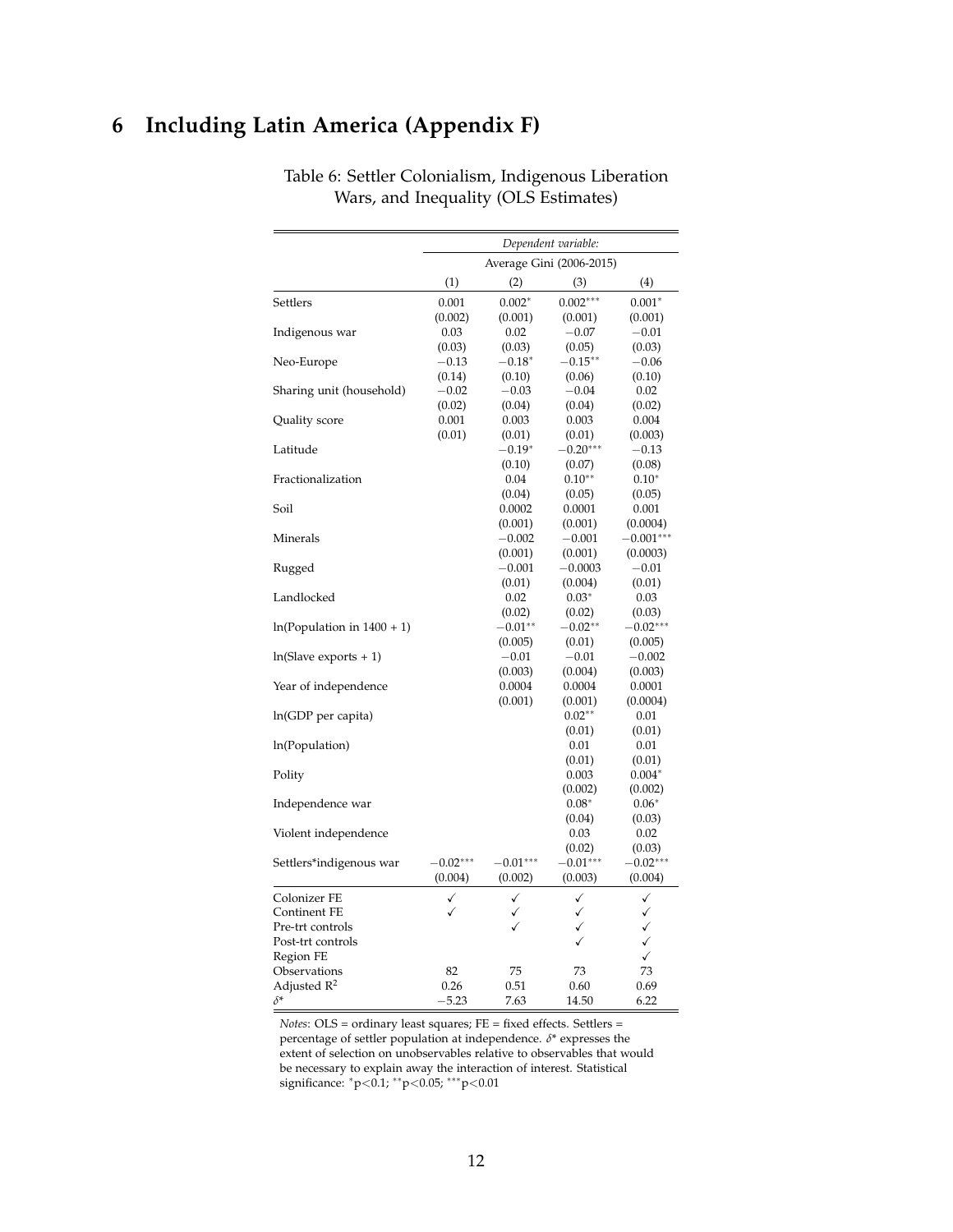### <span id="page-12-0"></span>**7 Instrumenting Settler Population (Appendix G)**

Because European settlers were unlikely to settle specific colonies randomly, there is a strong possibility that their settlement decisions were correlated with factors that might also impact long-term income inequality. To partially account for this source of bias, I use Paine's [\(2019\)](#page-33-9) instrument for suitability of large-scale European settlement to generate exogenous variation in the percentage of European settlers in a given colony. Note that Paine's instrument only covers the African continent.

Paine builds his instrument by intersecting areas in Africa that were characterized by a) Mediterranean climate, b) high rainfall and elevation, and c) low Tsetse fly prevalence. See the figure below for areas in Africa that satisfy all three conditions:



Figure 1: **Suitability for Large-Scale European Settlement [\(Paine,](#page-33-9) [2019\)](#page-33-9)**.

The instrument is then calculated as the share of a country's territory that is covered by the said intersection. As table [7](#page-13-0) below shows, the first-stage p-values indicate that this measure is a reliable predictor of European settlement in Africa. First-stage F-statistics imply that with the exception of Model (2), the instrument is not too weak. An important assumption of an instrumental-variable design is the so-called exclusion restriction, i.e. the notion that the utilized instrument can only affect the dependent variable via the endogenous predictor and not otherwise. In the case of the present analysis, this means that suitability for large-scale European settlement can only affect present-day inequality via the size of the settler population at independence. This assumption could be violated if, for example, the ecological conditions in a given country favored both inequality-generating forms of agriculture and European settlement. The inclusion of controls such as population in 1400, latitude, and the percentage of fertile soil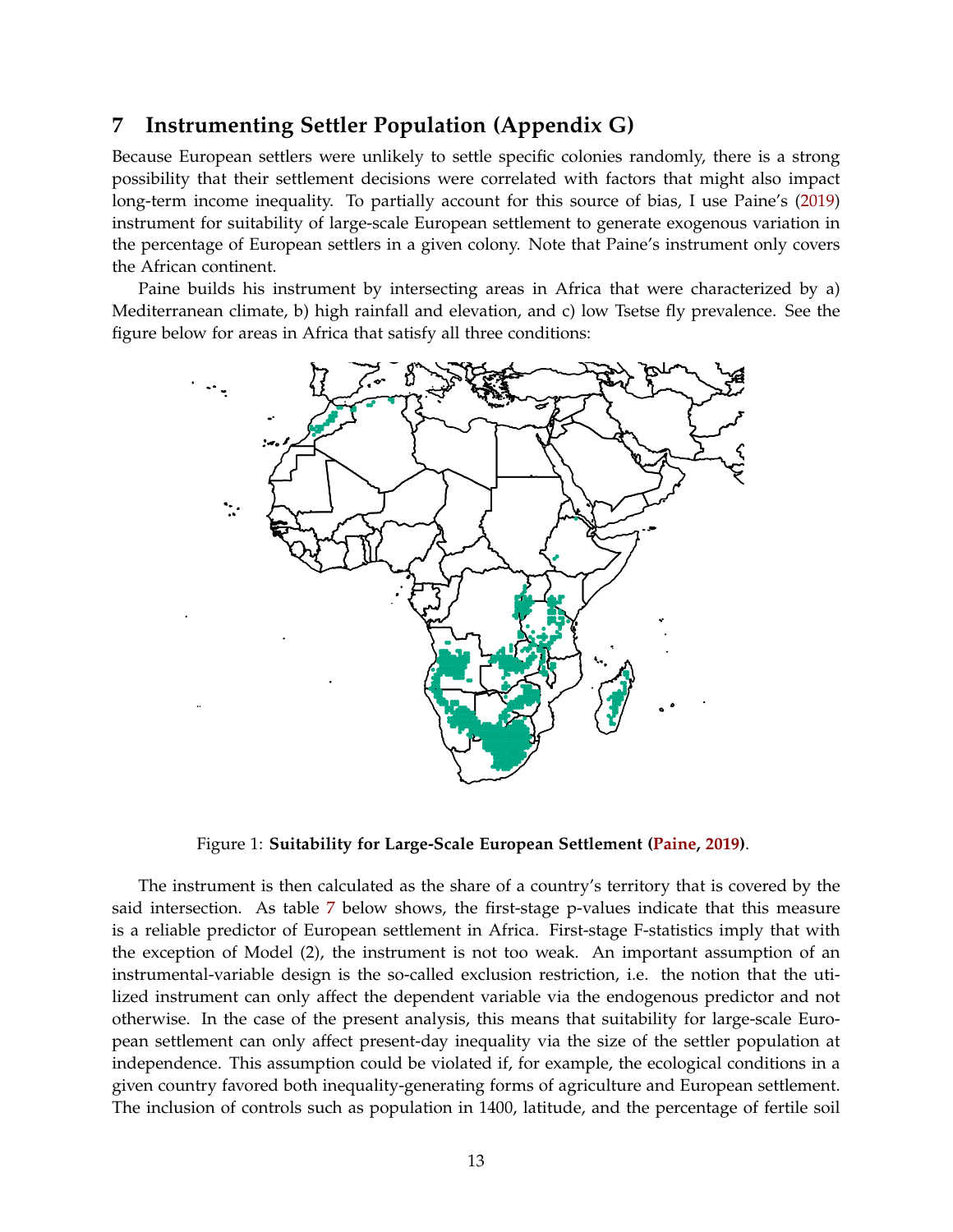<span id="page-13-0"></span>should alleviate this concern somewhat. However, the possibility of a violated exclusion restriction cannot be guaranteed and the results below should only be seen as complementary to the tables included in the main manuscript.

|                              | Dependent variable: |              |                          |              |
|------------------------------|---------------------|--------------|--------------------------|--------------|
|                              |                     |              | Average Gini (2006-2015) |              |
|                              | (1)                 | (2)          | (3)                      | (4)          |
| Settlers                     | $0.02*$             | 0.03         | 0.04                     | 0.03         |
|                              | (0.01)              | (0.04)       | (0.07)                   | (0.03)       |
| Indiegnous war               | $0.20*$             | $-0.41$      | $-0.24$                  | $0.43*$      |
|                              | (0.11)              | (0.34)       | (0.62)                   | (0.17)       |
| Sharing unit (household)     | $-0.03$             | $-0.01$      | 0.02                     | 0.05         |
|                              | (0.04)              | (0.04)       | (0.09)                   | (0.06)       |
| Quality score                | 0.001               | 0.01         | 0.0003                   | $-0.004$     |
|                              | (0.01)              | (0.01)       | (0.01)                   | (0.01)       |
| Latitude                     |                     | 0.02         | $-0.15$                  | $-0.05$      |
|                              |                     | (0.49)       | (0.27)                   | (0.26)       |
| Fractionalization            |                     | $0.44**$     | 0.47                     | 0.29         |
|                              |                     | (0.20)       | (0.29)                   | (0.14)       |
| Soil                         |                     | $0.001***$   | $0.001*$                 | $0.001*$     |
|                              |                     | (0.0004)     | (0.001)                  | (0.001)      |
| Minerals                     |                     | $-0.003$     | $-0.003$                 | $-0.001$     |
|                              |                     | (0.004)      | (0.01)                   | (0.001)      |
| Rugged                       |                     | $-0.01$      | $-0.0002$                | $-0.01$      |
|                              |                     | (0.02)       | (0.01)                   | (0.01)       |
| Landlocked                   |                     | 0.06         | 0.11                     | 0.07         |
|                              |                     | (0.06)       | (0.14)                   | (0.05)       |
| $ln(Population in 1400 + 1)$ |                     | $-0.06$      | $-0.07$                  | $-0.03$      |
|                              |                     | (0.04)       | (0.05)                   | (0.03)       |
| $ln(Slave exports + 1)$      |                     | $-0.01$      | $-0.001$                 | $-0.01$      |
|                              |                     | (0.01)       | (0.01)                   | (0.01)       |
| Year of independence         |                     | $-0.01$      | $-0.02$                  | $-0.01$      |
|                              |                     | (0.02)       | (0.04)                   | (0.01)       |
| ln(GDP per capita)           |                     |              | 0.02                     | 0.02         |
|                              |                     |              | (0.03)                   | (0.02)       |
| ln(Population)               |                     |              | $-0.01$                  | $-0.01$      |
|                              |                     |              | (0.03)                   | (0.03)       |
| Polity                       |                     |              | 0.002                    | 0.003        |
|                              |                     |              | (0.01)                   | (0.004)      |
| Violent independence         |                     |              | $0.06*$                  | 0.04         |
|                              |                     |              | (0.04)                   | (0.06)       |
| Settlers*indigenous war      | $-0.05***$          | 0.02         | $-0.001$                 | $-0.05*$     |
|                              | (0.01)              | (0.02)       | (0.05)                   | (0.02)       |
| Colonizer FE                 | ✓                   | $\checkmark$ | ✓                        | ✓            |
| Continent FE                 | ✓                   | ✓            | $\checkmark$             | $\checkmark$ |
| Pre-trt controls             |                     | $\checkmark$ | ✓                        | ✓            |
| Post-trt controls            |                     |              | ✓                        | $\checkmark$ |
| Region FE                    |                     |              |                          | $\checkmark$ |
| Observations                 | 38                  | 36           | 35                       | 35           |
| Adjusted R <sup>2</sup>      | 0.11                | 0.45         | 0.15                     | 0.58         |
| First-stage p-value          | < 0.01              | 0.06         | < 0.01                   | < 0.01       |
| First-stage F-stat.          | 68.38               | 4.01         | 10.93                    | 11.32        |

#### Table 7: Settler Colonialism, Indigenous Liberation Wars, and Inequality (OLS Estimates)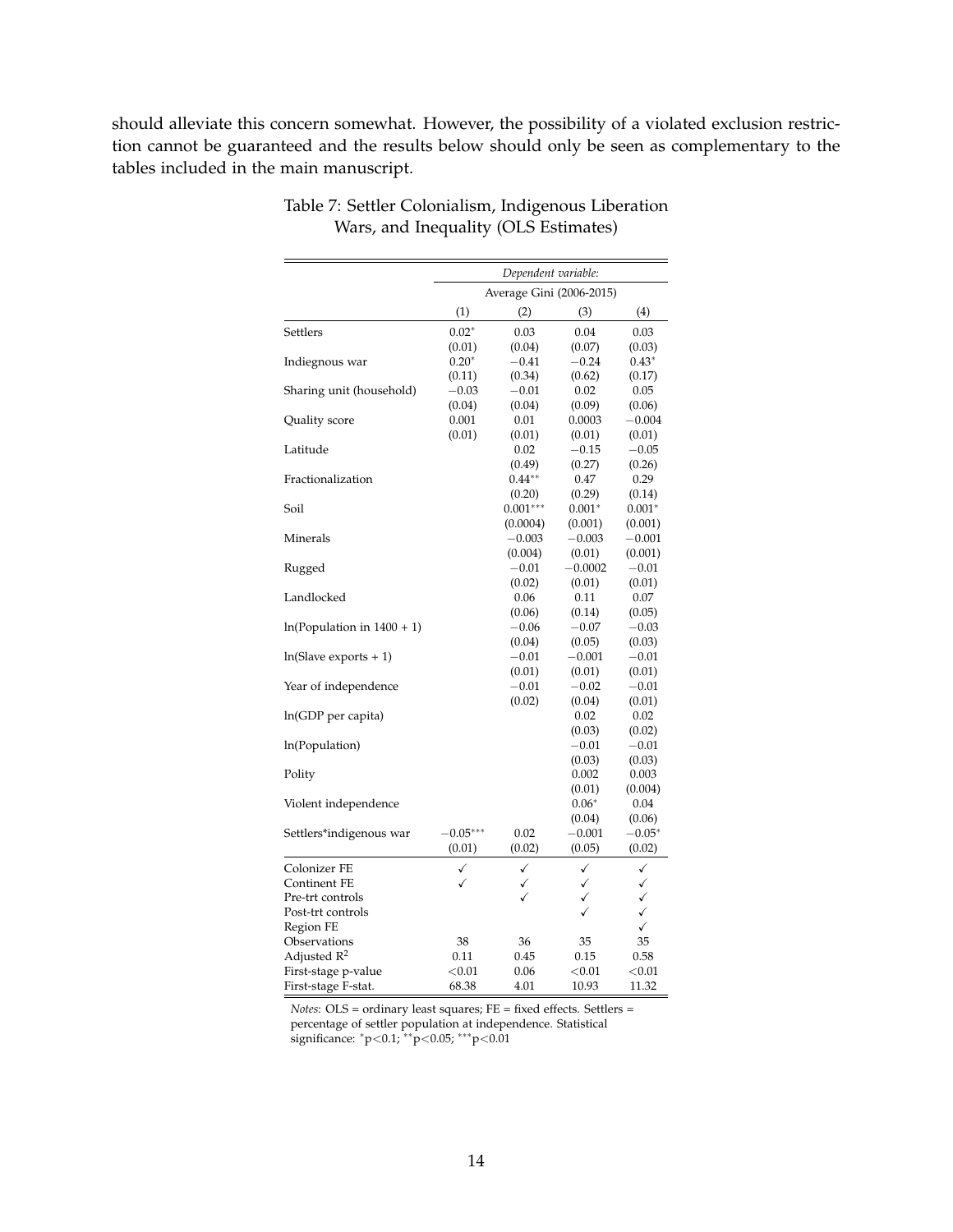## <span id="page-14-0"></span>**8 Influential Observations (Appendix H)**

**1. Cook's Distance**: The table below removes the observation with the largest Cook's distance as identified by the most complete model (model 4). This observation is Liberia.

|                              | Dependent variable: |                          |            |            |
|------------------------------|---------------------|--------------------------|------------|------------|
|                              |                     | Average Gini (2006-2015) |            |            |
|                              | (1)                 | (2)                      | (3)        | (4)        |
| Settlers                     | 0.005               | $0.01***$                | 0.01       | $0.01*$    |
|                              | (0.004)             | (0.002)                  | (0.004)    | (0.01)     |
| Indigenous war               | 0.06                | 0.04                     | $-0.09$    | 0.15       |
|                              | (0.05)              | (0.04)                   | (0.15)     | (0.16)     |
| Neo-Europe                   | $-0.45$             | $-1.25***$               | $-0.50$    | $-1.00$    |
|                              | (0.33)              | (0.18)                   | (0.43)     | (0.55)     |
| Sharing unit (household)     | $-0.02$             | $-0.04$                  | $-0.04$    | 0.02       |
|                              | (0.02)              | (0.03)                   | (0.04)     | (0.02)     |
| Quality score                | $-0.0004$           | 0.01                     | 0.01       | 0.003      |
|                              | (0.01)              | (0.01)                   | (0.01)     | (0.01)     |
| Latitude                     |                     | $-0.30**$                | $-0.20$    | $-0.19**$  |
|                              |                     | (0.12)                   | (0.13)     | (0.08)     |
| Fractionalization            |                     | $0.12*$                  | 0.15       | $0.18**$   |
|                              |                     | (0.07)                   | (0.09)     | (0.07)     |
| Soil                         |                     | 0.001                    | 0.0005     | $0.001***$ |
|                              |                     | (0.001)                  | (0.001)    | (0.0002)   |
| Minerals                     |                     | $-0.002$                 | $-0.001$   | $-0.001**$ |
|                              |                     | (0.001)                  | (0.001)    | (0.0005)   |
| Rugged                       |                     | 0.003                    | 0.003      | $-0.01*$   |
|                              |                     | (0.01)                   | (0.01)     | (0.005)    |
| Landlocked                   |                     | $0.03***$                | $0.03*$    | 0.03       |
|                              |                     | (0.01)                   | (0.02)     | (0.04)     |
| $ln(Population in 1400 + 1)$ |                     | $-0.02*$                 | $-0.01$    | $-0.02$    |
|                              |                     | (0.01)                   | (0.02)     | (0.02)     |
| $ln(Slave exports + 1)$      |                     | $-0.01$                  | $-0.01$    | $-0.01***$ |
|                              |                     | (0.004)                  | (0.005)    | (0.002)    |
| Year of independence         |                     | $-0.003***$              | $-0.001$   | $-0.004$   |
|                              |                     | (0.001)                  | (0.002)    | (0.003)    |
| ln(GDP per capita)           |                     |                          | $0.02*$    | 0.01       |
|                              |                     |                          | (0.01)     | (0.01)     |
| ln(Population)               |                     |                          | $-0.01$    | $-0.003$   |
|                              |                     |                          | (0.02)     | (0.01)     |
| Polity                       |                     |                          | 0.002      | 0.003      |
|                              |                     |                          | (0.003)    | (0.003)    |
| Independence war             |                     |                          | 0.14       | $-0.08$    |
|                              |                     |                          | (0.15)     | (0.17)     |
| Violent independence         |                     |                          | 0.02       | 0.01       |
|                              |                     |                          | (0.04)     | (0.05)     |
| Settlers*indigenous war      | $-0.02***$          | $-0.02***$               | $-0.02***$ | $-0.02***$ |
|                              | (0.01)              | (0.002)                  | (0.003)    | (0.003)    |
|                              |                     |                          |            |            |
| Colonizer FE                 | ✓                   | ✓                        | ✓          | ✓          |
| Continent FE                 | ✓                   | ✓                        | ✓          | ✓          |
| Pre-trt controls             |                     | ✓                        | ✓          | ✓          |
| Post-trt controls            |                     |                          | ✓          | ✓          |
| Region FE                    |                     |                          |            | ✓          |
| Observations                 | 63                  | 58                       | 56         | 56         |
| Adjusted $R^2$               | 0.14                | 0.54                     | 0.58       | 0.70       |

Table 8: Settler Colonialism, Indigenous Liberation Wars, and Inequality (OLS Estimates)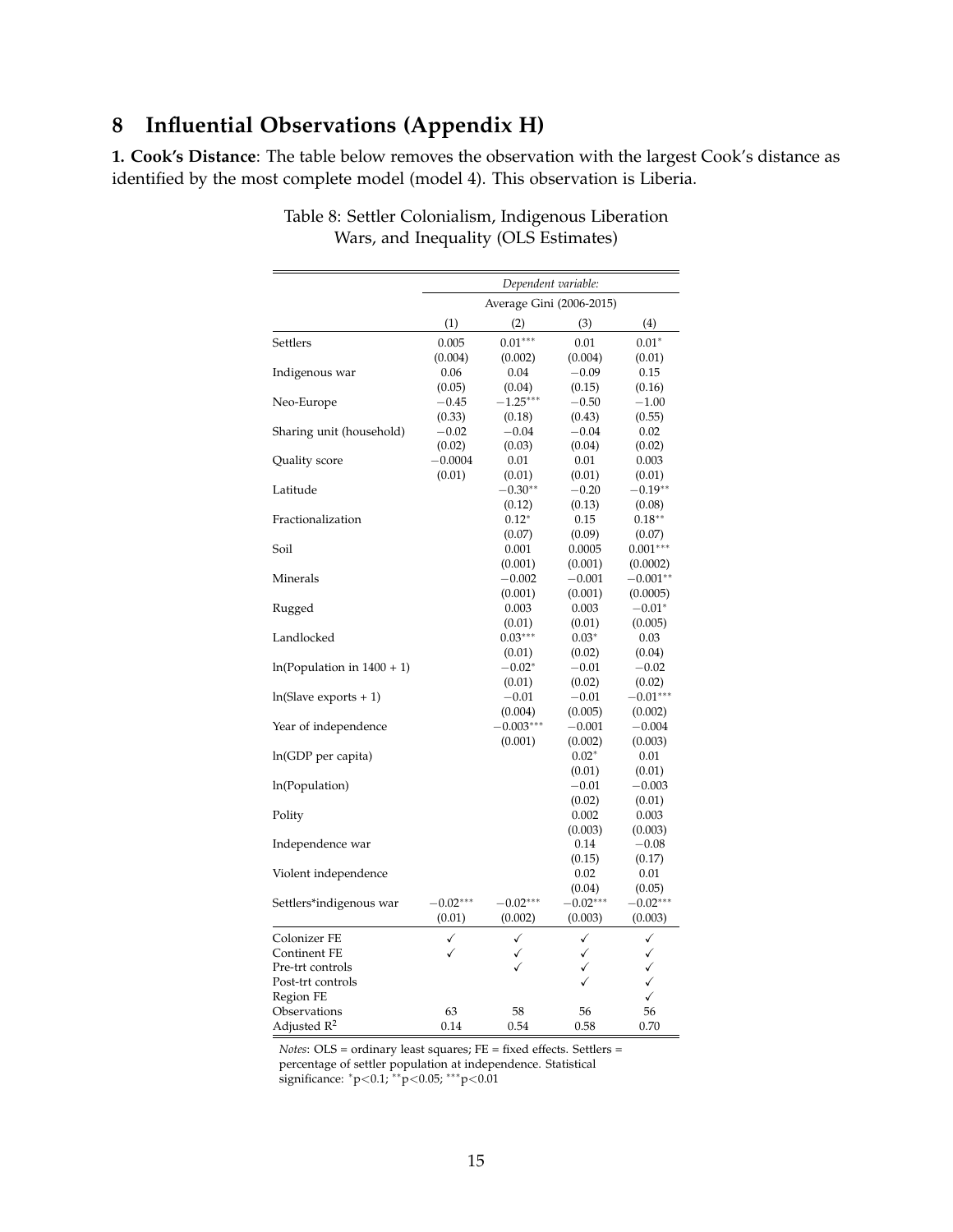**2. Difference in Fits**: The author calculated difference in fits for the most complete specification (Models 4). See the plot below:



Influence Diagnostics for gini\_avg

Figure 2: **Difference in Fits (Model 4)**.

This procedure identified several influential observations: Central African Republic, Algeria, Egypt, Israel, Liberia, Rwanda, Sudan, and Zambia. Below these observations are sequentially omitted from the main table of results.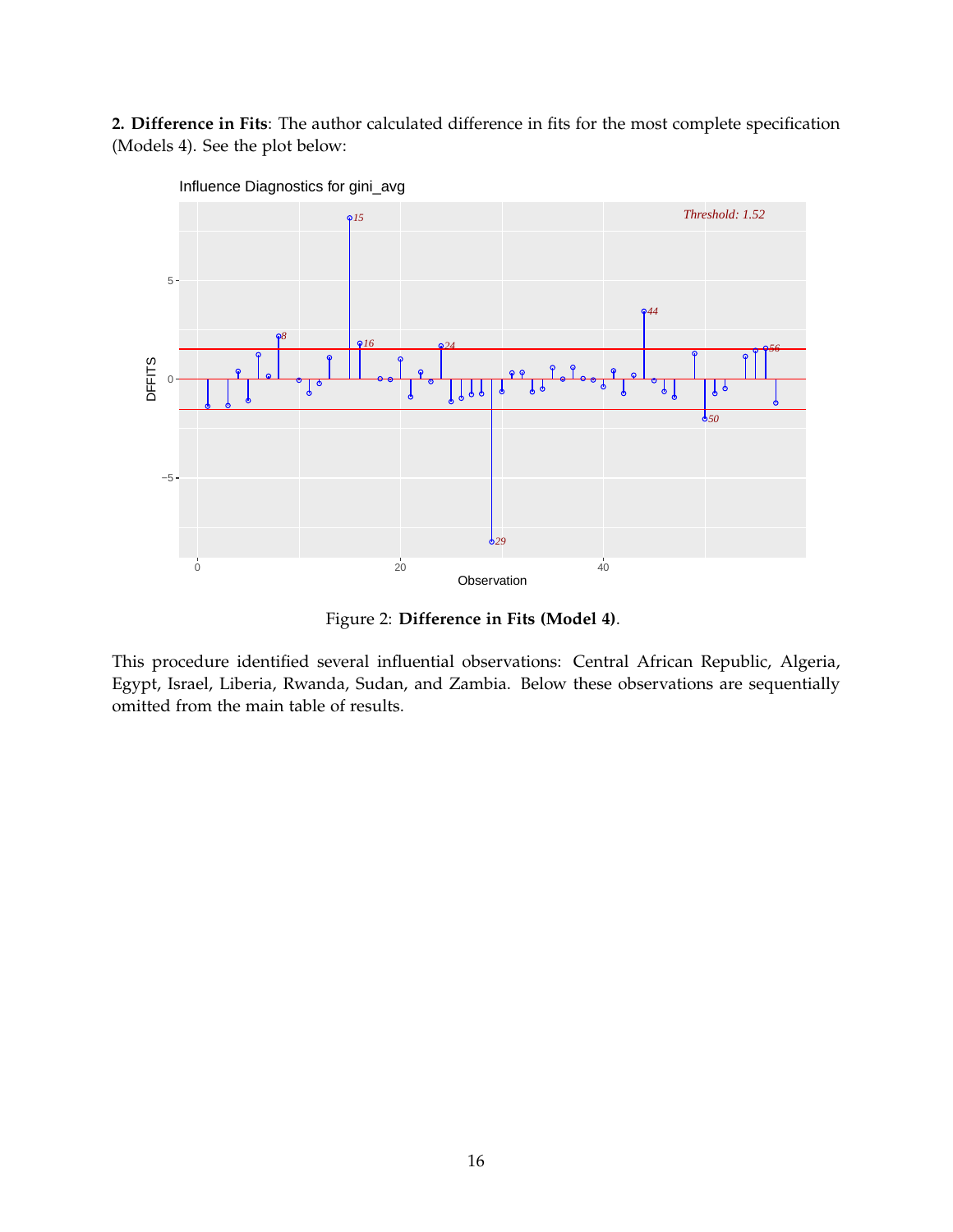|                              | Dependent variable: |                          |                 |                      |
|------------------------------|---------------------|--------------------------|-----------------|----------------------|
|                              |                     | Average Gini (2006-2015) |                 |                      |
|                              | (1)                 | (2)                      | (3)             | (4)                  |
| Settlers                     | 0.001               | 0.002                    | $0.002*$        | 0.001                |
|                              | (0.002)             | (0.001)                  | (0.001)         | (0.001)              |
| Indigenous war               | 0.04                | 0.03                     | $-0.05$         | $-0.03$              |
|                              | (0.03)              | (0.02)                   | (0.03)          | (0.03)               |
| Neo-Europe                   | $-0.14\,$           | $-0.17$                  | $-0.14**$       | $-0.06$              |
|                              | (0.14)              | (0.10)                   | (0.06)          | (0.08)               |
| Sharing unit (household)     | $-0.02$             | $-0.05$                  | $-0.05$         | $-0.004$             |
|                              | (0.02)              | (0.03)                   | (0.03)          | (0.02)               |
| Quality score                | $-0.002$            | 0.001                    | 0.0000          | $-0.002$             |
|                              | (0.01)              | (0.01)                   | (0.01)          | (0.003)              |
| Latitude                     |                     | $-0.17*$                 | $-0.18**$       | $-0.13$              |
|                              |                     | (0.09)                   | (0.07)          | (0.08)               |
| Fractionalization            |                     | 0.04                     | $0.10**$        | $0.11**$             |
|                              |                     | (0.04)                   | (0.05)          | (0.05)               |
| Soil                         |                     | 0.0002                   | 0.0003          | 0.001                |
|                              |                     | (0.001)                  | (0.0005)        | (0.0003)             |
| Minerals                     |                     | $-0.002*$                | $-0.001$        | $-0.0004$            |
|                              |                     | (0.001)                  | (0.001)         | (0.0004)             |
| Rugged                       |                     | 0.001                    | 0.001           | $-0.004$             |
|                              |                     | (0.01)                   | (0.004)         | (0.004)              |
| Landlocked                   |                     | 0.01                     | 0.02            | 0.03                 |
|                              |                     | (0.02)                   | (0.02)          | (0.02)               |
| $ln(Population in 1400 + 1)$ |                     | $-0.01**$                | $-0.03***$      | $0.02***$            |
|                              |                     | (0.005)                  | (0.01)          | (0.01)               |
| $ln(Slave exports + 1)$      |                     | $-0.004$                 | $-0.01$         | 0.001                |
|                              |                     | (0.003)                  | (0.004)         | (0.003)              |
| Year of independence         |                     | 0.0004                   | 0.0004          | 0.0001               |
|                              |                     | (0.001)                  | (0.001)         | (0.0003)             |
| ln(GDP per capita)           |                     |                          | $0.02**$        | 0.02                 |
|                              |                     |                          | (0.01)          | (0.01)               |
| ln(Population)               |                     |                          | $0.01*$         | 0.01                 |
|                              |                     |                          | (0.01)<br>0.003 | (0.01)<br>0.002      |
| Polity                       |                     |                          | (0.002)         |                      |
|                              |                     |                          | $0.07*$         | (0.002)<br>$0.05***$ |
| Independence war             |                     |                          | (0.04)          | (0.02)               |
| Violent Independence         |                     |                          | $0.03*$         | 0.03                 |
|                              |                     |                          | (0.02)          | (0.02)               |
| Settlers*indigenous war      | $-0.02***$          | $-0.01***$               | $-0.01***$      | $-0.02***$           |
|                              | (0.004)             | (0.002)                  | (0.004)         | (0.003)              |
|                              | ✓                   | ✓                        | ✓               |                      |
| Colonizer FE<br>Continent FE | $\checkmark$        | ✓                        | ✓               | ✓<br>✓               |
| Pre-trt controls             |                     | ✓                        | ✓               | $\checkmark$         |
| Post-trt controls            |                     |                          | ✓               | $\checkmark$         |
| Region FE                    |                     |                          |                 | $\checkmark$         |
| Observations                 | 81                  | 74                       | 72              | 72                   |
| Adjusted $\mathbb{R}^2$      | 0.29                | 0.53                     | 0.63            | 0.71                 |
|                              |                     |                          |                 |                      |

Table 9: Omitting Central African Republic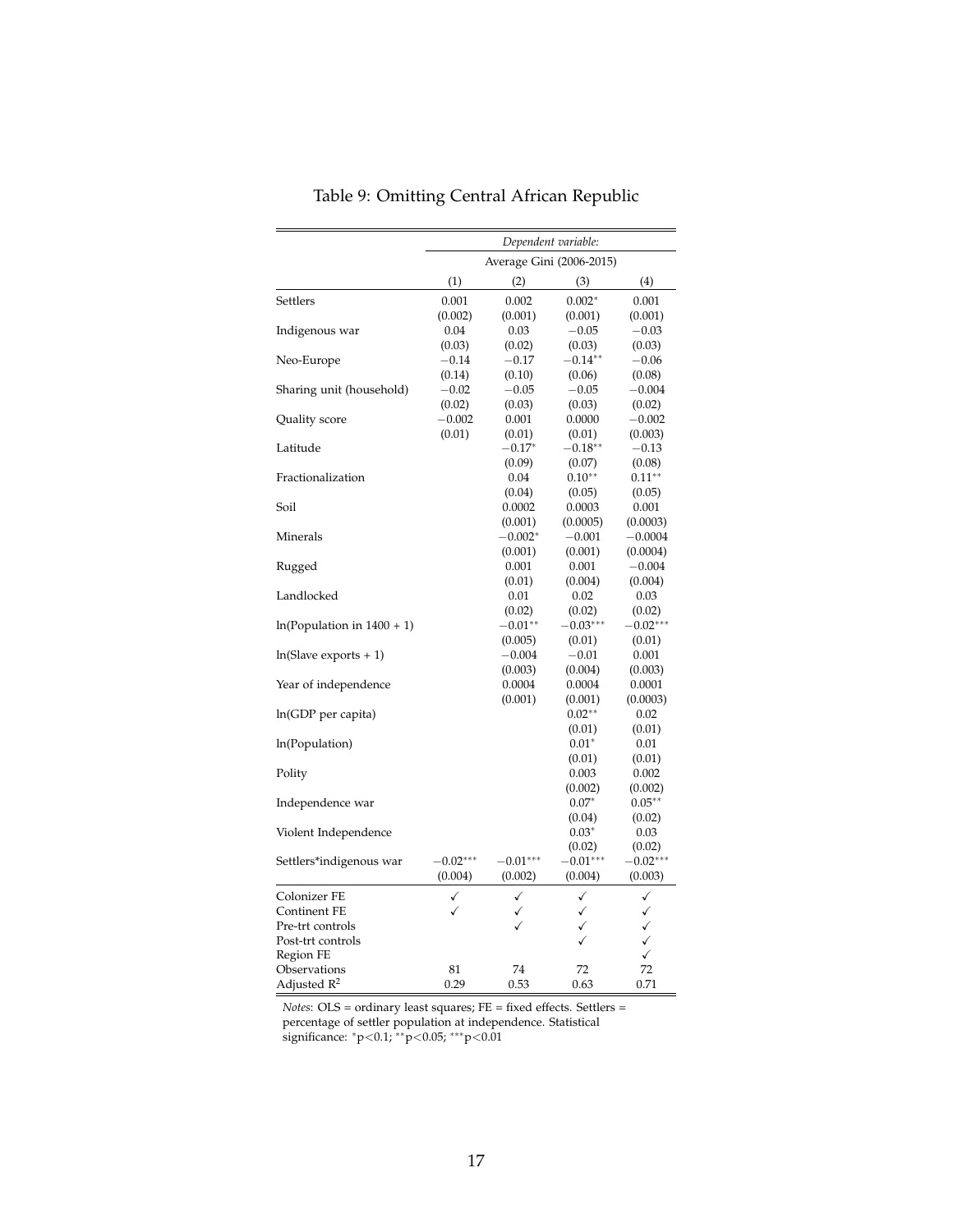|                              | Dependent variable: |              |                          |                              |
|------------------------------|---------------------|--------------|--------------------------|------------------------------|
|                              |                     |              | Average Gini (2006-2015) |                              |
|                              | (1)                 | (2)          | (3)                      | (4)                          |
| Settlers                     | 0.001               | $0.002*$     | $0.002***$               | $0.001*$                     |
|                              | (0.002)             | (0.001)      | (0.001)                  | (0.001)                      |
| Indigenous war               | 0.02                | 0.01         | $-0.07$                  | $-0.02$                      |
|                              | (0.03)              | (0.02)       | (0.05)                   | (0.03)                       |
| Neo-Europe                   | $-0.12$             | $-0.17*$     | $-0.13**$                | $-0.09$                      |
|                              | (0.13)              | (0.09)       | (0.06)                   | (0.10)                       |
| Sharing unit (household)     | $-0.02$             | $-0.04$      | $-0.03$                  | $0.04*$                      |
|                              | (0.02)              | (0.04)       | (0.05)                   | (0.02)                       |
| Quality score                | 0.001               | 0.004        | 0.002                    | 0.002                        |
|                              | (0.01)              | (0.01)       | (0.01)                   | (0.003)                      |
| Latitude                     |                     | $-0.19*$     | $-0.19***$               | $-0.14$                      |
|                              |                     | (0.09)       | (0.07)                   | (0.08)                       |
| Fractionalization            |                     | 0.04         | $0.11**$                 | $0.10**$                     |
|                              |                     | (0.04)       | (0.05)                   | (0.04)                       |
| Soil                         |                     | 0.0002       | 0.0001                   | 0.001                        |
|                              |                     | (0.001)      | (0.001)                  | (0.0004)                     |
| Minerals                     |                     | $-0.002$     | $-0.001$                 | $-0.001^{\ast\ast}$          |
|                              |                     | (0.001)      | (0.001)                  | (0.0004)                     |
| Rugged                       |                     | $-0.002$     | 0.002                    | $-0.004$                     |
|                              |                     | (0.01)       | (0.004)                  | (0.01)                       |
| Landlocked                   |                     | 0.02         | $0.04*$                  | 0.04                         |
|                              |                     | (0.02)       | (0.02)                   | (0.03)                       |
| $ln(Population in 1400 + 1)$ |                     | $-0.01**$    | $-0.02*$                 | $-0.02***$                   |
|                              |                     | (0.005)      | (0.01)                   | (0.005)                      |
| $ln(Slave exports + 1)$      |                     | $-0.01$      | $-0.01$                  | $-0.001$                     |
|                              |                     | (0.003)      | (0.005)                  | (0.003)                      |
| Year of independence         |                     | 0.0004       | 0.0003                   | $-0.0001$                    |
|                              |                     | (0.001)      | (0.001)                  | (0.0004)                     |
| ln(GDP per capita)           |                     |              | $0.02**$                 | 0.02                         |
|                              |                     |              | (0.01)                   | (0.01)                       |
| ln(Population)               |                     |              | 0.01                     | 0.01                         |
|                              |                     |              | (0.01)                   | (0.01)                       |
| Polity                       |                     |              | 0.003                    | 0.003                        |
|                              |                     |              | (0.002)                  | (0.002)                      |
| Independence war             |                     |              | $0.08**$                 | $0.05*$                      |
|                              |                     |              | (0.04)<br>$0.04*$        | (0.02)<br>0.02               |
| Violent independence         |                     |              | (0.02)                   | (0.02)                       |
| Settlers*indigenous war      | $-0.01$             | $-0.004$     | $-0.05***$               | $-0.07***$                   |
|                              | (0.01)              | (0.01)       | (0.01)                   | (0.01)                       |
|                              |                     |              |                          |                              |
| Colonizer FE                 | ✓                   | $\checkmark$ | ✓                        | ✓                            |
| Continent FE                 | ✓                   | ✓<br>✓       | ✓                        |                              |
| Pre-trt controls             |                     |              | ✓                        | $\checkmark$<br>$\checkmark$ |
| Post-trt controls            |                     |              |                          | $\checkmark$                 |
| Region FE                    |                     | 74           |                          |                              |
| Observations                 | 81<br>0.22          |              | 72                       | 72<br>0.70                   |
| Adjusted $\mathbb{R}^2$      |                     | 0.48         | 0.59                     |                              |

|  |  |  | Table 10: Omitting Algeria |  |  |
|--|--|--|----------------------------|--|--|
|--|--|--|----------------------------|--|--|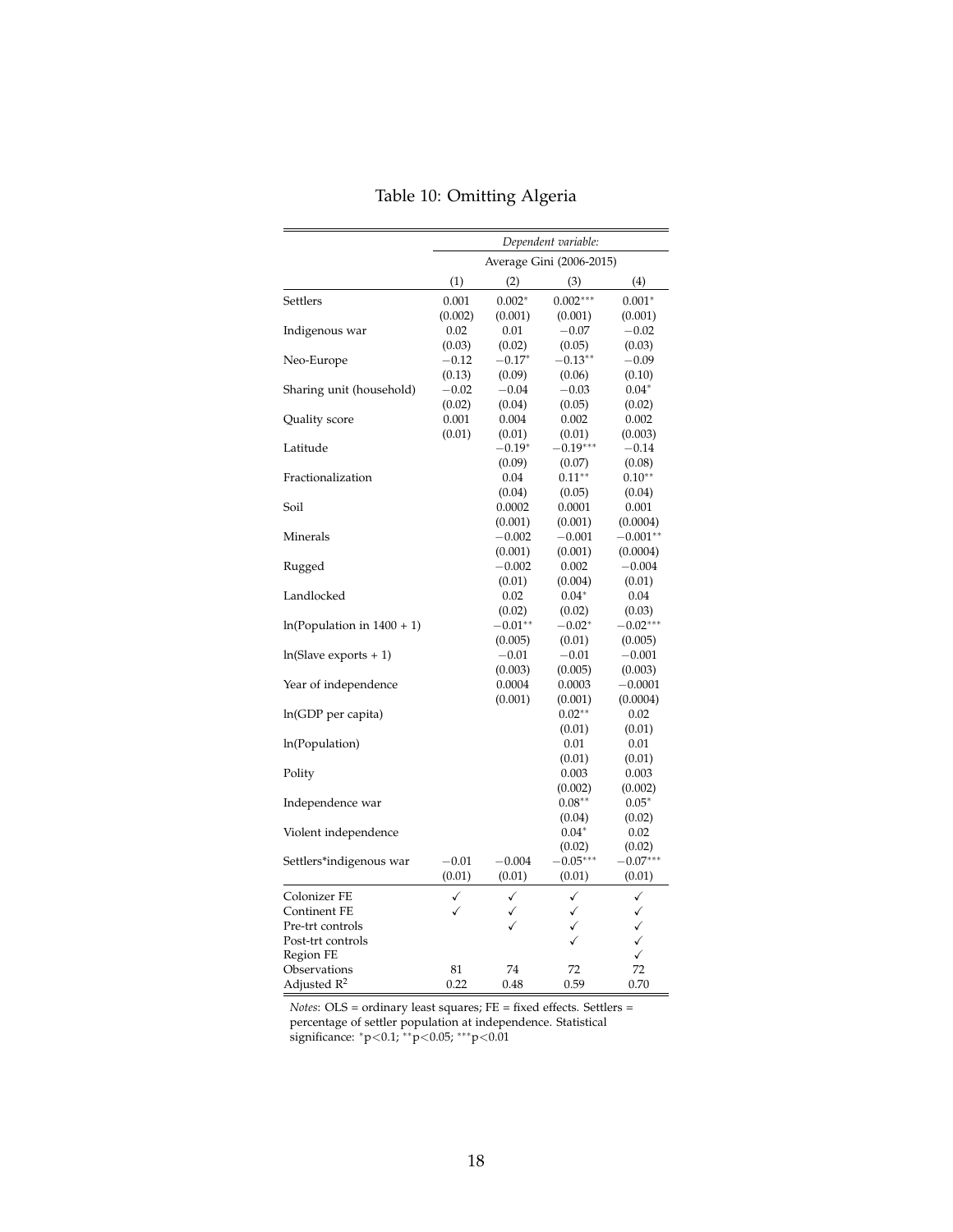|                              | Dependent variable: |                          |              |              |
|------------------------------|---------------------|--------------------------|--------------|--------------|
|                              |                     | Average Gini (2006-2015) |              |              |
|                              | (1)                 | (2)                      | (3)          | (4)          |
| Settlers                     | 0.001               | $0.002**$                | $0.002***$   | $0.002**$    |
|                              | (0.002)             | (0.001)                  | (0.001)      | (0.001)      |
| Indigenous war               | 0.03                | 0.02                     | $-0.08$      | $-0.01$      |
|                              | (0.03)              | (0.03)                   | (0.05)       | (0.03)       |
| Neo-Europe                   | $-0.12$             | $-0.18*$                 | $-0.16**$    | $-0.07$      |
|                              | (0.13)              | (0.10)                   | (0.06)       | (0.10)       |
| Sharing unit (household)     | $-0.02$             | $-0.03$                  | $-0.05$      | 0.01         |
|                              | (0.02)              | (0.04)                   | (0.04)       | (0.02)       |
| Quality score                | 0.002               | 0.003                    | 0.0003       | 0.001        |
|                              | (0.01)              | (0.01)                   | (0.01)       | (0.003)      |
| Latitude                     |                     | $-0.18$                  | $-0.27***$   | $-0.19**$    |
|                              |                     | (0.11)                   | (0.08)       | (0.06)       |
| Fractionalization            |                     | 0.04                     | $0.12**$     | $0.11**$     |
|                              |                     | (0.04)                   | (0.05)       | (0.04)       |
| Soil                         |                     | 0.0002                   | 0.0002       | $0.001*$     |
|                              |                     | (0.001)                  | (0.001)      | (0.0004)     |
| Minerals                     |                     | $-0.002$                 | $-0.0005$    | $-0.0004$    |
|                              |                     | (0.001)                  | (0.001)      | (0.0003)     |
| Rugged                       |                     | $-0.001$                 | 0.001        | $-0.01$      |
|                              |                     | (0.01)                   | (0.005)      | (0.01)       |
| Landlocked                   |                     | 0.02                     | $0.04*$      | 0.03         |
|                              |                     | (0.02)                   | (0.02)       | (0.03)       |
| $ln(Population in 1400 + 1)$ |                     | $-0.01**$                | $-0.03***$   | $-0.02***$   |
|                              |                     | (0.005)                  | (0.01)       | (0.01)       |
| $ln(Slave exports + 1)$      |                     | $-0.005$                 | $-0.01**$    | $-0.005$     |
|                              |                     | (0.003)                  | (0.004)      | (0.003)      |
| Year of independence         |                     | 0.0003                   | 0.001        | 0.0004       |
|                              |                     | (0.001)                  | (0.001)      | (0.0004)     |
| ln(GDP per capita)           |                     |                          | 0.02         | 0.01         |
|                              |                     |                          | (0.01)       | (0.01)       |
| ln(Population)               |                     |                          | 0.01         | 0.01         |
|                              |                     |                          | (0.01)       | (0.01)       |
| Polity                       |                     |                          | $0.005**$    | $0.005**$    |
|                              |                     |                          | (0.002)      | (0.002)      |
| Independence war             |                     |                          | $0.09**$     | $0.06*$      |
|                              |                     |                          | (0.04)       | (0.03)       |
| Violent independence         |                     |                          | $0.05***$    | 0.03         |
|                              |                     |                          | (0.02)       | (0.03)       |
| Settlers*indigenous war      | $-0.02***$          | $-0.01***$               | $-0.01**$    | $-0.01***$   |
|                              | (0.004)             | (0.003)                  | (0.004)      | (0.004)      |
| Colonizer FE                 | ✓                   | ✓                        | $\checkmark$ | ✓            |
| Continent FE                 | ✓                   | ✓                        | ✓            | ✓            |
| Pre-trt controls             |                     | Í                        | ✓            |              |
| Post-trt controls            |                     |                          | ✓            | $\checkmark$ |
| Region FE                    |                     |                          |              | ✓            |
| Observations                 | 81                  | 74                       | 72           | 72           |
| Adjusted R <sup>2</sup>      | 0.29                | 0.49                     | 0.61         | 0.69         |
|                              |                     |                          |              | $\checkmark$ |

|  |  |  | Table 11: Omitting Egypt |  |
|--|--|--|--------------------------|--|
|--|--|--|--------------------------|--|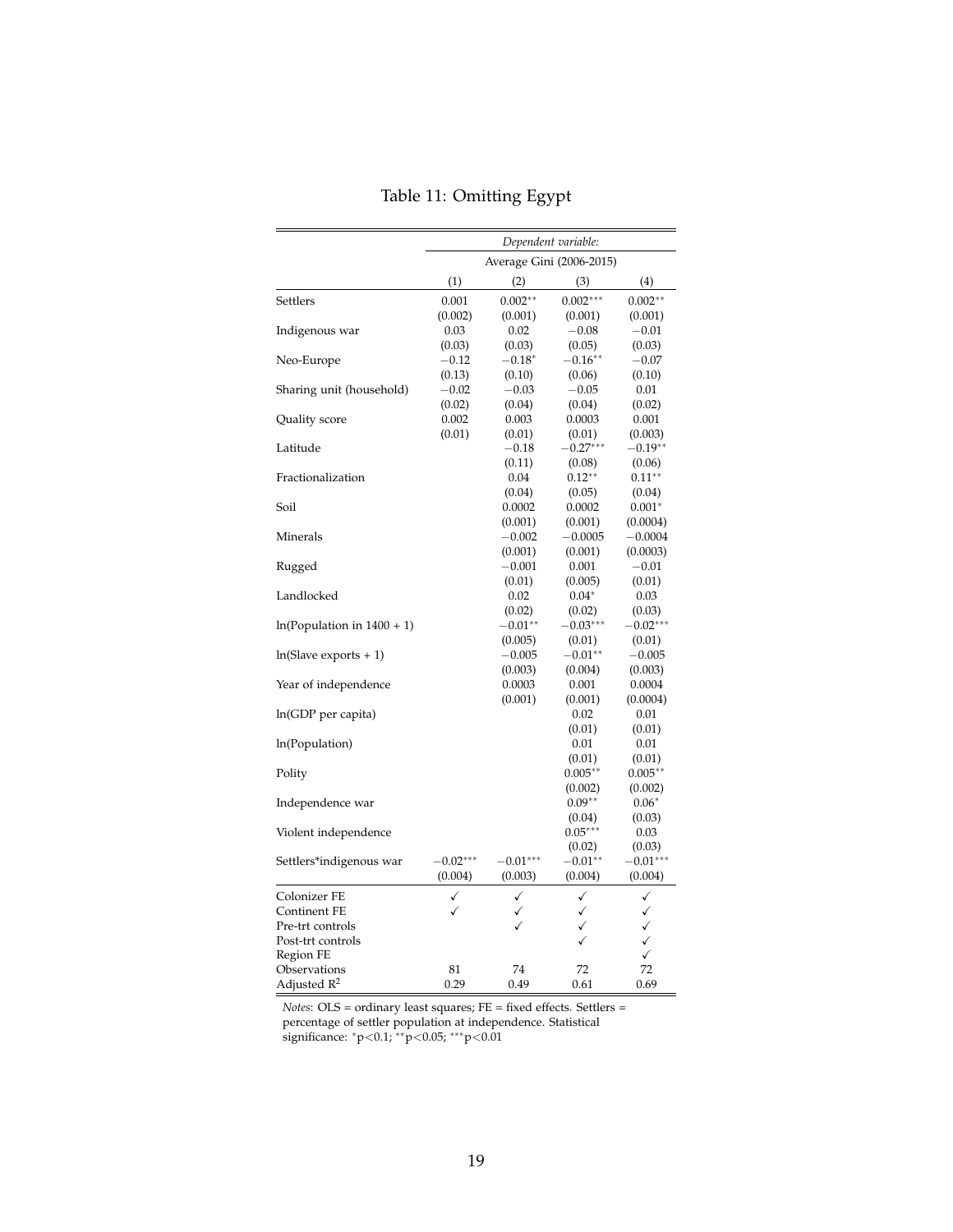|                              | Dependent variable: |                          |                      |                      |
|------------------------------|---------------------|--------------------------|----------------------|----------------------|
|                              |                     | Average Gini (2006-2015) |                      |                      |
|                              | (1)                 | (2)                      | (3)                  | (4)                  |
| Settlers                     | 0.001               | $0.002*$                 | $0.002**$            | $0.001*$             |
|                              | (0.002)             | (0.001)                  | (0.001)              | (0.001)              |
| Indigenous war               | 0.03                | 0.03                     | $-0.06$              | $-0.01$              |
|                              | (0.03)              | (0.03)                   | (0.05)               | (0.03)               |
| Neo-Europe                   | $-0.09$             | $-0.16$                  | $-0.14**$            | $-0.04$              |
|                              | (0.13)              | (0.11)                   | (0.06)               | (0.10)               |
| Sharing unit (household)     | $-0.01$             | $-0.03$                  | $-0.04$              | 0.02                 |
|                              | (0.02)              | (0.04)                   | (0.04)               | (0.02)               |
| Quality score                | $-0.001$            | 0.002                    | 0.003                | 0.003                |
|                              | (0.01)              | (0.01)                   | (0.01)               | (0.003)              |
| Latitude                     |                     | $-0.19*$                 | $-0.20***$           | $-0.10$              |
|                              |                     | (0.10)                   | (0.07)               | (0.08)               |
| Fractionalization            |                     | 0.04                     | $0.10*$              | $0.11^{\ast}$        |
|                              |                     | (0.04)                   | (0.05)               | (0.05)               |
| Soil                         |                     | 0.0002                   | 0.0001               | $0.001*$             |
|                              |                     | (0.001)                  | (0.001)              | (0.0004)             |
| Minerals                     |                     | $-0.002$                 | $-0.001$             | $-0.001**$           |
|                              |                     | (0.001)                  | (0.001)              | (0.0003)             |
| Rugged                       |                     | $-0.001$                 | $-0.0002$            | $-0.01$              |
|                              |                     | (0.01)                   | (0.004)              | (0.01)               |
| Landlocked                   |                     | 0.02                     | $0.03*$              | 0.03                 |
|                              |                     | (0.02)                   | (0.02)               | (0.03)               |
| $ln(Population in 1400 + 1)$ |                     | $-0.01*$                 | $-0.02**$            | $-0.02***$           |
|                              |                     | (0.01)                   | (0.01)               | (0.005)              |
| $ln(Slave exports + 1)$      |                     | $-0.01^*$                | $-0.01$              | $-0.002$             |
|                              |                     | (0.003)                  | (0.004)              | (0.004)              |
| Year of independence         |                     | 0.0003                   | 0.0003               | $-0.0002$            |
|                              |                     | (0.001)                  | (0.001)              | (0.0003)             |
| ln(GDP per capita)           |                     |                          | $0.02**$             | 0.02                 |
|                              |                     |                          | (0.01)               | (0.01)               |
| ln(Population)               |                     |                          | 0.01                 | 0.005                |
|                              |                     |                          | (0.01)               | (0.01)               |
| Polity                       |                     |                          | 0.003                | $0.004*$             |
|                              |                     |                          | (0.002)              | (0.002)              |
| Independence war             |                     |                          | $0.08*$              | $0.05*$              |
|                              |                     |                          | (0.04)               | (0.03)               |
| Violent independence         |                     |                          | 0.03                 | 0.01                 |
|                              |                     |                          |                      |                      |
|                              | $-0.02***$          | $-0.01***$               | (0.02)<br>$-0.01***$ | (0.03)<br>$-0.02***$ |
| Settlers*indigenous war      | (0.004)             | (0.002)                  | (0.004)              | (0.004)              |
|                              |                     |                          |                      |                      |
| Colonizer FE                 | ✓                   | ✓                        | ✓                    | ✓                    |
| Continent FE                 |                     | $\checkmark$             | $\checkmark$         | $\checkmark$         |
| Pre-trt controls             |                     |                          | ✓                    | $\checkmark$         |
| Post-trt controls            |                     |                          | ✓                    | $\checkmark$         |
| Region FE                    |                     |                          |                      | ✓                    |
| Observations                 | 81                  | 74                       | 72                   | 72                   |
| Adjusted $\mathbb{R}^2$      | 0.28                | 0.51                     | 0.60                 | 0.70                 |

|  |  |  | Table 12: Omitting Israel |  |
|--|--|--|---------------------------|--|
|--|--|--|---------------------------|--|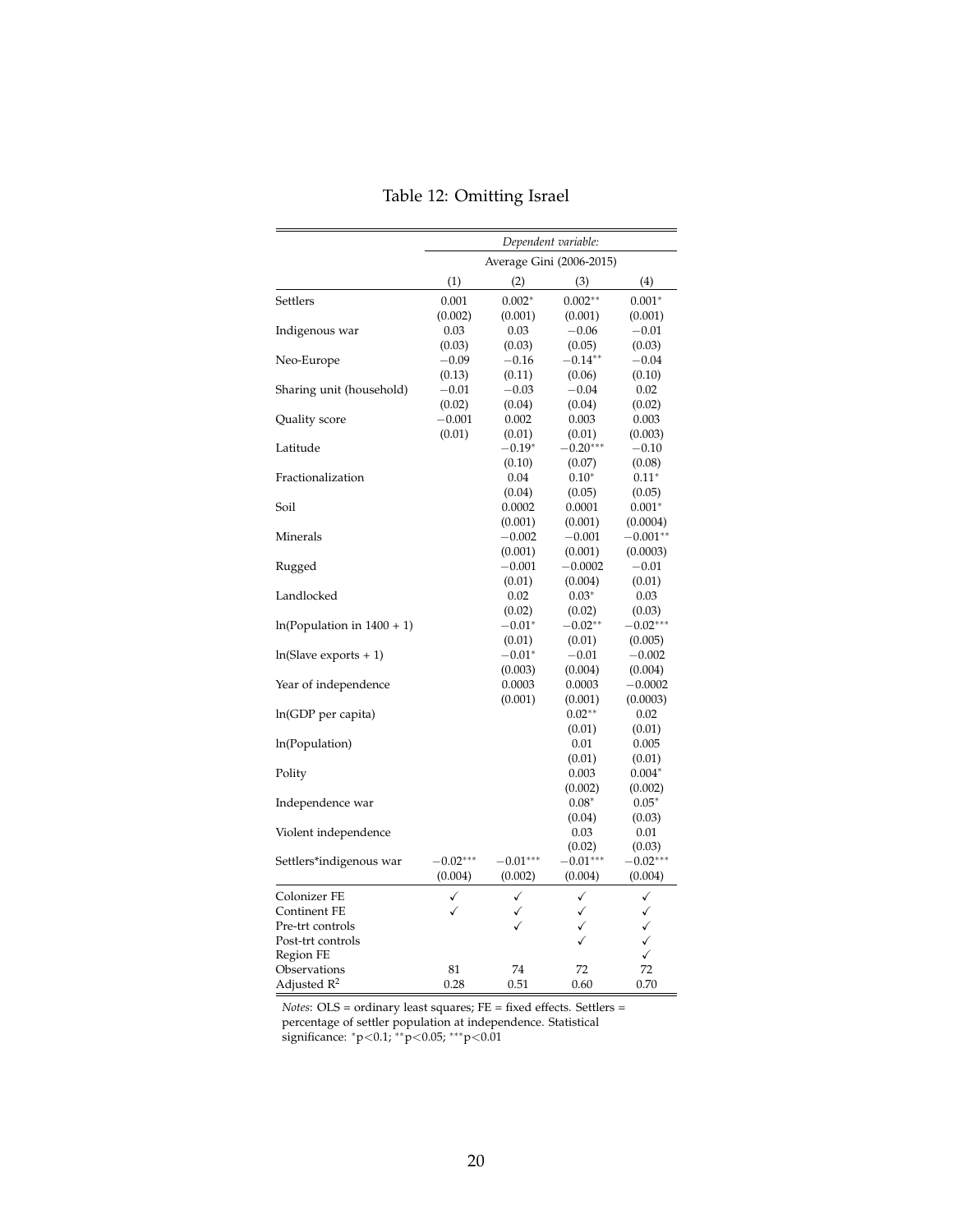|                              | Dependent variable: |                          |            |              |
|------------------------------|---------------------|--------------------------|------------|--------------|
|                              |                     | Average Gini (2006-2015) |            |              |
|                              | (1)                 | (2)                      | (3)        | (4)          |
| Settlers                     | 0.001               | $0.003*$                 | $0.002**$  | $0.002**$    |
|                              | (0.002)             | (0.001)                  | (0.001)    | (0.001)      |
| Indigenous war               | 0.03                | 0.03                     | $-0.06$    | 0.01         |
|                              | (0.03)              | (0.02)                   | (0.04)     | (0.03)       |
| Neo-Europe                   | $-0.17$             | $-0.26**$                | $-0.18**$  | $-0.13$      |
|                              | (0.15)              | (0.12)                   | (0.07)     | (0.07)       |
| Sharing unit (household)     | $-0.02$             | $-0.03$                  | $-0.05$    | 0.02         |
|                              | (0.02)              | (0.04)                   | (0.04)     | (0.02)       |
| Quality score                | 0.0001              | 0.002                    | 0.003      | 0.003        |
|                              | (0.01)              | (0.005)                  | (0.01)     | (0.002)      |
| Latitude                     |                     | $-0.18*$                 | $-0.20***$ | $-0.12$      |
|                              |                     | (0.10)                   | (0.07)     | (0.08)       |
| Fractionalization            |                     | 0.07                     | $0.11**$   | $0.12**$     |
|                              |                     | (0.05)                   | (0.05)     | (0.05)       |
| Soil                         |                     | 0.0003                   | 0.0001     | 0.001        |
|                              |                     | (0.001)                  | (0.001)    | (0.0004)     |
| Minerals                     |                     | $-0.001$                 | $-0.001$   | $-0.001**$   |
|                              |                     | (0.001)                  | (0.001)    | (0.0003)     |
| Rugged                       |                     | $-0.002$                 | $-0.001$   | $-0.01$      |
|                              |                     | (0.01)                   | (0.004)    | (0.01)       |
| Landlocked                   |                     | 0.02                     | $0.03*$    | 0.03         |
|                              |                     | (0.02)                   | (0.02)     | (0.03)       |
| $ln(Population in 1400 + 1)$ |                     | $-0.01**$                | $-0.02**$  | $-0.02***$   |
|                              |                     | (0.01)                   | (0.01)     | (0.005)      |
| $ln(Slave exports + 1)$      |                     | $-0.01**$                | $-0.01^*$  | $-0.003$     |
|                              |                     | (0.003)                  | (0.004)    | (0.004)      |
| Year of independence         |                     | $-0.0003$                | 0.0001     | $-0.001$     |
|                              |                     | (0.001)                  | (0.001)    | (0.001)      |
| ln(GDP per capita)           |                     |                          | $0.02*$    | 0.01         |
|                              |                     |                          | (0.01)     | (0.01)       |
| In(Population)               |                     |                          | 0.01       | 0.005        |
|                              |                     |                          | (0.01)     | (0.01)       |
| Polity                       |                     |                          | 0.003      | $0.004**$    |
|                              |                     |                          | (0.002)    | (0.002)      |
| Independence war             |                     |                          | $0.08*$    | $0.05*$      |
|                              |                     |                          | (0.04)     | (0.02)       |
| Violent independence         |                     |                          | 0.03       | 0.01         |
|                              |                     |                          | (0.02)     | (0.03)       |
| Settlers*indigenous war      | $-0.02***$          | $-0.01***$               | $-0.01***$ | $-0.02***$   |
|                              | (0.004)             | (0.002)                  | (0.004)    | (0.004)      |
| Colonizer FE                 | ✓                   | ✓                        | ✓          | ✓            |
| Continent FE                 | ✓                   | ✓                        | ✓          | ✓            |
| Pre-trt controls             |                     | ✓                        | ✓          | $\checkmark$ |
| Post-trt controls            |                     |                          | ✓          | $\checkmark$ |
| Region FE                    |                     |                          |            | $\checkmark$ |
| Observations                 | 81                  | 74                       | 72         | 72           |
| Adjusted $\mathbb{R}^2$      | 0.27                | 0.52                     | 0.60       | 0.69         |
|                              |                     |                          |            |              |

Table 13: Omitting Liberia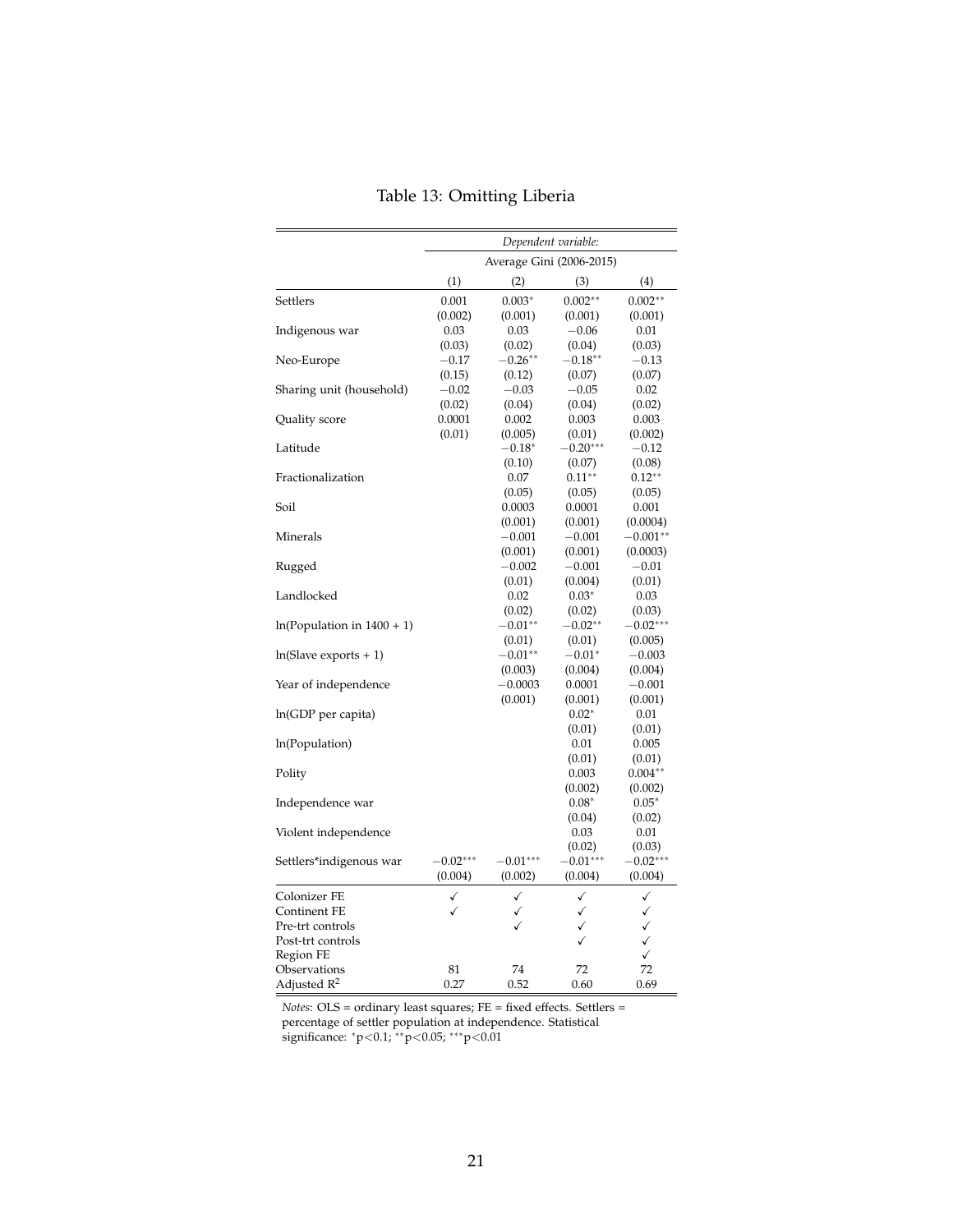|                              | Dependent variable: |                          |              |              |
|------------------------------|---------------------|--------------------------|--------------|--------------|
|                              |                     | Average Gini (2006-2015) |              |              |
|                              | (1)                 | (2)                      | (3)          | (4)          |
| Settlers                     | 0.001               | $0.002*$                 | $0.002**$    | $0.001*$     |
|                              | (0.002)             | (0.001)                  | (0.001)      | (0.001)      |
| Indigenous war               | 0.03                | 0.02                     | $-0.07$      | 0.001        |
|                              | (0.03)              | (0.03)                   | (0.05)       | (0.04)       |
| Neo-Europe                   | $-0.13$             | $-0.18^*$                | $-0.15***$   | $-0.10$      |
|                              | (0.14)              | (0.10)                   | (0.06)       | (0.10)       |
| Sharing unit (household)     | $-0.02$             | $-0.03$                  | $-0.04$      | $0.05*$      |
|                              | (0.02)              | (0.04)                   | (0.04)       | (0.02)       |
| Quality score                | 0.001               | 0.003                    | 0.003        | 0.003        |
|                              | (0.01)              | (0.01)                   | (0.01)       | (0.003)      |
| Latitude                     |                     | $-0.19*$                 | $-0.20***$   | $-0.16***$   |
|                              |                     | (0.10)                   | (0.07)       | (0.06)       |
| Fractionalization            |                     | 0.04                     | $0.10**$     | $0.08**$     |
|                              |                     | (0.04)                   | (0.05)       | (0.04)       |
| Soil                         |                     | 0.0002                   | 0.0001       | 0.001        |
|                              |                     | (0.001)                  | (0.001)      | (0.0004)     |
| Minerals                     |                     | $-0.002$                 | $-0.001$     | $-0.001$     |
|                              |                     | (0.001)                  | (0.001)      | (0.0004)     |
| Rugged                       |                     | $-0.001$                 | $-0.0003$    | $-0.01$      |
|                              |                     | (0.01)                   | (0.004)      | (0.01)       |
| Landlocked                   |                     | 0.02                     | $0.03*$      | 0.04         |
|                              |                     | (0.02)                   | (0.02)       | (0.03)       |
| $ln(Population in 1400 + 1)$ |                     | $-0.01**$                | $-0.02**$    | $-0.02***$   |
|                              |                     | (0.005)                  | (0.01)       | (0.003)      |
| $ln(Slave exports + 1)$      |                     | $-0.005$                 | $-0.01$      | 0.003        |
|                              |                     | (0.003)                  | (0.005)      | (0.003)      |
| Year of independence         |                     | 0.0004                   | 0.0004       | 0.0002       |
|                              |                     | (0.001)                  | (0.0005)     | (0.0003)     |
| ln(GDP per capita)           |                     |                          | $0.02**$     | 0.01         |
|                              |                     |                          | (0.01)       | (0.01)       |
| ln(Population)               |                     |                          | 0.01         | 0.01         |
|                              |                     |                          | (0.01)       | (0.01)       |
| Polity                       |                     |                          | 0.003        | $0.004**$    |
|                              |                     |                          | (0.002)      | (0.002)      |
| Independence war             |                     |                          | $0.08*$      | 0.06         |
|                              |                     |                          | (0.04)       | (0.03)       |
| Violent independence         |                     |                          | 0.03         | 0.004        |
|                              |                     |                          | (0.02)       | (0.02)       |
| Settlers*indigenous war      | $-0.02***$          | $-0.01***$               | $-0.01***$   | $-0.02***$   |
|                              | (0.004)             | (0.002)                  | (0.003)      | (0.004)      |
| Colonizer FE                 | ✓                   | $\checkmark$             | $\checkmark$ | ✓            |
| Continent FE                 | ✓                   | ✓                        | ✓            | ✓            |
| Pre-trt controls             |                     | ✓                        | ✓            | $\checkmark$ |
| Post-trt controls            |                     |                          |              | $\checkmark$ |
| Region FE                    |                     |                          |              | ✓            |
| Observations                 | 81                  | 74                       | 72           | 72           |
| Adjusted R <sup>2</sup>      | 0.27                | 0.50                     | 0.59         | 0.73         |

|  |  |  | Table 14: Omitting Rwanda |  |
|--|--|--|---------------------------|--|
|--|--|--|---------------------------|--|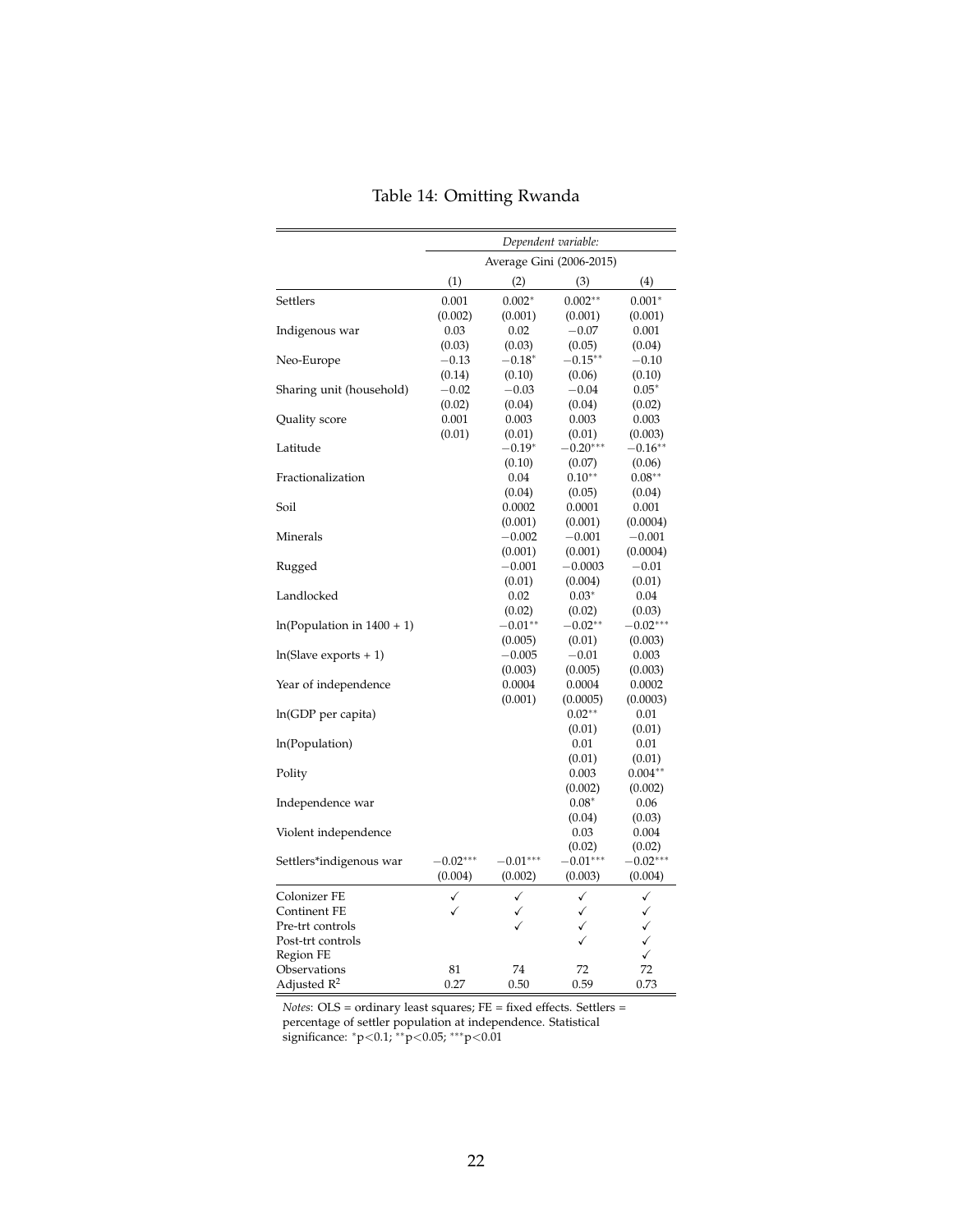|                              | Dependent variable: |              |                          |              |
|------------------------------|---------------------|--------------|--------------------------|--------------|
|                              |                     |              | Average Gini (2006-2015) |              |
|                              | (1)                 | (2)          | (3)                      | (4)          |
| Settlers                     | 0.001               | $0.002*$     | $0.002***$               | $0.001*$     |
|                              | (0.002)             | (0.001)      | (0.001)                  | (0.001)      |
| Indigenous war               | 0.03                | 0.02         | $-0.07$                  | $-0.01$      |
|                              | (0.03)              | (0.03)       | (0.05)                   | (0.03)       |
| Neo-Europe                   | $-0.12$             | $-0.18*$     | $-0.15***$               | $-0.06$      |
|                              | (0.13)              | (0.10)       | (0.06)                   | (0.10)       |
| Sharing unit (household)     | $-0.02$             | $-0.03$      | $-0.04$                  | 0.02         |
|                              | (0.02)              | (0.04)       | (0.04)                   | (0.02)       |
| Quality score                | 0.001               | 0.003        | 0.003                    | 0.004        |
|                              | (0.01)              | (0.01)       | (0.01)                   | (0.003)      |
| Latitude                     |                     | $-0.19*$     | $-0.20***$               | $-0.13$      |
|                              |                     | (0.10)       | (0.07)                   | (0.08)       |
| Fractionalization            |                     | 0.04         | $0.10**$                 | $0.10*$      |
|                              |                     | (0.04)       | (0.05)                   | (0.05)       |
| Soil                         |                     | 0.0002       | 0.0001                   | 0.001        |
|                              |                     | (0.001)      | (0.001)                  | (0.0004)     |
| Minerals                     |                     | $-0.002$     | $-0.001$                 | $-0.001***$  |
|                              |                     | (0.001)      | (0.001)                  | (0.0003)     |
| Rugged                       |                     | $-0.001$     | $-0.0003$                | $-0.01$      |
|                              |                     | (0.01)       | (0.004)                  | (0.01)       |
| Landlocked                   |                     | 0.02         | $0.03*$                  | 0.03         |
|                              |                     | (0.02)       | (0.02)                   | (0.03)       |
| $ln(Population in 1400 + 1)$ |                     | $-0.01**$    | $-0.02**$                | $-0.02***$   |
|                              |                     | (0.005)      | (0.01)                   | (0.005)      |
| $ln(Slave exports + 1)$      |                     | $-0.01$      | $-0.01$                  | $-0.002$     |
|                              |                     | (0.003)      | (0.004)                  | (0.003)      |
| Year of independence         |                     | 0.0004       | 0.0004                   | 0.0001       |
|                              |                     | (0.001)      | (0.001)                  | (0.0004)     |
| ln(GDP per capita)           |                     |              | $0.02**$                 | 0.01         |
|                              |                     |              | (0.01)                   | (0.01)       |
| ln(Population)               |                     |              | 0.01                     | 0.01         |
|                              |                     |              | (0.01)                   | (0.01)       |
| Polity                       |                     |              | 0.003                    | $0.004*$     |
|                              |                     |              | (0.002)                  | (0.002)      |
| Independence war             |                     |              | $0.08*$                  | $0.06*$      |
|                              |                     |              | (0.04)                   | (0.03)       |
| Violent independence         |                     |              | 0.03                     | 0.02         |
|                              |                     |              | (0.02)                   | (0.03)       |
| Settlers*indigenous war      | $-0.02***$          | $-0.01***$   | $-0.01***$               | $-0.02***$   |
|                              | (0.004)             | (0.002)      | (0.003)                  | (0.004)      |
| Colonizer FE                 | ✓                   | $\checkmark$ | $\checkmark$             | $\checkmark$ |
| Continent FE                 | ✓                   | ✓            | ✓                        | ✓            |
| Pre-trt controls             |                     | Í            | ✓                        | ✓            |
| Post-trt controls            |                     |              |                          | ✓            |
| Region FE                    |                     |              |                          | ✓            |
| Observations                 | 81                  | 75           | 73                       | 73           |
| Adjusted R <sup>2</sup>      | 0.27                | 0.51         | 0.60                     | 0.69         |

|  |  |  | Table 15: Omitting Sudan |  |
|--|--|--|--------------------------|--|
|--|--|--|--------------------------|--|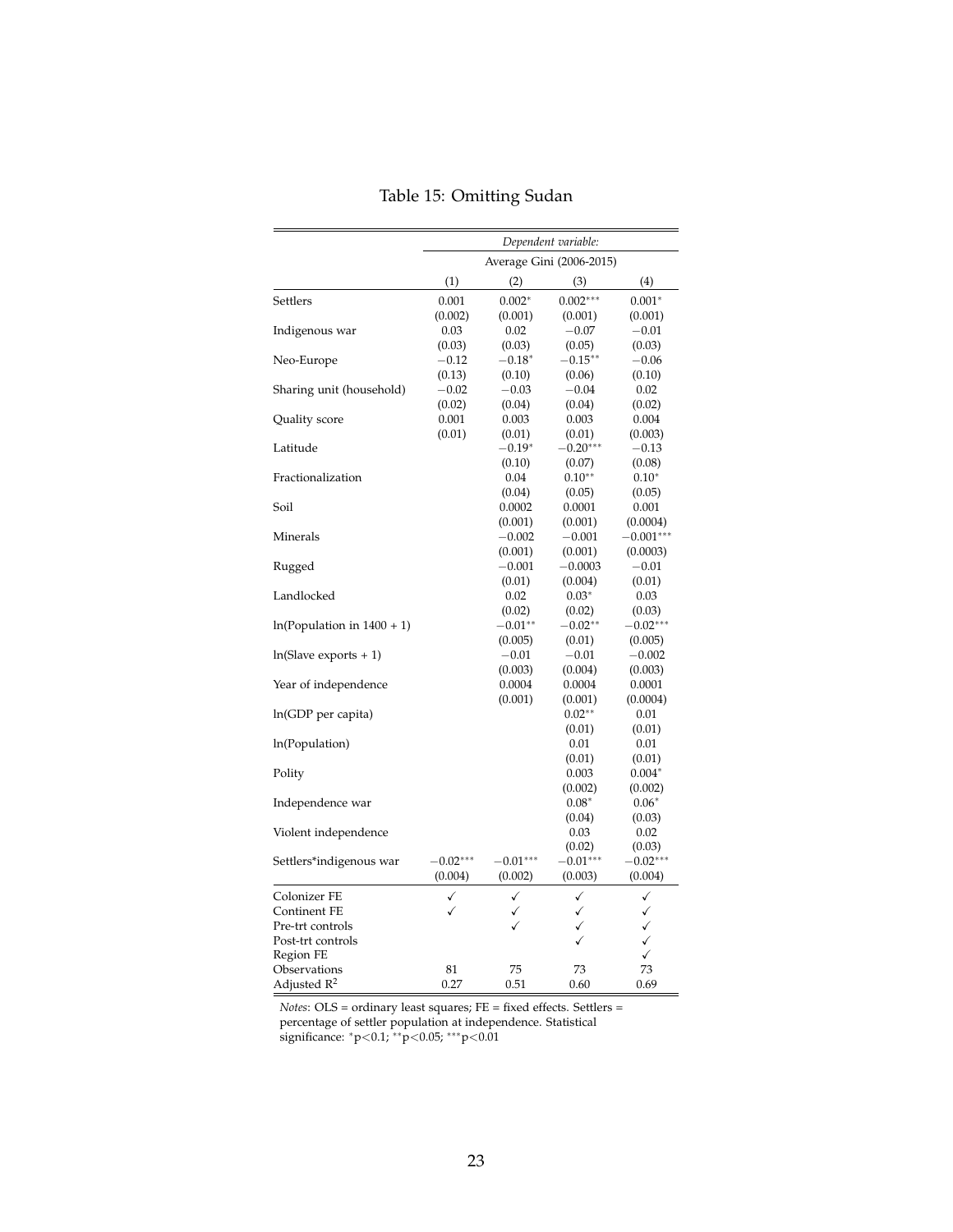|                              | Dependent variable: |                          |              |              |
|------------------------------|---------------------|--------------------------|--------------|--------------|
|                              |                     | Average Gini (2006-2015) |              |              |
|                              | (1)                 | (2)                      | (3)          | (4)          |
| Settlers                     | 0.001               | $0.002*$                 | $0.002**$    | $0.001**$    |
|                              | (0.002)             | (0.001)                  | (0.001)      | (0.001)      |
| Indigenous war               | 0.02                | 0.02                     | $-0.07$      | $-0.001$     |
|                              | (0.03)              | (0.03)                   | (0.05)       | (0.03)       |
| Neo-Europe                   | $-0.13\,$           | $-0.17$                  | $-0.13*$     | $-0.06$      |
|                              | (0.14)              | (0.11)                   | (0.07)       | (0.10)       |
| Sharing unit (household)     | $-0.02$             | $-0.04$                  | $-0.05$      | 0.01         |
|                              | (0.02)              | (0.04)                   | (0.05)       | (0.02)       |
| Quality score                | 0.001               | 0.004                    | 0.004        | 0.004        |
|                              | (0.01)              | (0.01)                   | (0.01)       | (0.003)      |
| Latitude                     |                     | $-0.19**$                | $-0.20***$   | $-0.14^*$    |
|                              |                     | (0.09)                   | (0.07)       | (0.07)       |
| Fractionalization            |                     | 0.04                     | $0.10**$     | $0.09**$     |
|                              |                     | (0.04)                   | (0.04)       | (0.03)       |
| Soil                         |                     | 0.0002                   | 0.0001       | 0.001        |
|                              |                     | (0.001)                  | (0.001)      | (0.0004)     |
| Minerals                     |                     | $-0.002$                 | $-0.001$     | $-0.001**$   |
|                              |                     | (0.001)                  | (0.001)      | (0.0005)     |
| Rugged                       |                     | $-0.001$                 | $-0.0000$    | $-0.01$      |
|                              |                     | (0.01)                   | (0.004)      | (0.01)       |
| Landlocked                   |                     | 0.01                     | 0.02         | 0.02         |
|                              |                     | (0.02)                   | (0.02)       | (0.02)       |
| $ln(Population in 1400 + 1)$ |                     | $-0.01**$                | $-0.02**$    | $-0.02***$   |
|                              |                     | (0.005)                  | (0.01)       | (0.004)      |
| $ln(Slave exports + 1)$      |                     | $-0.01*$                 | $-0.01$      | $-0.002$     |
|                              |                     | (0.003)                  | (0.005)      | (0.004)      |
| Year of independence         |                     | 0.0004                   | 0.0004       | 0.0001       |
|                              |                     | (0.001)                  | (0.0005)     | (0.0004)     |
| ln(GDP per capita)           |                     |                          | $0.02**$     | 0.01         |
|                              |                     |                          | (0.01)       | (0.01)       |
| ln(Population)               |                     |                          | 0.01         | 0.01         |
|                              |                     |                          | (0.01)       | (0.01)       |
| Polity                       |                     |                          | 0.003        | $0.003*$     |
|                              |                     |                          | (0.002)      | (0.002)      |
| Independence war             |                     |                          | $0.08*$      | 0.05         |
|                              |                     |                          | (0.04)       | (0.03)       |
| Violent independence         |                     |                          | 0.03         | 0.01         |
|                              |                     |                          | (0.02)       | (0.03)       |
| Settlers*indigenous war      | $-0.02***$          | $-0.01***$               | $-0.01***$   | $-0.02***$   |
|                              | (0.004)             | (0.002)                  | (0.004)      | (0.004)      |
| Colonizer FE                 | ✓                   | ✓                        | ✓            | ✓            |
| Continent FE                 | ✓                   | ✓                        | ✓            | ✓            |
| Pre-trt controls             |                     | ✓                        | $\checkmark$ | $\checkmark$ |
| Post-trt controls            |                     |                          | ✓            | $\checkmark$ |
| Region FE                    |                     |                          |              | $\checkmark$ |
| Observations                 | 81                  | 74                       | 72           | 72           |
| Adjusted $\mathbb{R}^2$      | 0.26                | 0.51                     | 0.60         | 0.71         |

|  |  |  |  | Table 16: Omitting Zambia |  |  |
|--|--|--|--|---------------------------|--|--|
|--|--|--|--|---------------------------|--|--|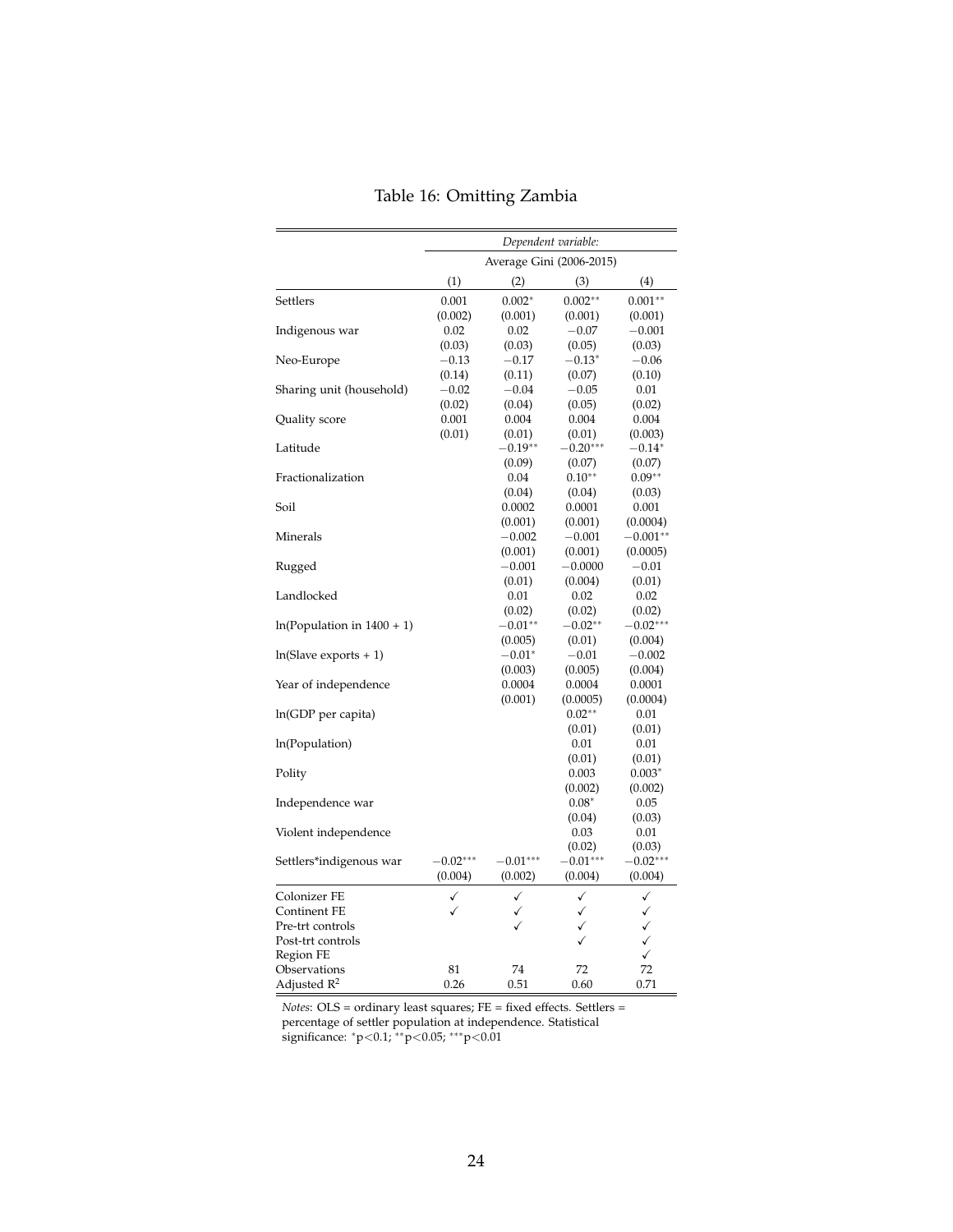## <span id="page-24-0"></span>**9 Settler Colonies With Weak Property Rights (Appendix I)**

|                              |            | Dependent variable:      |            |              |
|------------------------------|------------|--------------------------|------------|--------------|
|                              |            | Average Gini (2006-2015) |            |              |
|                              | (1)        | (2)                      | (3)        | (4)          |
| Settlers                     | $0.02**$   | $0.02**$                 | $-0.03$    | $-0.03$      |
|                              | (0.01)     | (0.01)                   | (0.02)     | (0.03)       |
| Indigenous war               | 0.05       | 0.05                     | $-0.54^*$  | $^{-0.41}$   |
|                              | (0.06)     | (0.05)                   | (0.28)     | (0.49)       |
| Neo-Europe                   | $-0.41$    | $-0.63***$               | $-0.32$    |              |
|                              | (0.26)     | (0.24)                   | (0.23)     |              |
| Sharing unit (household)     | $-0.09$    | $-0.09$                  | $-0.07$    | $-0.06$      |
|                              | (0.08)     | (0.06)                   | (0.06)     | (0.08)       |
| Quality score                | 0.004      | $0.02*$                  | 0.01       | 0.01         |
|                              | (0.01)     | (0.01)                   | (0.01)     | (0.01)       |
| Property rights              | $0.03**$   | 0.01                     | $-0.02$    | $-0.01$      |
|                              | (0.02)     | (0.01)                   | (0.02)     | (0.02)       |
| Latitude                     |            | $-0.26**$                | $-0.11$    | $-0.005$     |
|                              |            | (0.11)                   | (0.11)     | (0.16)       |
| Fractionalization            |            | 0.10                     | $0.15***$  | $0.13*$      |
|                              |            | (0.06)                   | (0.06)     | (0.07)       |
| Soil                         |            | 0.001                    | 0.001      | 0.001        |
|                              |            | (0.001)                  | (0.001)    | (0.001)      |
| Minerals                     |            | $-0.01***$               | $-0.004$   | $-0.002$     |
|                              |            | (0.002)                  | (0.002)    | (0.003)      |
| Rugged                       |            | 0.004                    | $-0.01$    | $-0.01$      |
|                              |            | (0.01)                   | (0.01)     | (0.01)       |
| Landlocked                   |            | 0.03                     | $0.06**$   | 0.04         |
|                              |            | (0.03)                   | (0.03)     | (0.03)       |
| $ln(Population in 1400 + 1)$ |            | $-0.01^*$                | $-0.03$    | $-0.03$      |
|                              |            | (0.01)                   | (0.02)     | (0.02)       |
| $ln(Slave exports + 1)$      |            | $-0.01$                  | $-0.01*$   | $^{ -0.01}$  |
|                              |            | (0.004)                  | (0.003)    | (0.01)       |
| Year of independence         |            | $-0.001$                 | $-0.001$   | $-0.001$     |
|                              |            | (0.001)                  | (0.001)    | (0.001)      |
| ln(GDP per capita)           |            |                          | 0.02       | 0.03         |
|                              |            |                          | (0.02)     | (0.02)       |
| ln(Population)               |            |                          | 0.02       | 0.02         |
|                              |            |                          | (0.02)     | (0.02)       |
| Polity                       |            |                          | $0.005***$ | $0.005*$     |
|                              |            |                          | (0.002)    | (0.003)      |
| Independence war             |            |                          | $0.61**$   | 0.46         |
|                              |            |                          | (0.28)     | (0.52)       |
| Violent independence         |            |                          | 0.06       | 0.06         |
|                              |            |                          | (0.04)     | (0.04)       |
| Settlers*indigenous war      | $-0.02**$  | $-0.02**$                | $-0.01$    | $-0.003$     |
|                              | (0.01)     | (0.01)                   | (0.01)     | (0.01)       |
| Settlers*property rights     | $-0.002**$ | $-0.001$                 | $0.01*$    | 0.01         |
|                              | (0.001)    | (0.001)                  | (0.003)    | (0.01)       |
| Colonizer FE                 | ✓          | ✓                        |            | ✓            |
| <b>Continent FE</b>          |            | ✓                        | ✓          | $\checkmark$ |
| Pre-trt controls             |            |                          | ✓          | $\checkmark$ |
| Post-trt controls            |            |                          |            | $\checkmark$ |
| Region FE                    |            |                          |            | $\checkmark$ |
| Observations                 | 54         | 50                       | 49         | 49           |
| Adjusted $R^2$               | 0.26       | 0.65                     | 0.77       | 0.73         |

Table 17: Settler Colonialism, Indigenous Liberation Wars, and Inequality (OLS Estimates)

 $Notes: OLS = ordinary\ least\ squares; FE = fixed\ effects. \ Setlers =$ percentage of settler population at independence. Property rights = World Economic Forum property rights measure (1-7). Statistical significance: <sup>∗</sup>p<0.1; ∗∗p<0.05; ∗∗∗p<0.01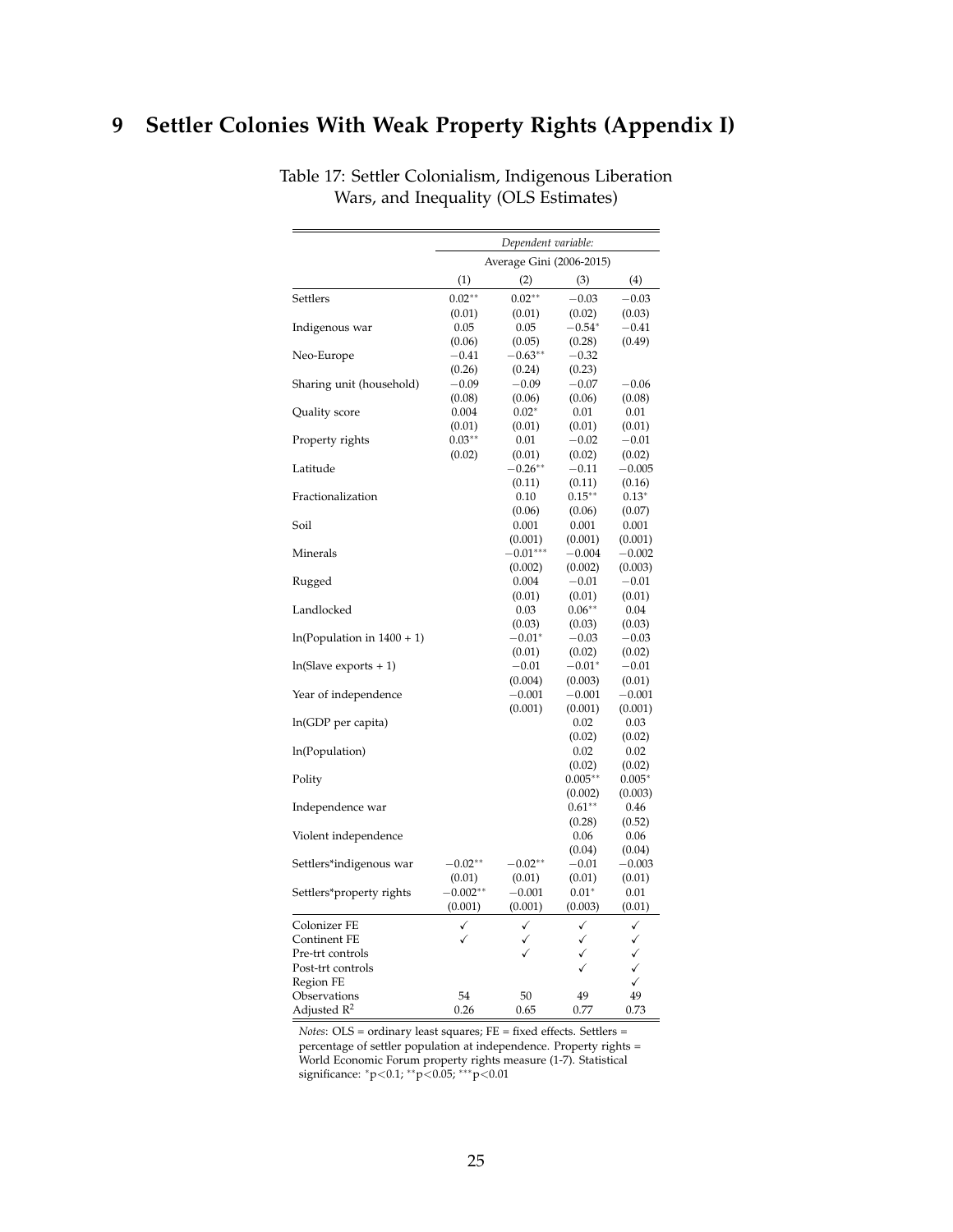## <span id="page-25-0"></span>**10 Alternative Dependent Variable Periods (Appendix J)**

|                              |           | Dependent variable:      |              |              |  |
|------------------------------|-----------|--------------------------|--------------|--------------|--|
|                              |           | Average Gini (1996-2015) |              |              |  |
|                              | (1)       | (2)                      | (3)          | (4)          |  |
| Settlers                     | 0.004     | $0.01**$                 | $0.01***$    | $0.002*$     |  |
|                              | (0.004)   | (0.003)                  | (0.002)      | (0.001)      |  |
| Indigenous war               | 0.03      | 0.005                    | $-0.19**$    | $-0.10**$    |  |
|                              | (0.03)    | (0.02)                   | (0.07)       | (0.03)       |  |
| Neo-Europe                   | $-0.40$   | $-0.52**$                | $-0.34*$     | $-0.12$      |  |
|                              | (0.31)    | (0.25)                   | (0.17)       | (0.10)       |  |
| Sharing unit (household)     | $-0.01$   | $-0.01$                  | 0.01         | $0.04*$      |  |
|                              | (0.02)    | (0.04)                   | (0.06)       | (0.02)       |  |
| Quality score                | $-0.0001$ | 0.01                     | 0.01         | 0.004        |  |
|                              | (0.01)    | (0.01)                   | (0.01)       | (0.004)      |  |
| Latitude                     |           | $-0.25**$                | $^{-0.13}$   | $-0.13$      |  |
|                              |           | (0.11)                   | (0.11)       | (0.11)       |  |
| Fractionalization            |           | 0.01                     | $0.10*$      | $0.09**$     |  |
|                              |           | (0.03)                   | (0.05)       | (0.04)       |  |
| Soil                         |           | 0.0001                   | 0.0004       | $0.001***$   |  |
|                              |           | (0.0004)                 | (0.0004)     | (0.0002)     |  |
| Minerals                     |           | $-0.002*$                | $-0.001$     | $-0.001$     |  |
|                              |           | (0.001)                  | (0.001)      | (0.001)      |  |
| Rugged                       |           | 0.003                    | 0.003        | $-0.01**$    |  |
|                              |           | (0.01)                   | (0.01)       | (0.003)      |  |
| Landlocked                   |           | $0.03***$                | $0.04***$    | 0.04         |  |
|                              |           | (0.01)                   | (0.01)       | (0.03)       |  |
| $ln(Population in 1400 + 1)$ |           | $-0.01^*$                | $-0.01$      | $-0.01$      |  |
|                              |           | (0.005)                  | (0.01)       | (0.01)       |  |
| $ln(Slave exports + 1)$      |           | $-0.002$                 | $-0.004$     | 0.0003       |  |
|                              |           | (0.003)                  | (0.004)      | (0.002)      |  |
| Year of independence         |           | $-0.0002$                | 0.001        | 0.0003       |  |
|                              |           | (0.001)                  | (0.001)      | (0.001)      |  |
| ln(GDP per capita)           |           |                          | 0.02         | 0.01         |  |
|                              |           |                          | (0.01)       | (0.01)       |  |
| ln(Population)               |           |                          | $-0.001$     | 0.01         |  |
|                              |           |                          | (0.02)       | (0.01)       |  |
| Polity                       |           |                          | 0.001        | 0.001        |  |
|                              |           |                          | (0.002)      | (0.002)      |  |
| Independence war             |           |                          | $0.20***$    | $0.11*$      |  |
|                              |           |                          | (0.07)       | (0.05)       |  |
| Violent independence         |           |                          | 0.02         | 0.01         |  |
|                              |           |                          | (0.02)       | (0.03)       |  |
| Settlers*indigenous war      | $-0.02**$ | $-0.01***$               | $-0.01***$   | $-0.01***$   |  |
|                              | (0.01)    | (0.004)                  | (0.003)      | (0.003)      |  |
| Colonizer FE                 | ✓         | ✓                        | ✓            | ✓            |  |
| Continent FE                 | ✓         | ✓                        | $\checkmark$ | $\checkmark$ |  |
| Pre-trt controls             |           |                          | ✓            |              |  |
| Post-trt controls            |           |                          | Í            | $\checkmark$ |  |
| Region FE                    |           |                          |              | ✓            |  |
| Observations                 | 68        | 62                       | 60           | 60           |  |
| Adjusted $R^2$               | 0.26      | 0.49                     | 0.65         | 0.78         |  |

Table 18: Settler Colonialism, Indigenous Liberation Wars, and Inequality (OLS Estimates)

*Notes*: OLS = ordinary least squares; FE = fixed effects. Settlers = percentage of settler population at independence. Property rights = World Economic Forum property rights measure (1-7). Statistical significance: \*p<0.1; \*\*p<0.05; \*\*\*p<0.01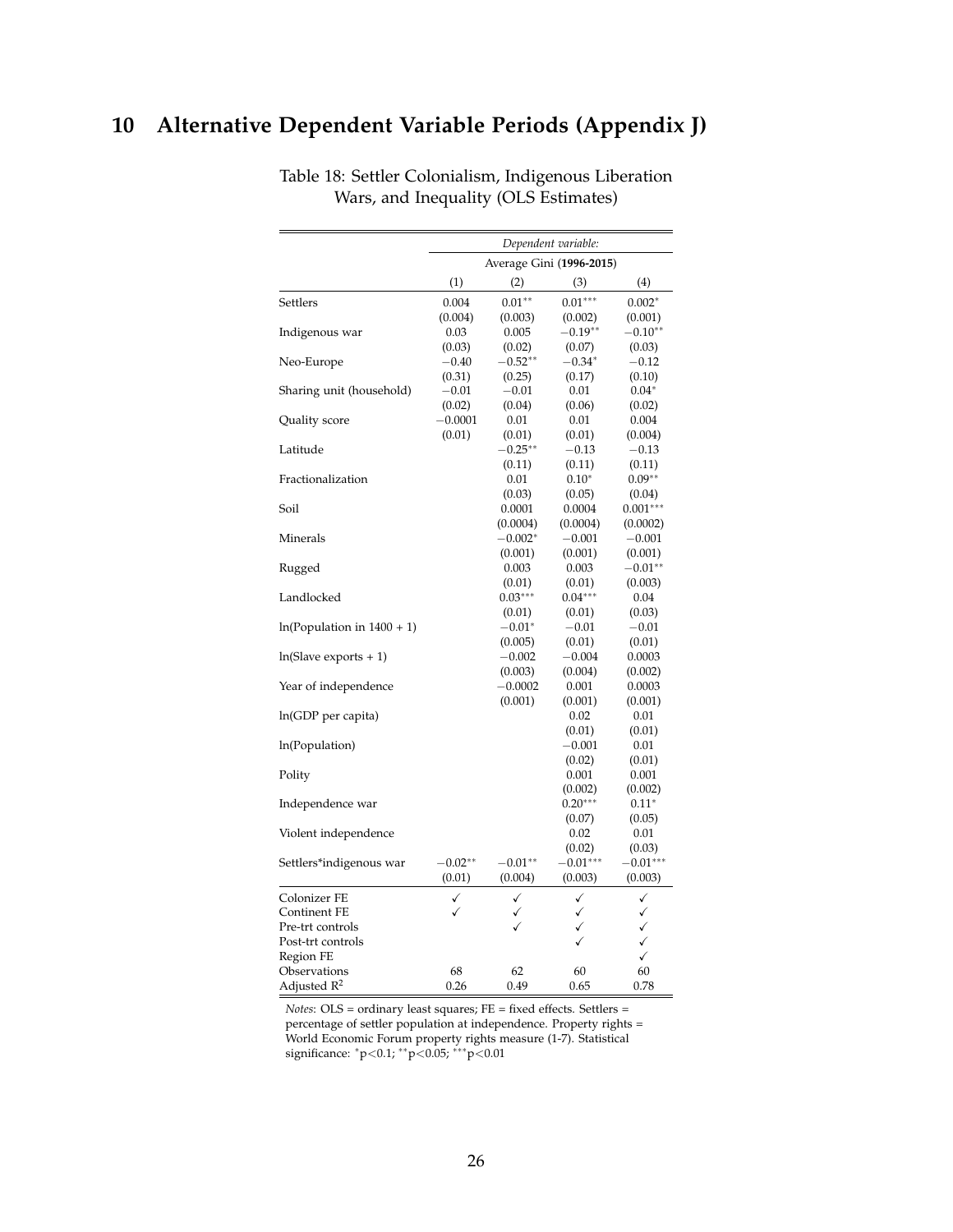|                              | Dependent variable: |                          |                |                |  |
|------------------------------|---------------------|--------------------------|----------------|----------------|--|
|                              |                     | Average Gini (1990-2015) |                |                |  |
|                              | (1)                 | (2)                      | (3)            | (4)            |  |
| Settlers                     | 0.004               | $0.01**$                 | $0.004*$       | 0.001          |  |
|                              | (0.004)             | (0.003)                  | (0.002)        | (0.001)        |  |
| Indigenous war               | 0.02                | $-0.004$                 | $-0.16*$       | $-0.09*$       |  |
|                              | (0.03)              | (0.03)                   | (0.09)         | (0.04)         |  |
| Neo-Europe                   | $-0.36$             | $-0.49*$                 | $-0.22$        | $-0.09$        |  |
|                              | (0.29)              | (0.24)                   | (0.20)         | (0.09)         |  |
| Sharing unit (household)     | $-0.001$            | 0.005                    | 0.01           | $0.06**$       |  |
|                              | (0.02)              | (0.03)                   | (0.05)         | (0.02)         |  |
| Quality score                | 0.002               | 0.01                     | 0.01           | 0.004          |  |
|                              | (0.01)              | (0.01)                   | (0.01)         | (0.003)        |  |
| Latitude                     |                     | $-0.23**$                | $-0.13$        | $-0.12$        |  |
|                              |                     | (0.11)                   | (0.10)         | (0.09)         |  |
| Fractionalization            |                     | 0.01                     | $0.10*$        | $0.09**$       |  |
|                              |                     | (0.03)                   | (0.05)         | (0.04)         |  |
| Soil                         |                     | 0.0001                   | 0.0002         | $0.001**$      |  |
|                              |                     | (0.0004)                 | (0.0004)       | (0.0002)       |  |
| Minerals                     |                     | $-0.002**$               | $-0.0003$      | $-0.001$       |  |
|                              |                     | (0.001)                  | (0.001)        | (0.001)        |  |
| Rugged                       |                     | 0.01                     | 0.003          | $-0.01*$       |  |
|                              |                     | (0.01)                   | (0.004)        | (0.003)        |  |
| Landlocked                   |                     | $0.04***$                | $0.04**$       | $0.04*$        |  |
|                              |                     | (0.01)                   | (0.02)         | (0.02)         |  |
| $ln(Population in 1400 + 1)$ |                     | $-0.01**$                | $-0.02$        | $-0.02*$       |  |
|                              |                     | (0.004)                  | (0.02)         | (0.01)         |  |
| $ln(Slave exports + 1)$      |                     | $-0.001$                 | $-0.005$       | 0.001          |  |
|                              |                     | (0.003)                  | (0.004)        | (0.001)        |  |
| Year of independence         |                     | $-0.0002$                | 0.001          | 0.0002         |  |
|                              |                     | (0.0004)                 | (0.001)        | (0.001)        |  |
| ln(GDP per capita)           |                     |                          | 0.02           | 0.01           |  |
|                              |                     |                          | (0.01)         | (0.01)         |  |
| ln(Population)               |                     |                          | 0.01           | $0.01*$        |  |
|                              |                     |                          | (0.01)         | (0.01)         |  |
| Polity                       |                     |                          | 0.002          | 0.002          |  |
|                              |                     |                          | (0.002)        | (0.002)        |  |
| Independence war             |                     |                          | $0.16*$        | 0.09           |  |
|                              |                     |                          | (0.09)         | (0.06)         |  |
| Violent independence         |                     |                          | 0.03<br>(0.03) | 0.02<br>(0.04) |  |
| Settlers*indigenous war      | $-0.01**$           | $-0.01**$                | $-0.01***$     | $-0.01***$     |  |
|                              | (0.01)              | (0.004)                  | (0.003)        | (0.002)        |  |
|                              |                     |                          |                |                |  |
| Colonizer FE                 | ✓                   | ✓                        | ✓              | ✓              |  |
| Continent FE                 |                     | ✓                        | ✓              | ✓              |  |
| Pre-trt controls             |                     |                          | ✓              | $\checkmark$   |  |
| Post-trt controls            |                     |                          | ✓              | $\checkmark$   |  |
| Region FE                    |                     |                          |                | ✓              |  |
| Observations                 | 69                  | 63                       | 61             | 61             |  |
| Adjusted $R^2$               | 0.25                | 0.49                     | 0.64           | 0.78           |  |

Table 19: Settler Colonialism, Indigenous Liberation Wars, and Inequality (OLS Estimates)

*Notes*: OLS = ordinary least squares; FE = fixed effects. Settlers = percentage of settler population at independence. Property rights = World Economic Forum property rights measure (1-7). Statistical significance: \*p<0.1; \*\*p<0.05; \*\*\*p<0.01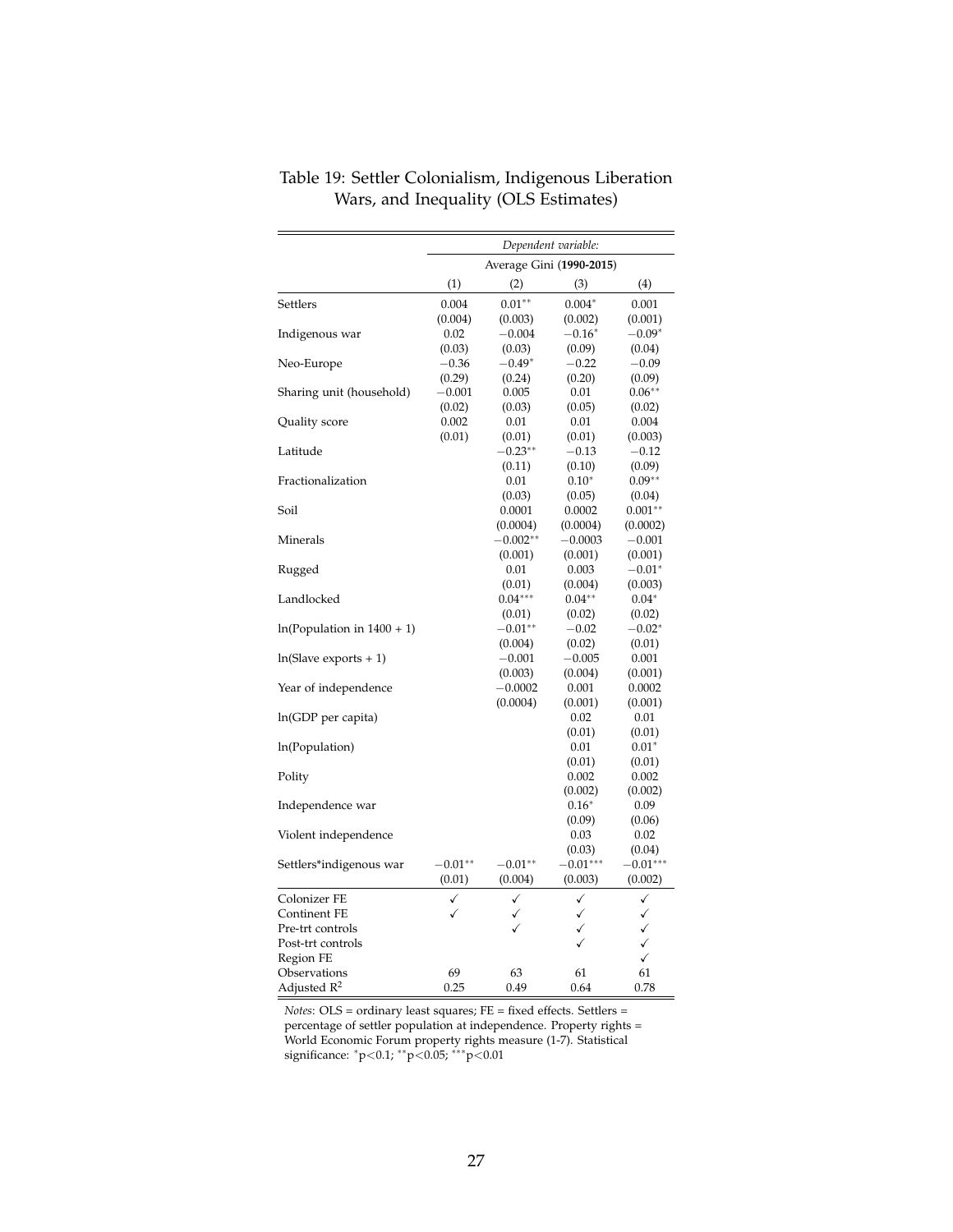## <span id="page-27-0"></span>**11 Gini at Independence by Type of Independence War (Appendix K)**

- **Independence wars**: Independence occurred through organized violent conflict with the colonizing power coded as war in the Correlates of War (COW) dataset<sup>[2](#page-27-1)</sup> or the UCDP-PRIO Armed Conflict Dataset (UCDP-PRIO).
- **Indigenous independence war**: See definition in Appendix B above.
- **Settler-led independence war**: A subset of independence wars in which the majority of the liberation movement's leadership was recruited from the settler (white) population.

|                              | Dependent variable:<br>Gini at independence |           |           |  |
|------------------------------|---------------------------------------------|-----------|-----------|--|
|                              |                                             |           |           |  |
|                              | (1)                                         | (2)       | (3)       |  |
| Independence war             | 0.02                                        |           |           |  |
|                              | (0.03)                                      |           |           |  |
| Settler war                  |                                             | 0.04      |           |  |
|                              |                                             | (0.04)    |           |  |
| Indigenous war               |                                             |           | $-0.01$   |  |
|                              |                                             |           | (0.02)    |  |
| Fractionalization            | 0.04                                        | 0.04      | 0.04      |  |
|                              | (0.07)                                      | (0.07)    | (0.07)    |  |
| Latitude                     | $-0.12$                                     | $-0.12$   | $-0.12$   |  |
|                              | (0.09)                                      | (0.09)    | (0.09)    |  |
| Soil                         | $-0.0005$                                   | $-0.0004$ | $-0.001$  |  |
|                              | (0.0005)                                    | (0.001)   | (0.0005)  |  |
| Landlocked                   | 0.004                                       | 0.004     | $-0.001$  |  |
|                              | (0.02)                                      | (0.02)    | (0.02)    |  |
| $ln(Slave exports + 1)$      | 0.003                                       | 0.003     | 0.003     |  |
|                              | (0.002)                                     | (0.002)   | (0.002)   |  |
| $ln(Population in 1400 + 1)$ | $-0.01$                                     | $-0.01$   | $-0.01$   |  |
|                              | (0.01)                                      | (0.01)    | (0.01)    |  |
| Constant                     | $0.57***$                                   | $0.57***$ | $0.57***$ |  |
|                              | (0.14)                                      | (0.14)    | (0.15)    |  |
| Observations                 | 52                                          | 52        | 52        |  |
| Adjusted $\mathbb{R}^2$      | 0.03                                        | 0.04      | 0.02      |  |

#### Table 20: Gini at Independence by Type of War (OLS Estimates)

*Notes*: OLS = ordinary least squares. Standard errors are clustered at the level of regions. Statistical significance: <sup>∗</sup>p<0.1; ∗∗p<0.05; ∗∗∗p<0.01

#### **LIST OF SETTLER WARS**

#### **Argentina**

The Argentine War of Independence was fought against Spanish royalists between 1810 and 1818 by forces led by Jose de San Martin, Juan Jose Castelli, and Manuel Belgrano. The war ended in Argentine victory and led to Argentinian independence. The war is coded neither in COW, nor in UCDP-PRIO. The latter dataset only covers conflicts post-1946. However, the war meets the conceptual definition of an independence war.

#### **Bolivia**

<span id="page-27-1"></span><sup>2</sup>COW refers to the wars of interest as extra-state wars.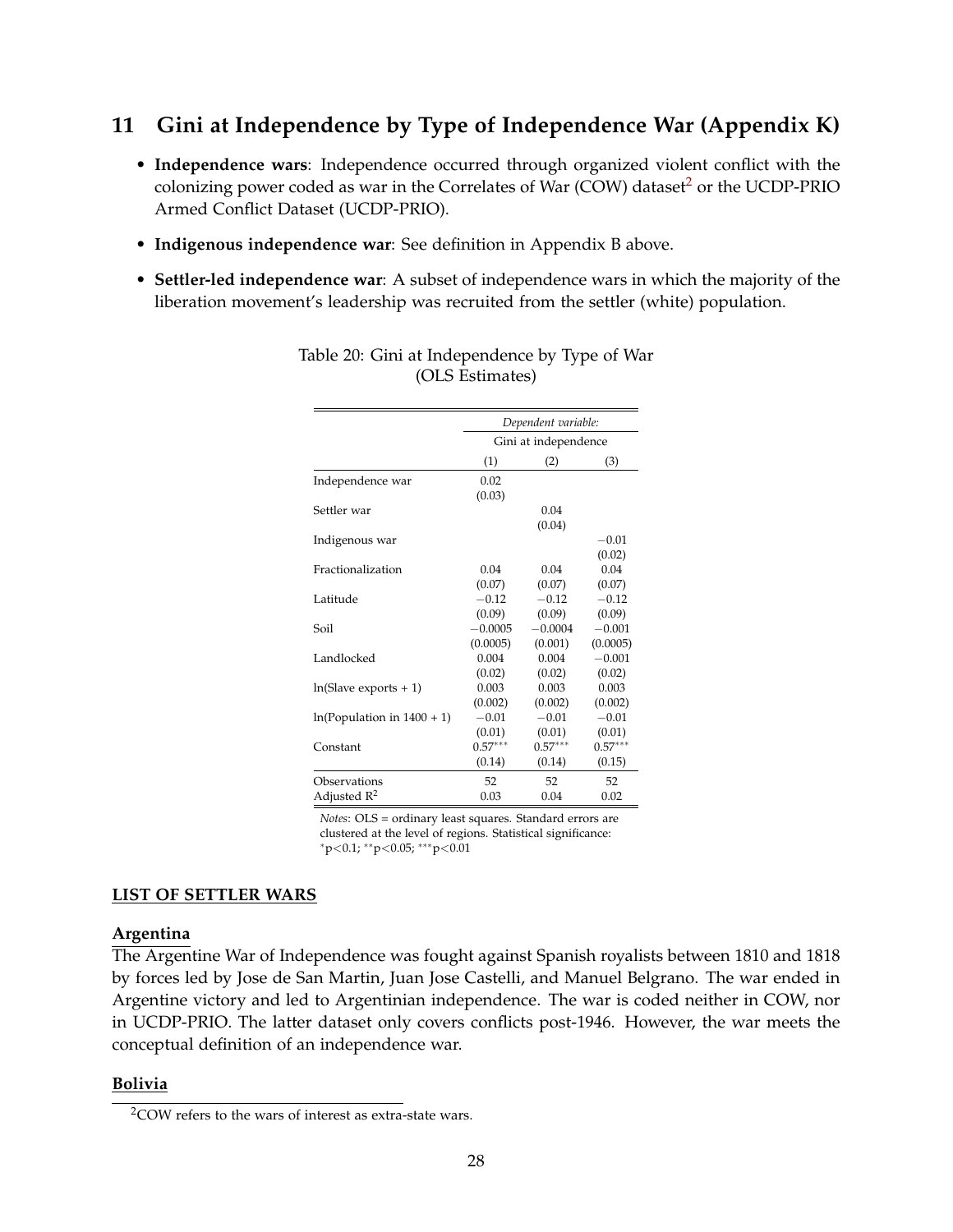The Bolivian War of Independence lasted from 1809 to 1825. The Spanish royalist forces were defeated by Antonio Jose de Sucre who became the second president of Bolivia. Both the royalist and liberation parties were led by white settlers. The war is not coded in COW but related events, such as the Bolivar expedition (Simon Bolivar and Antonio Jose de Sucre defeated the royalists in nothern South America together) are. UCDP-PRIO only covers events after 1946.

#### **Brazil**

The Brazilian War of Independence was fought between the Brazilian Empire and the United Kingdom of Portugal, Brazil and the Algarves. It lasted from 1822 to 1825 and ended in Brazilian victory. The Brazilian forces were led by Pedro I of Brazil and Carlos Frederico Lecor. The war is not coded in COW but meets the conceptual definition of an independence war. UCDP-PRIO only covers events after 1946.

#### **Chile**

The Chilean War of Independence lasted from 1810 to 1821 and was fought between pro-independence and royalist criollos (Latin Americans who are of full or nearly full Spanish descent). The conflict ended was royalist defeat by Jose de San Martin. The war is coded in COW.

#### **Colombia**

Colombia gained independence as a result of Simon Bolivar's campaign to liberate New Granada, of which today's Colombia was a part. The campaign lasted from 1819 to 1820. The war is coded in COW as the "First Bolivar Expedition."

#### **Costa Rica**

Costa Rica gained independence as a result of events unleashed by the Mexican War of Independence. Although the country was part of the Mexican Empire and the Federal Republic of Central America before officially gaining full independence, it is coded based on when the territory saw the departure of colonial Spain. The liberation was spearheaded by Mexicans of Spanish origin such as Miguel Hidalgo, Ignacio Allende, or Vicente Guerrero. It is coded in COW from 1817 to 1818.

#### **Dominican Republic**

The Spanish colony of Santo Domingo was able to declare independence due to Spanish defeats in South America. Jose Nunez de Caceres, the leader of the Dominican independence movement, intended his country to unite with Gran Colombia. Before that could happen however, the former colony of Santo Domingo was annexed by Haiti in February 1822. Although Dominican independence resembles more of a coup rather than a traditional independence war, it is coded as such because it took place in conjuction with military defeats that colonial Spain experienced throughout Latin America. The events are coded in neither COW, nor in UCDP-PRIO.

#### **Ecuador**

The Ecuadorian War of Independence took place between 1820 and 1822. The war saw several South American armies engage Spain over the control of the Royal Audience of Quito which would subsequently gain independence as the Republic of Ecuador. The conflict concluded with Spanish defeat at the Battle of Pichincha in 1822. The pro-independence coalition was led by settler elites, chief among which were Jose Joaquin de Olmedo and Antonio Jose de Sucre. The conflict is coded in COW as the "Second Bolivar Expedition."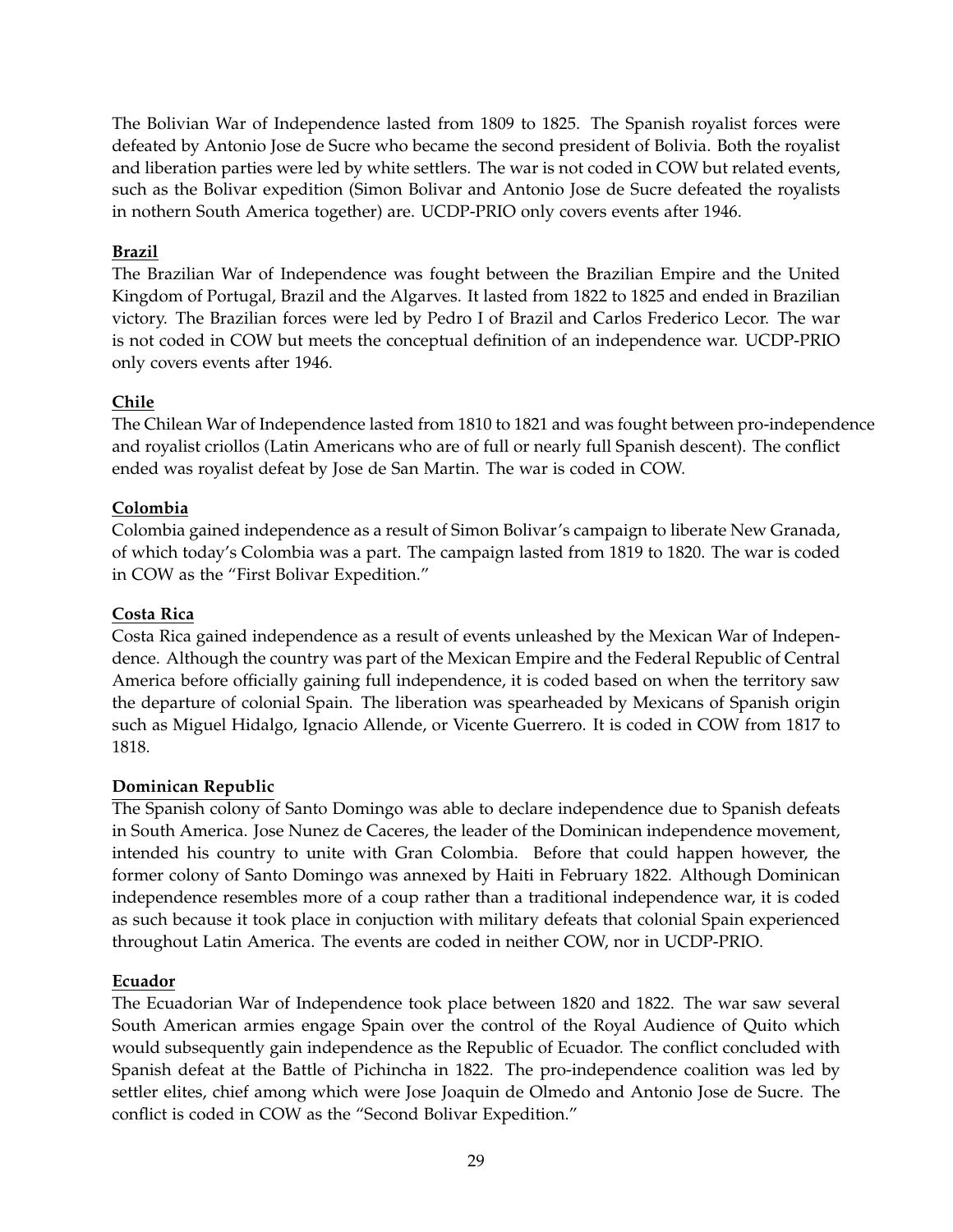#### **El Salvador**

El Salvador gained independence as a result of events unleashed by the Mexican War of Independence. Although the country was part of the First Mexican Empire and the Federal Republic of Central America before gaining full independence, it is coded based on when the territory saw the departure of colonial Spain. The liberation was spearheaded by Mexicans of Spanish origin such as Miguel Hidalgo, Ignacio Allende, or Vicente Guerrero. It is coded in COW from 1817 to 1818.

#### **Guatemala**

Guatemala gained independence as a result of events unleashed by the Mexican War of Independence. Although the country was part of the First Mexican Empire and the Federal Republic of Central America before gaining full independence, it is coded based on when the territory saw the departure of colonial Spain. The liberation was spearheaded by Mexicans of Spanish origin such as Miguel Hidalgo, Ignacio Allende, or Vicente Guerrero. One of the settler leaders who spearheaded independence in Guatemala and Central America in general was Gabino Gainza. The Mexican War of Independence is coded in COW from 1817 to 1818.

#### **Honduras**

Honduras gained independence as a result of events unleashed by the Mexican War of Independence. Although the country was part of the First Mexican Empire and the Federal Republic of Central America before gaining full independence, it is coded based on when the territory saw the departure of colonial Spain. The liberation was spearheaded by Mexicans of Spanish origin such as Miguel Hidalgo, Ignacio Allende, or Vicente Guerrero. It is coded in COW from 1817 to 1818.

#### **Mexico**

Mexico severed its ties to Spain through the Mexican War of Independence which culminated in 1821 in Spanish defeat. The liberation was spearheaded by Mexicans of Spanish origin such as Miguel Hidalgo, Ignacio Allende, or Vicente Guerrero. It is coded in COW from 1817 to 1818.

#### **Nicaragua**

Nicaragua gained independence as a result of events unleashed by the Mexican War of Independence. Although the country was part of the First Mexican Empire and the Federal Republic of Central America before gaining full independence, it is coded based on when the territory saw the departure of colonial Spain. The liberation was spearheaded by Mexicans of Spanish origin such as Miguel Hidalgo, Ignacio Allende, or Vicente Guerrero. It is coded in COW from 1817 to 1818.

#### **Paraguay**

The Paraguayan quest for independence began by separation from the United Provinces of the Rio de la Plata which itself broke away from the Spanish colonial empire and later was succeeded by the Argentine Confederation, Bolivia, and the Empire of Brazil. Paraguayan settler elites then overthrew the local Spanish administration in 1811. Subsequently, Jose Gaspar Rodriguez de Francia became Paraguay's first dictator. The event is not coded in COW but it does meet the conceptual definition of a non-settler led independence war.

#### **Peru**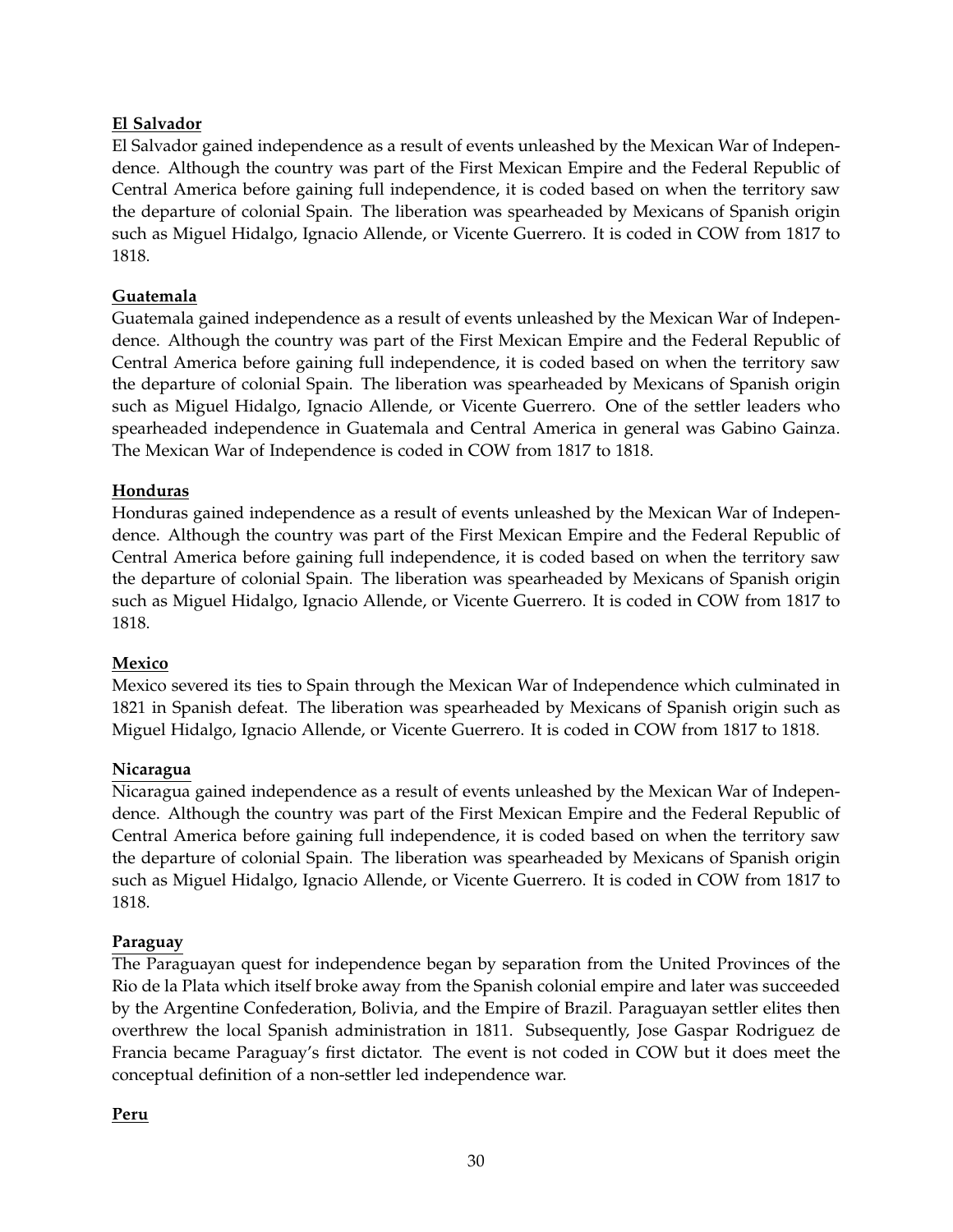The Peruvian War of Independence lasted from 1811 until 1825 and it pitted Spanish royalists and soldiers against pro-independence settler elites. Although initially a bastion of royalists, Peru soon followed the fate other South American Spanish colonies. The Spanish Army was definitively defeated in 1824 in the battle of Ayacucho. Among the leaders fighting for Peru's independence were Jose de San Martin, Simon Bolivar, and Antonio Jose de Sucre. The "Liberation of Peru" is coded in COW.

#### **United States**

The United States fought its independence war between 1776 and 1783. It was led by settler elites and culminated in the nation's independence. It is coded in neither UCDP-PRIO, nor COW but it no doubt meets the conceptual definition of a settler-led independence war.

#### **Uruguay**

Uruguayan independence was sparked by Jose Gervasio Artigas, who led a successful revolt against the Spanish, defeating them at the Battle of Las Piedras. Although the country remained subject to various regional power struggles before gaining full independence in 1828, it was Artigas' revolt that severed ties between Uruguay and colonial Spain. The conflict is coded in neither UCDP-PRIO, nor COW but it meets the conceptual definition of a settler-led independence war.

#### **Venezuela**

<span id="page-30-0"></span>The Venezuelan War of Independence was led by settler elites headed by Simon Bolivar and lasted from 1810 until 1823. The war is coded in COW as the 'First Bolivar Expedition" and "Second Bolivar Expedition."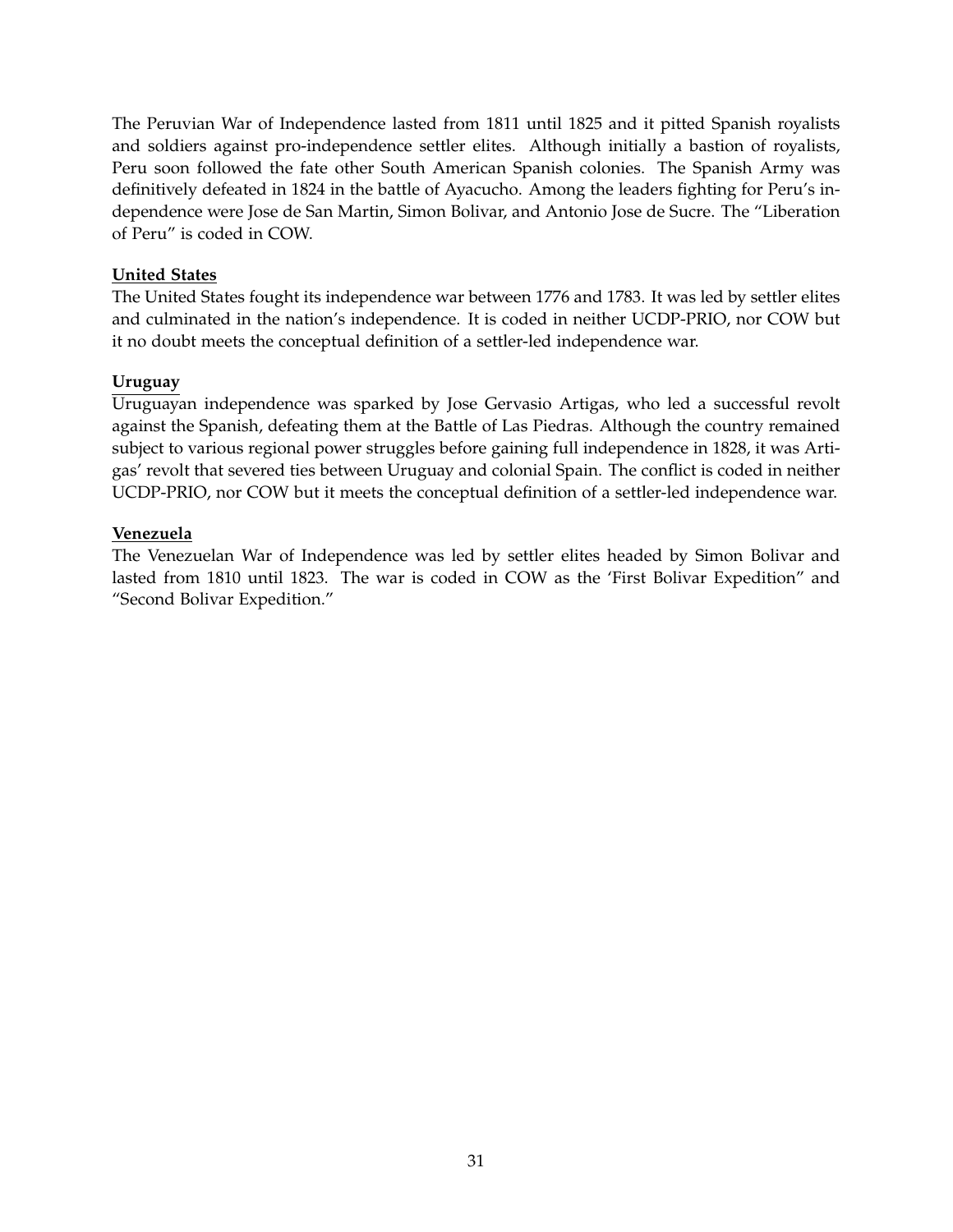# **Indigenous War and % GDP Growth (Appendix L)**

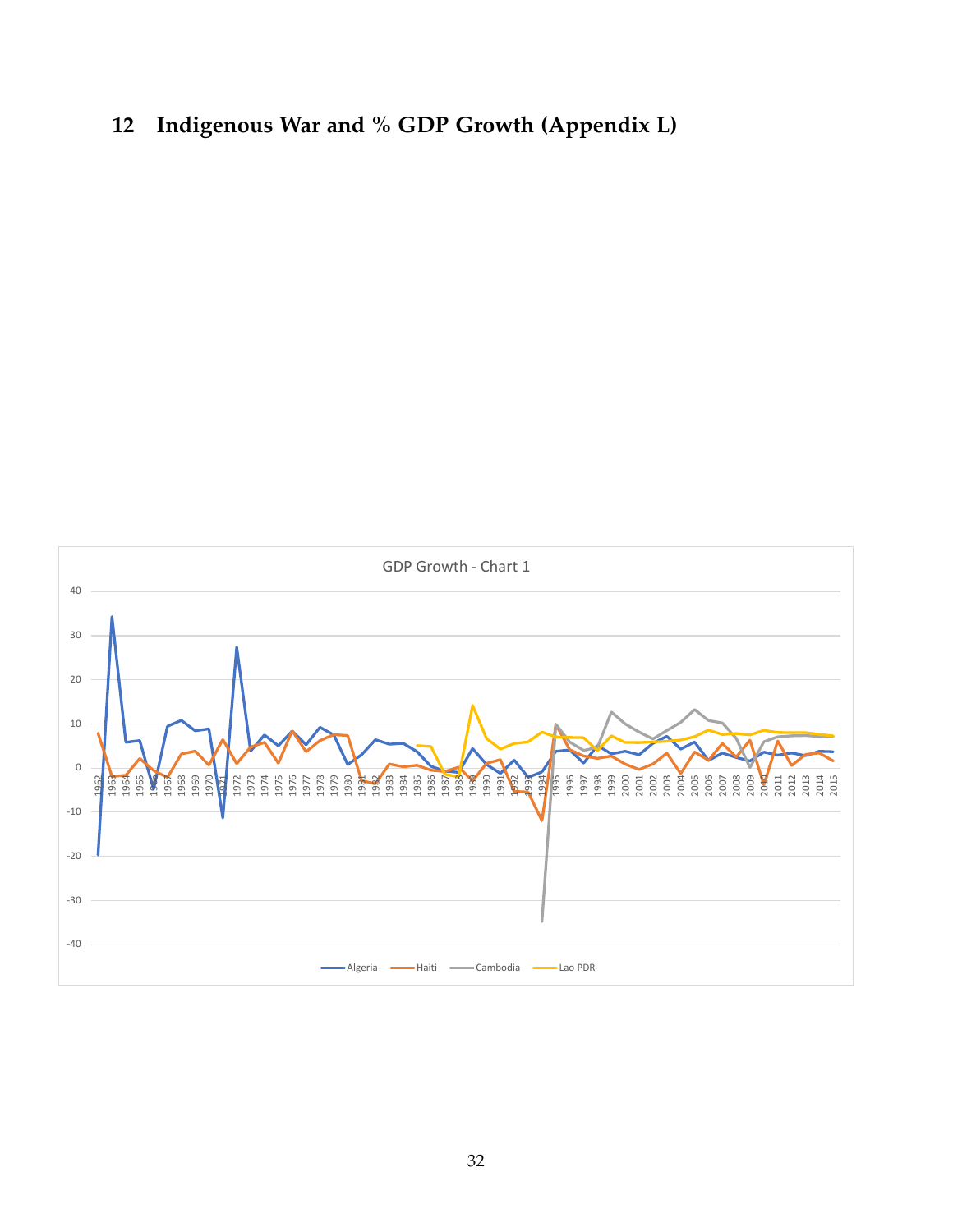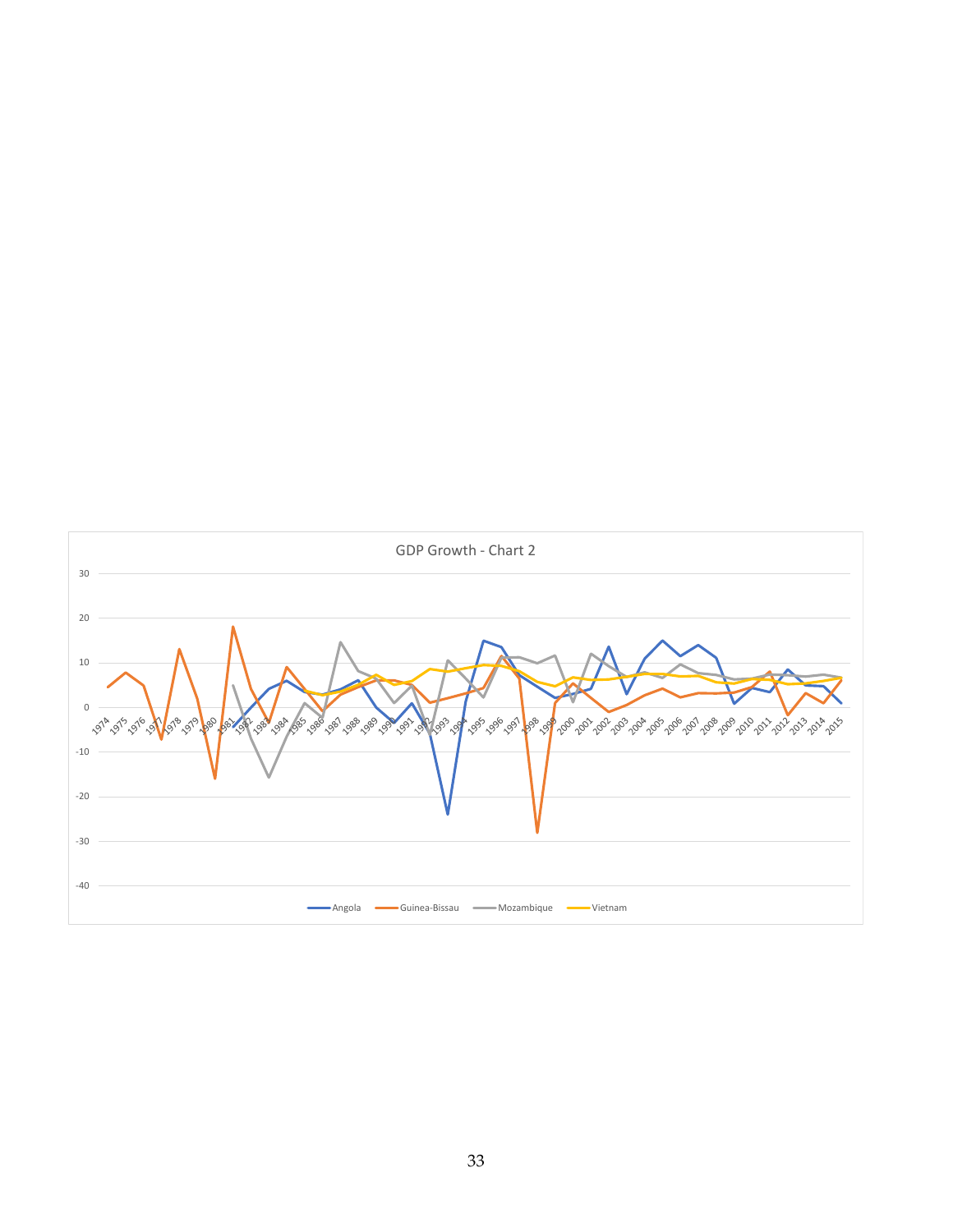#### **References**

- <span id="page-33-8"></span>Alesina, Alberto, Devleeschauwer, Arnaud, Easterly, William, Kurlat, Sergio, & Wacziarg, Romain. 2003. Fractionalization. *Journal of Economic Growth*, **8**(2), 155–194.
- <span id="page-33-16"></span>Easterly, William, & Levine, Ross. 2016. The European Origins of Economic Development. *Journal of Economic Growth*, **21**(3), 225–257.
- <span id="page-33-7"></span>Ghachem, Malick W. 2012. *The old regime and the Haitian revolution*. New York, NY: Cambridge University Press.
- <span id="page-33-5"></span>Humbaraci, Arslan, & Muchnik, Nicole. 1974. *Portugal's African Wars: Angola, Guinea Bissao, Mozambique*. New York, NY: Okpaku Communications Corporation.
- <span id="page-33-3"></span>James, W Martin. 2020. *A political history of the civil war in Angola 1974–1990*. Abingdon-on-Thames, U.K.: Routledge.
- <span id="page-33-4"></span>Kiernan, Ben. 2002. *The Pol Pot regime: Race, power, and genocide in Cambodia under the Khmer Rouge, 1975-79*. New Haven, CT: Yale University Press.
- <span id="page-33-6"></span>Knight, Franklin W. 2000. The Haitian Revolution. *The American Historical Review*, **105**(1), 103–115.
- <span id="page-33-1"></span>Lachapelle, Jean, Levitsky, Steven, Way, Lucan A, & Casey, Adam E. 2020. Social revolution and authoritarian durability. *World Politics*, **72**(4), 557–600.
- <span id="page-33-0"></span>Lange, Matthew, & Dawson, Andrew. 2009. Dividing and ruling the world? A statistical test of the effects of colonialism on postcolonial civil violence. *Social Forces*, **88**(2), 785–817.
- <span id="page-33-14"></span>Lawrence, Adria. 2010. Driven to Arms? The Escalation to Violence in Nationalist Conflicts. *Pages 143–171 of:* Chenoweth, Erica, & Lawrence, Adria (eds), *Rethinking Violence: States and Non-State Actors in Conflict*. Cambridge, MA: MIT Press.
- <span id="page-33-13"></span>Marshall, Monty G, & Jaggers, Keith. 2016. Polity IV Project: Political regime characteristics and transitions, 1800-2016.
- <span id="page-33-2"></span>McDougall, James. 2017. *A history of Algeria*. Cambridge, U.K.: Cambridge University Press.
- <span id="page-33-11"></span>McEvedy, Colin, Jones, Richard, *et al.* 1978. *Atlas of World Population History*. Harmondsworth, U.K.: Penguin Books Ltd.
- <span id="page-33-15"></span>Mosley, Paul. 1983. *The Settler Economies: Studies in the Economic History of Kenya and Southern Rhodesia 1900-1963.* Cambridge, U.K.: Cambridge University Press.
- <span id="page-33-12"></span>Nunn, Nathan. 2008. The long-term effects of Africa's slave trades. *The Quarterly Journal of Economics*, **123**(1), 139–176.
- <span id="page-33-10"></span>Nunn, Nathan, & Puga, Diego. 2012. Ruggedness: The blessing of bad geography in Africa. *Review of Economics and Statistics*, **94**(1), 20–36.
- <span id="page-33-9"></span>Paine, Jack. 2019. Redistributive Political Transitions: Minority Rule and Liberation Wars in Colonial Africa. *The Journal of Politics*, **81**(2), 505–523.